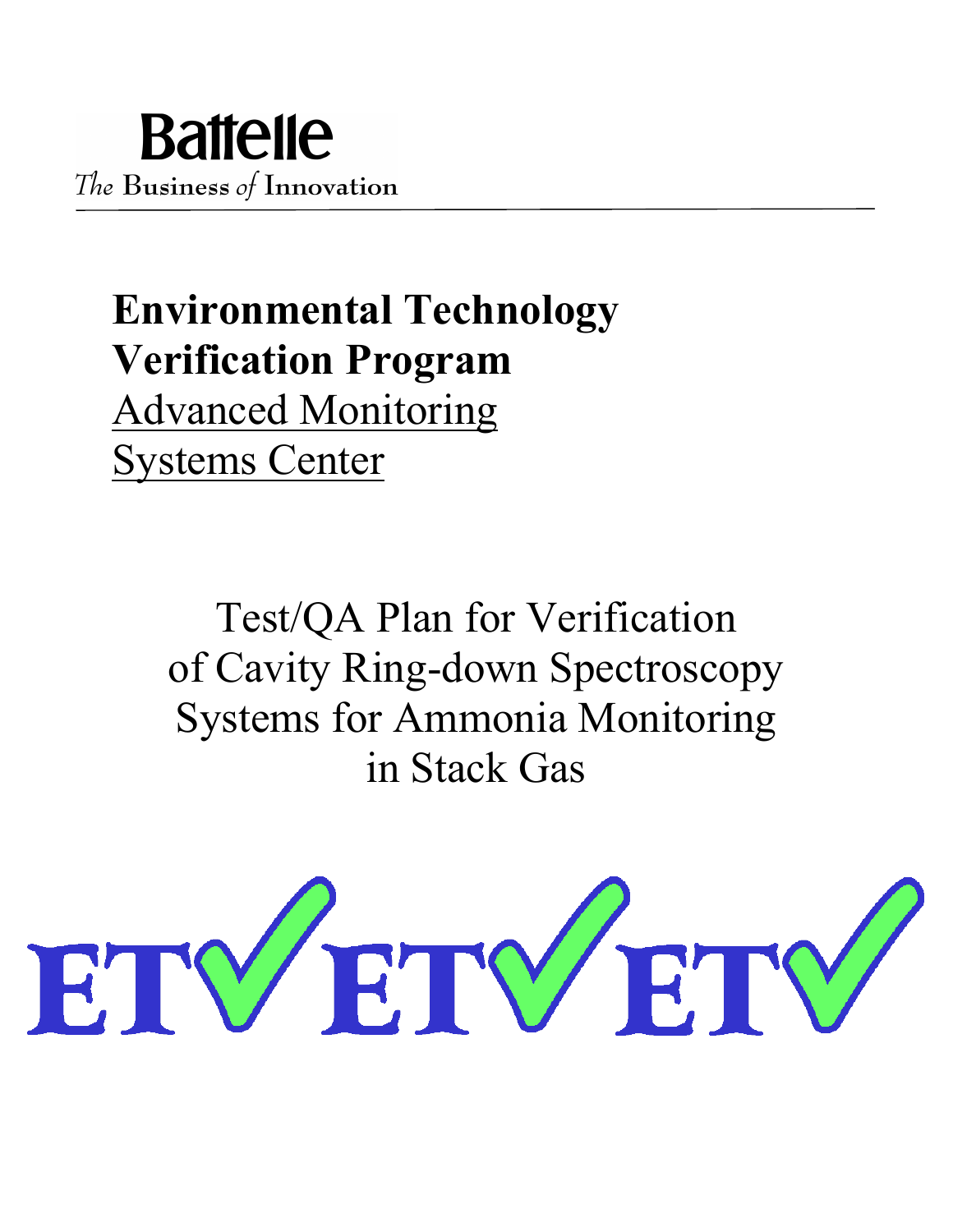## **TEST/QA PLAN**

**for**

## Verification of Cavity Ring-down Spectroscopy Systems For Ammonia Monitoring in Stack Gas

Version 1.0

**June 24, 2009** 

**Prepared by**

**Battelle 505 King Avenue Columbus, OH 43201-2693**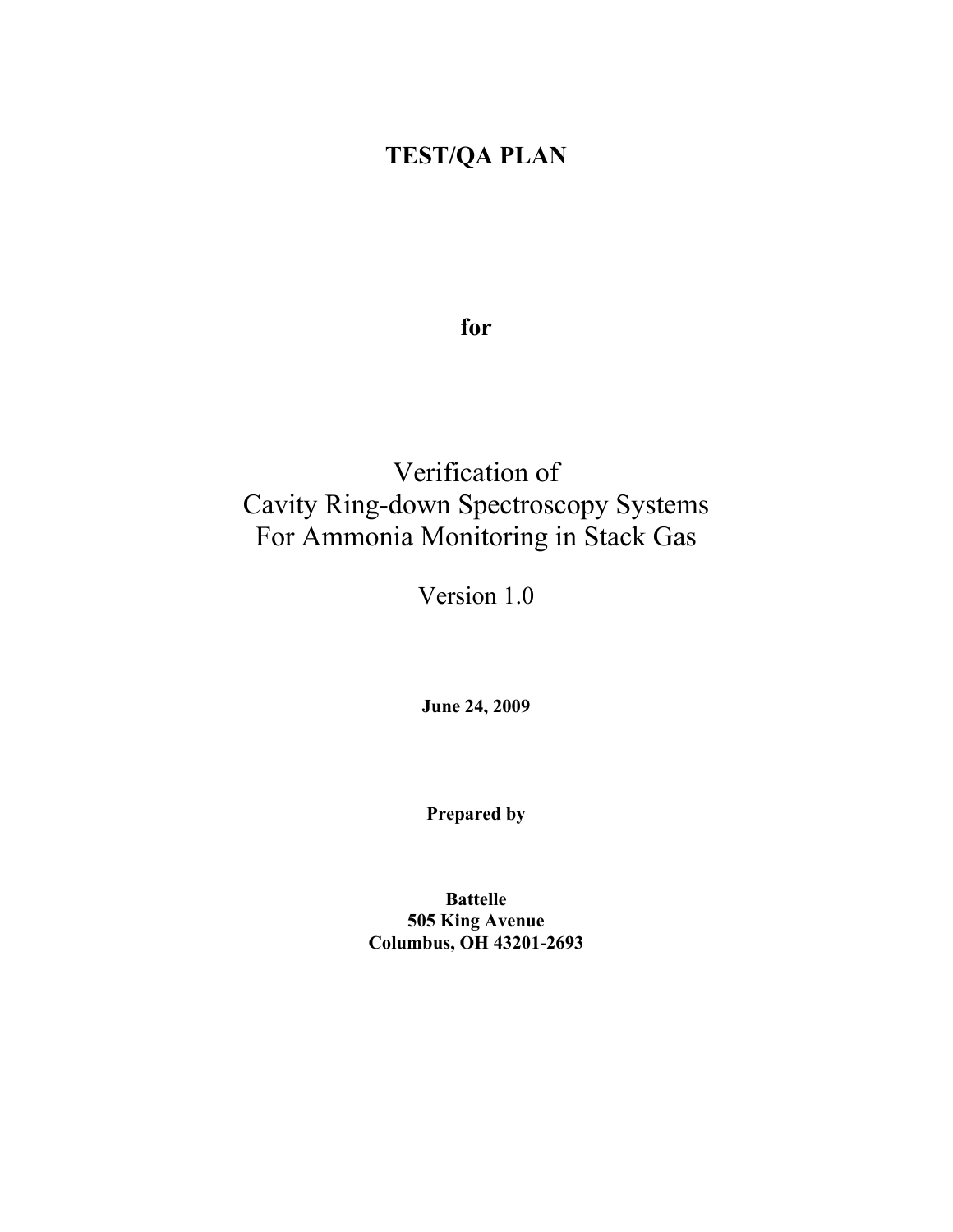*Cavity Ring-down Spectroscopy Ammonia Monitors Test/QA Plan Page 1 of 44 Version 1.0 June 24, 2009*

#### **SECTION A**

#### PROJECT MANAGEMENT

#### A1 VENDOR APPROVAL PAGE

ETV Advanced Monitoring Systems Center

Test/QA Plan for Verification of Cavity Ring-down Spectroscopy Systems For Ammonia Monitoring in Stack Gas

Version 1.0

June 24, 2009 APPROVAL:

Name \_\_\_\_\_\_\_\_\_\_\_\_\_\_\_\_\_\_\_\_\_\_\_\_\_\_\_\_\_\_\_\_\_\_

Company \_\_\_\_\_\_\_\_\_\_\_\_\_\_\_\_\_\_\_\_\_\_\_\_\_\_\_\_\_\_\_

Date \_\_\_\_\_\_\_\_\_\_\_\_\_\_\_\_\_\_\_\_\_\_\_\_\_\_\_\_\_\_\_\_\_\_\_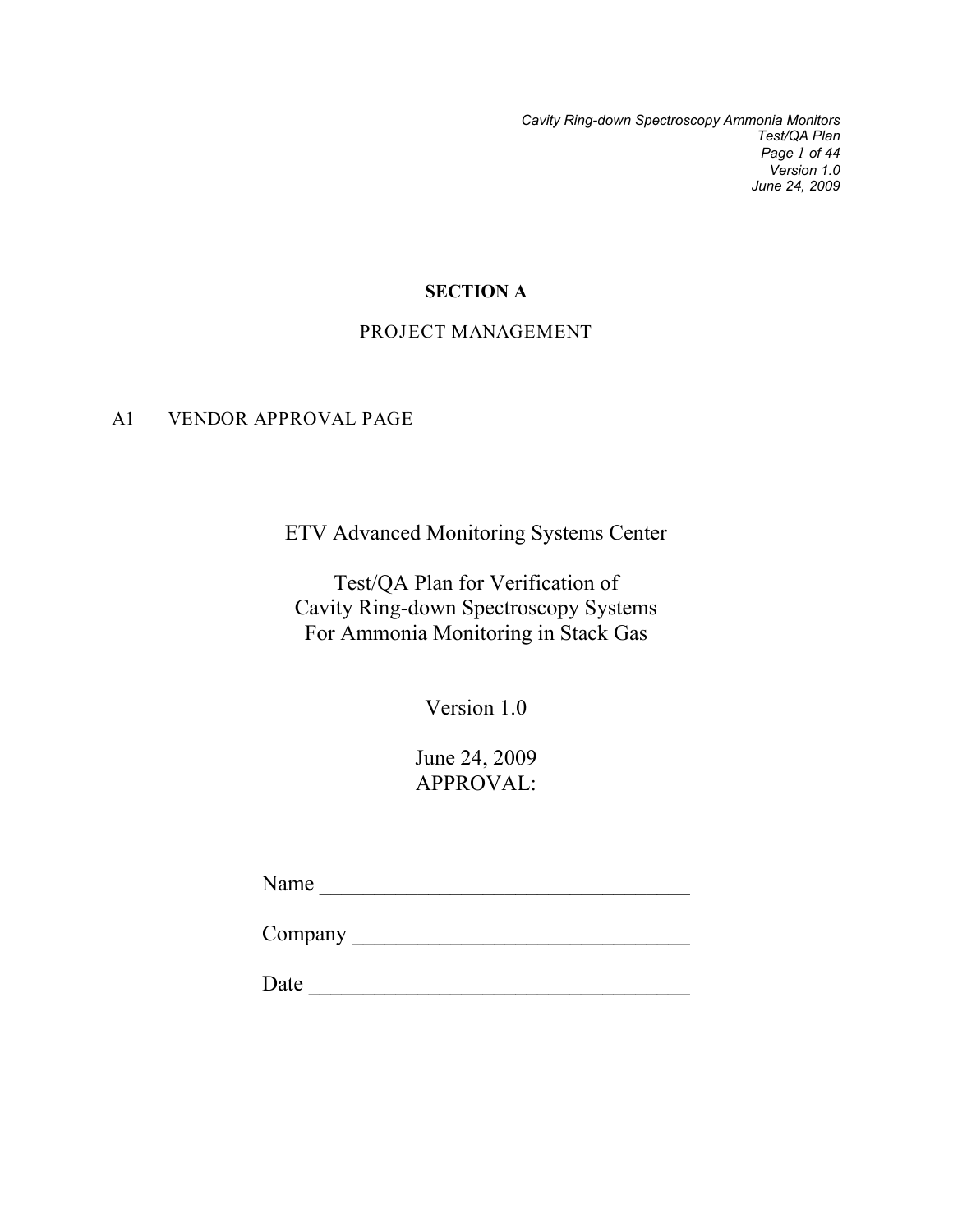Cavity Ring-down Spectroscopy Ammonia Monitors<br>Test/QA Plan<br>Page 2 of 44<br>Version 1.0 June 24, 2009

#### TABLE OF CONTENTS  $A2$

| Section         | Page |
|-----------------|------|
|                 |      |
|                 |      |
| A1              |      |
| A2              |      |
| A <sub>3</sub>  |      |
| $\overline{A4}$ |      |
| A <sub>5</sub>  |      |
| A6              |      |
| A7              |      |
| A8              |      |
| A <sub>9</sub>  |      |
|                 |      |
|                 |      |
| B1              |      |
| B <sub>2</sub>  |      |
| <b>B3</b>       |      |
| <b>B4</b>       |      |
| <b>B5</b>       |      |
| <b>B6</b>       |      |
| B7              |      |
| <b>B8</b>       |      |
| <b>B9</b>       |      |
| <b>B10</b>      |      |
|                 |      |
|                 |      |
| C1              |      |
| C <sub>2</sub>  |      |
|                 |      |
|                 |      |
| D1              |      |
| D2              |      |
| D <sub>3</sub>  |      |
|                 |      |
|                 |      |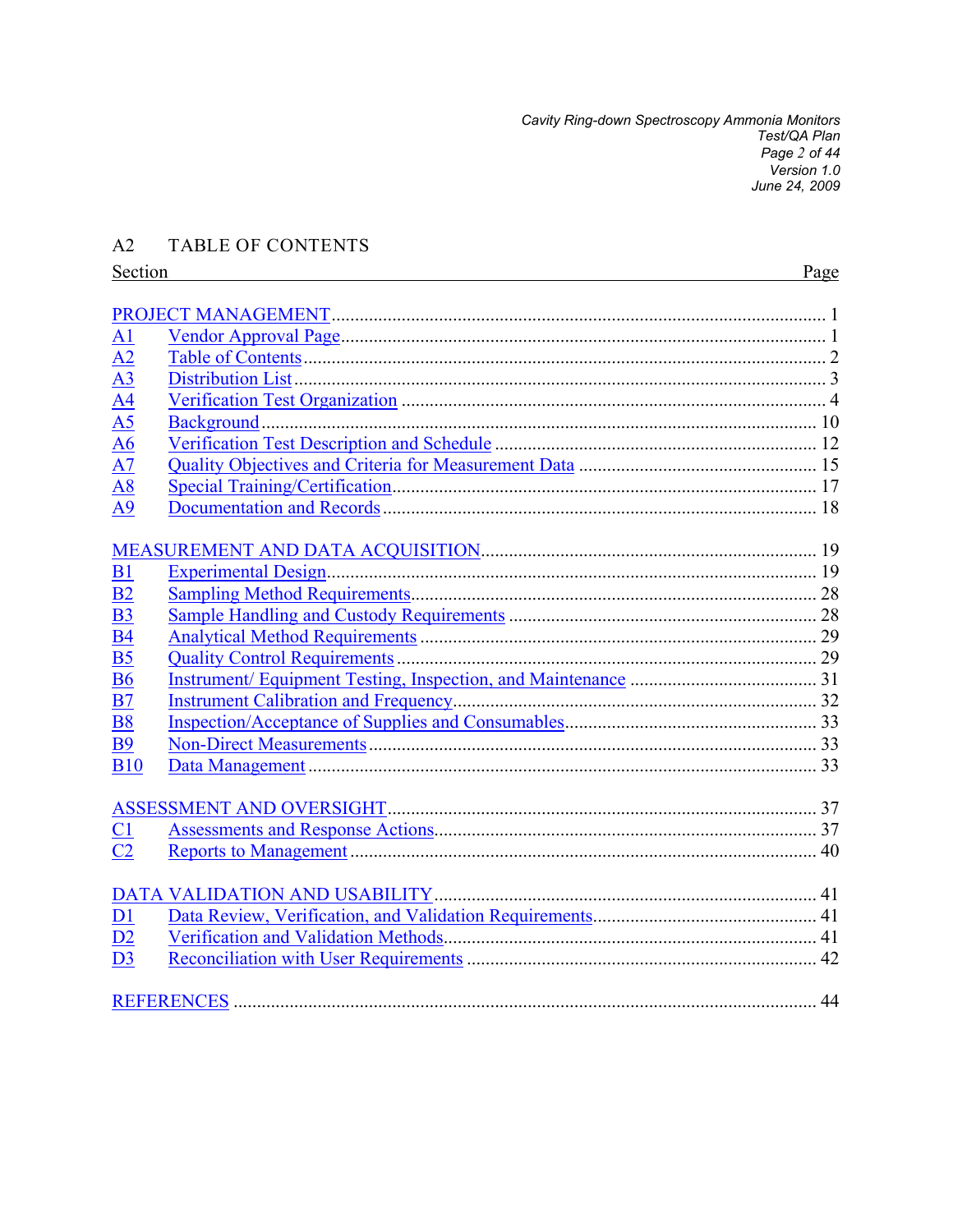*Cavity Ring-down Spectroscopy Ammonia Monitors Test/QA Plan Page 3 of 44 Version 1.0 June 24, 2009*

#### A3 DISTRIBUTION LIST

#### **Vendors**

Eric Crosson Picarro Inc. 480 Oakmead Parkway Sunnyvale, CA 94085

#### **EPA**

Michelle Henderson U.S. Environmental Protection Agency National Risk Management Research Laboratory 26 W. ML King Dr. Cincinnati, OH 45268

John McKernan U.S. Environmental Protection Agency National Risk Management Research Laboratory 26 W. ML King Dr. Cincinnati, OH 45268

#### **Battelle**

Kenneth Cowen Amy Dindal Bradley Goodwin Thomas Kelly Zachary Willenberg Battelle 505 King Ave. Columbus, OH 43201

#### **Collaborators/Subcontractors**

Chuck Dene Electric Power Research Institute 3412 Hillview Avenue Palo Alto, CA 94304-1395

Rabon Johnson I&C Center 714 Swan Pond Road Harriman, TN 37748

#### **Peer Reviewers**

Dennis Mikel USEPA OAQPS Mail Code: C304-06 Research Triangle Park, NC 27711

Will Ollison American Petroleum Institute 1220 L St., NW Washington DC 20005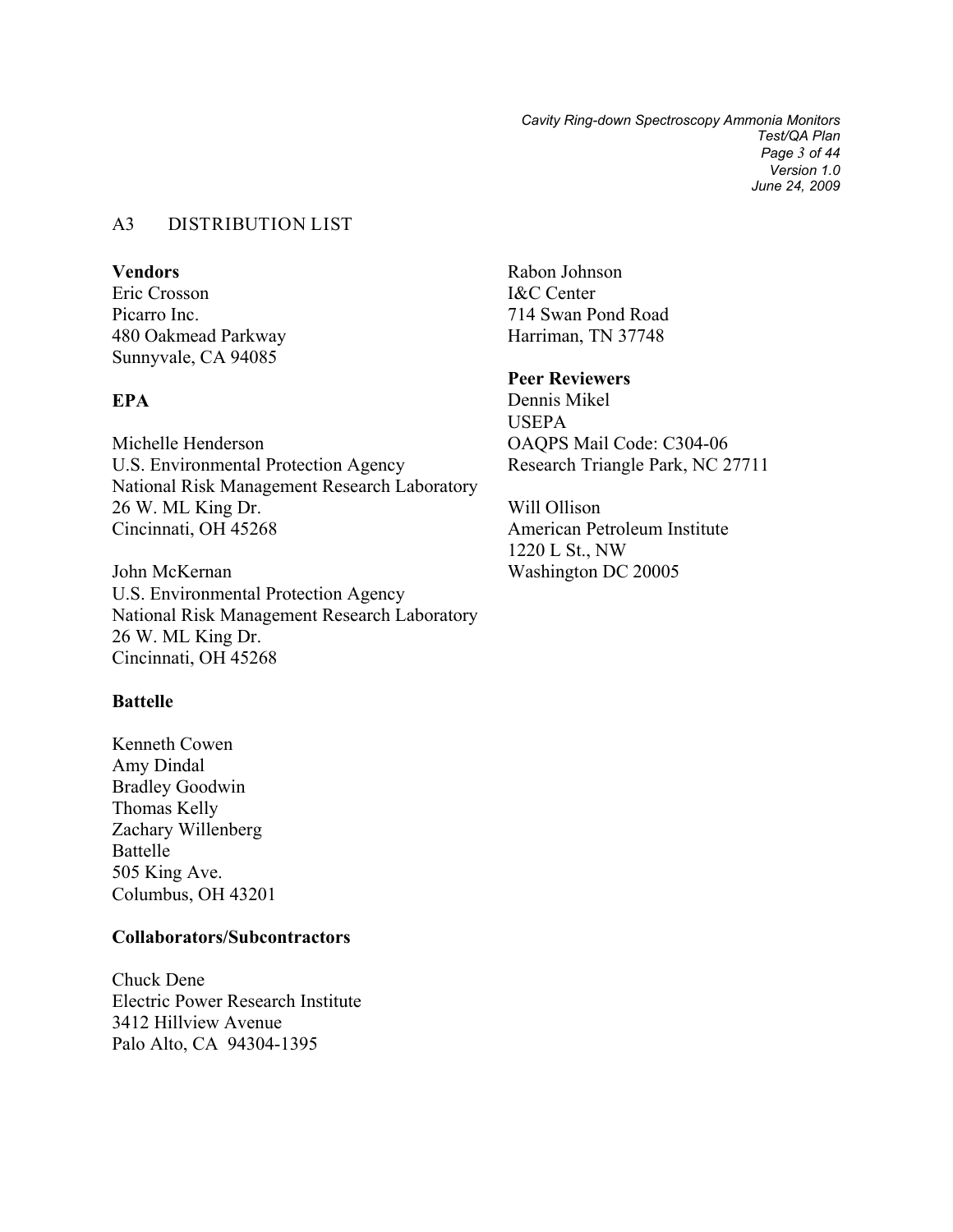### A4 VERIFICATION TEST ORGANIZATION

The verification test described in this document will be conducted under the auspices of the U.S. Environmental Protection Agency (EPA) through the Environmental Technology Verification (ETV) Program. It will be performed by Battelle, which is managing the ETV Advanced Monitoring Systems (AMS) Center through a cooperative agreement with EPA. The scope of the AMS Center covers verification of monitoring technologies for contaminants and natural species in air, water, and soil.

This verification test will be coordinated and directed by Battelle in cooperation with the EPA, with the support of the Instrumentation and Control (I&C) Center located at the Tennessee Valley Authority's (TVA) Kingston Fossil Plant. The performance of this test is being funded in part by the Electric Power Research Institute. A 90-day period of field testing will be conducted at the plant and will involve the evaluation of commercial cavity ring-down spectroscopy (CRDS) monitoring systems specifically for the measurement of ammonia in stack gas. I&C Center staff will provide on-site support during the verification test. A commercial stack-testing company will provide ammonia reference method sampling under subcontract to Battelle.

The vendors of the CRDS systems being tested will install, operate, and repair or maintain one of their systems during the verification test.

Quality assurance (QA) oversight will be provided by the Battelle AMS Center Quality Manager, and by the EPA AMS Center Quality Manager at her discretion. The organization chart in Figure 1 identifies the responsibilities of the organizations and individuals associated with the verification test. Roles and responsibilities are defined further below.

#### **A4.1 Battelle**

Dr. Kenneth Cowen is the AMS Center Verification Test Coordinator for this test. In this role, Dr. Cowen will have overall responsibility for ensuring that the technical, schedule, and cost goals established for the verification test are met. Specifically, he will:

- $\triangleright$  Assemble a team of qualified technical staff to conduct the verification test.
- $\triangleright$  Direct the team (Battelle, vendor, I&C Center staff, and subcontractor) in performing the verification test in accordance with this test/QA plan.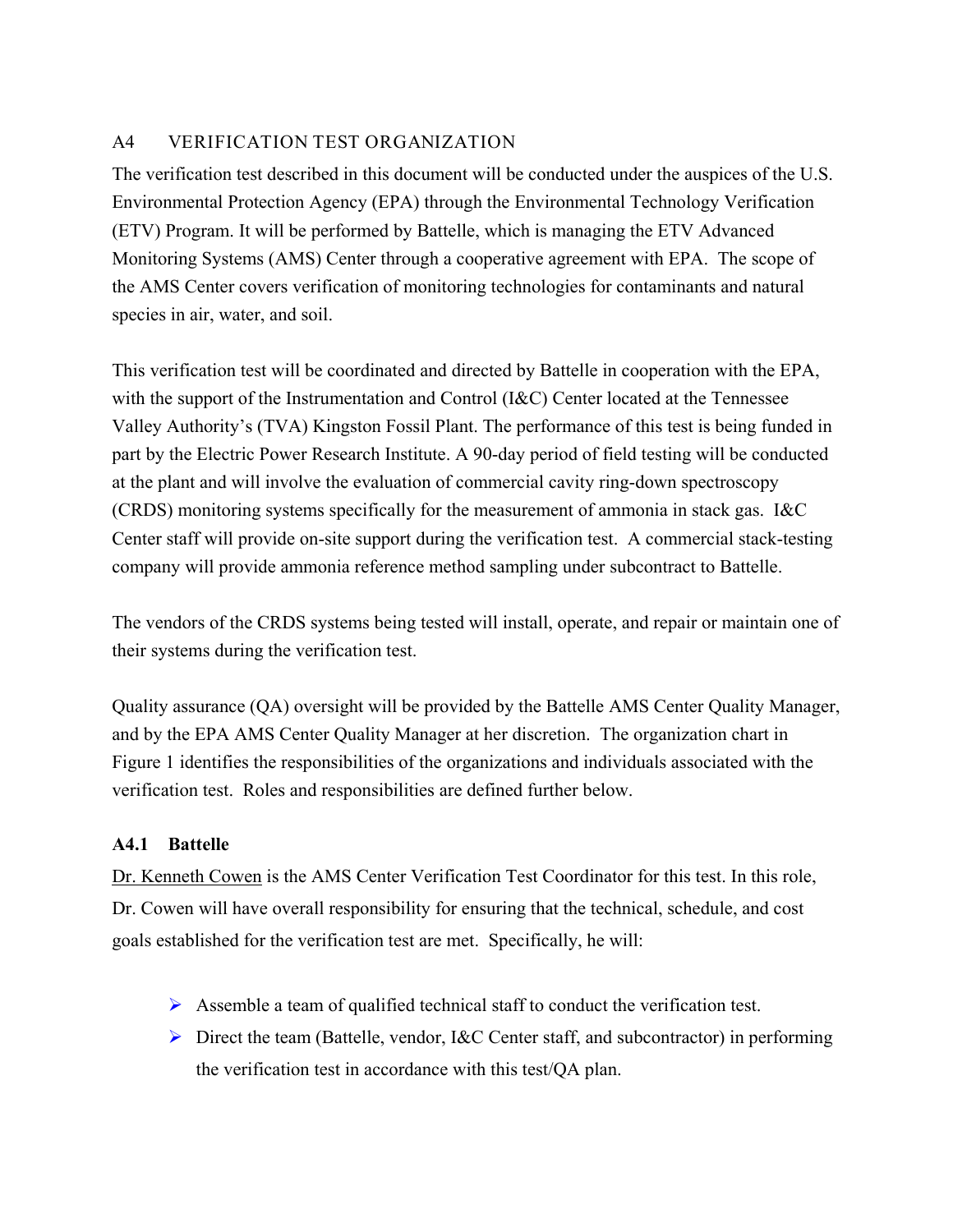

**Figure 1. Organizational Chart** 

- $\triangleright$  Ensure that all quality procedures specified in the test/OA plan and in the AMS Center Quality Management  $Plan<sup>1</sup> (OMP)$  are followed.
- Prepare the draft and final test/QA plan, verification report(s), and verification statement(s).
- Revise the draft test/QA plan, verification report(s), and verification statement(s) in response to reviewers' comments.
- $\triangleright$  Respond to any issues raised in assessment reports and audits, including instituting corrective action as necessary.
- $\triangleright$  Serve as the primary point of contact for vendor representatives and collaborators.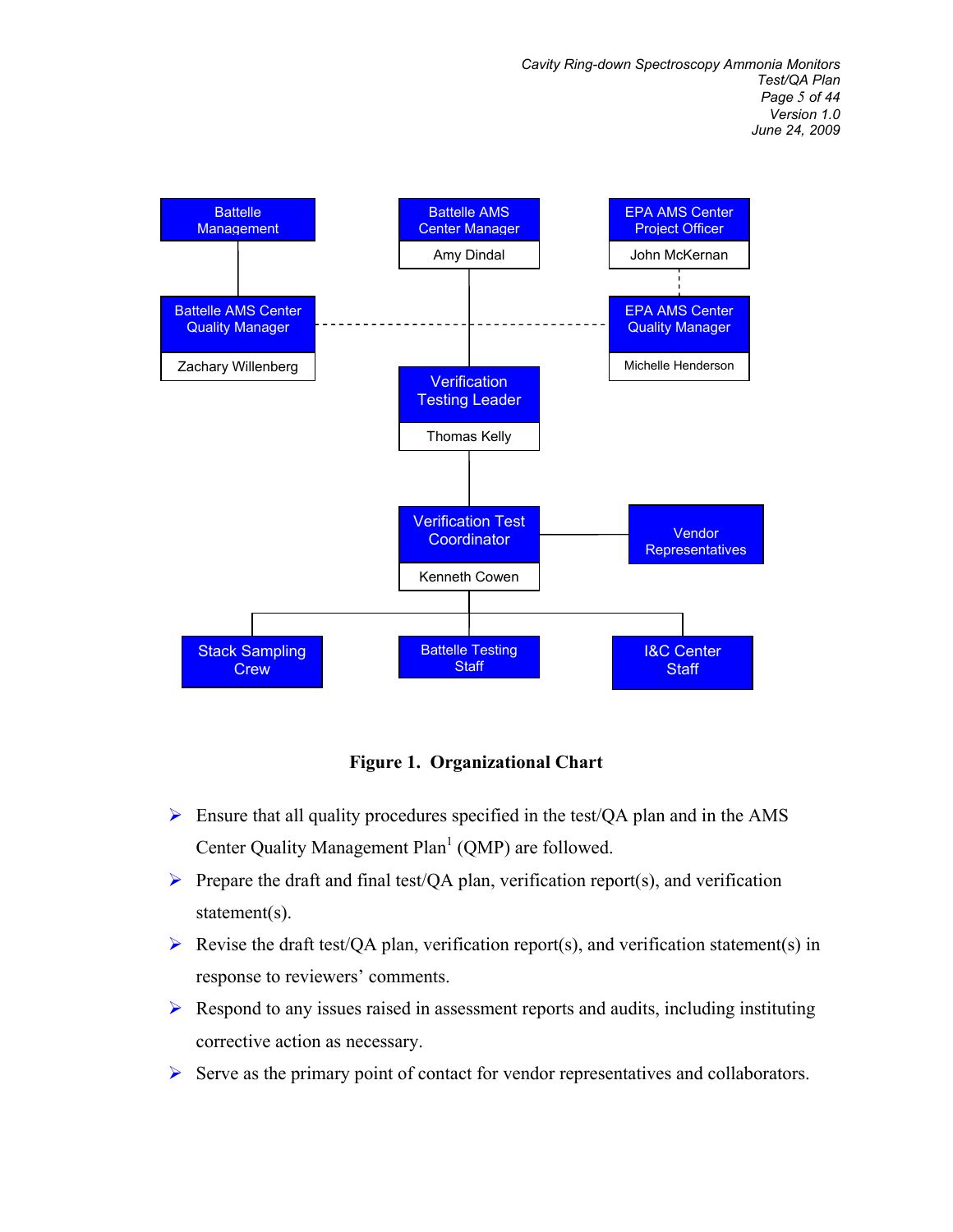- $\triangleright$  Coordinate distribution of the final test/QA plan, verification report(s), and statement(s).
- $\triangleright$  Establish a budget for the verification test and manage staff to ensure the budget is not exceeded.

Dr. Thomas Kelly is Battelle's Verification Testing Leader for the AMS Center. Dr. Kelly will:

- $\triangleright$  Support Dr. Cowen in preparing the test/QA plan and organizing the test.
- $\triangleright$  Review the draft and final test/QA plan.
- Review the draft verification report(s) and statement(s).
- $\triangleright$  Support Dr. Cowen in responding to any issues raised in assessment reports and audits.

Ms. Amy Dindal is Battelle's manager for the AMS Center. Ms. Dindal will:

- $\triangleright$  Review the draft and final test/QA plan.
- Review the draft and final verification report(s) and verification statement(s).
- $\triangleright$  Ensure that necessary Battelle resources, including staff and facilities, are committed to the verification test.
- $\triangleright$  Ensure that confidentiality of sensitive vendor information is maintained.
- $\triangleright$  Maintain communication with EPA's AMS Center Project Officer and Quality Manager.
- ▶ Facilitate a stop work order if Battelle or EPA OA staff discover adverse findings that will compromise data quality or test results.

Battelle Field Testing Staff will oversee portions of the testing of the CRDS systems.

Specifically, Battelle staff will be on-site during the first and last week of the verification test, and will be in weekly communication with the I&C Center staff during the other portions of the verification testing, and with technology vendors as needed. The responsibilities of the field testing staff will be to: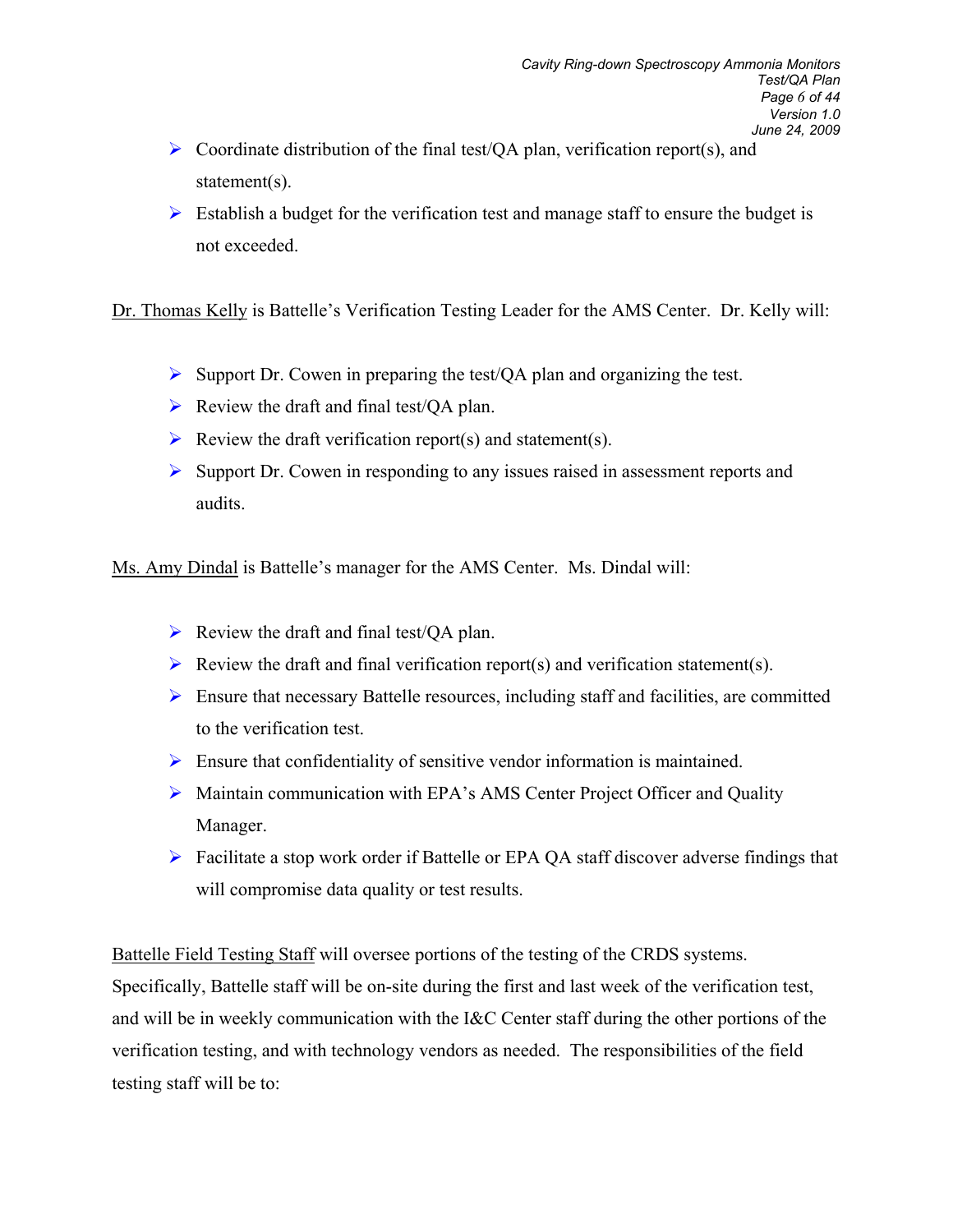- $\triangleright$  Perform the verification test as described in the test/OA plan.
- $\triangleright$  Communicate with the I&C Center testing staff on the planning, performance, and reporting of the reference sampling and analysis.
- $\triangleright$  Record qualitative observations about the maintenance and operation of the CRDS systems during testing.
- $\triangleright$  Perform on-site analysis of aliquots of the collected reference samples to provide preliminary indications of flue gas ammonia concentrations.
- $\triangleright$  Assure that the data from the CRDS systems are compiled, recorded, and transmitted to the Verification Test Coordinator on at least a weekly basis.
- $\triangleright$  Perform analysis of the collected data to carry out the statistical evaluations in Section B1.2.
- $\triangleright$  Provide input on test procedures, technology operation and maintenance, and field conditions for the draft verification reports.

Mr. Zachary Willenberg is Battelle's Quality Manager for the AMS Center. Mr. Willenberg will:

- $\triangleright$  Review the draft and final test/QA plan.
- $\triangleright$  Conduct a technical systems audit at least once near the beginning of the verification test, or designate other QA staff to conduct the audit.
- Audit at least  $10\%$  of the verification data.
- Prepare and distribute an assessment report for each audit.
- $\triangleright$  Verify implementation of any necessary corrective action.
- $\triangleright$  Notify Battelle's AMS Center Manager to issue a stop work order if audits indicate that data quality is being compromised.
- Provide a summary of the QA/QC activities and results for the verification reports.
- Review the draft and final verification report(s) and verification statement(s).
- $\triangleright$  Assume overall responsibility for documenting adherence to the test/QA plan.

#### **A4.2 Vendors**

The responsibilities of the CRDS system vendors are as follows: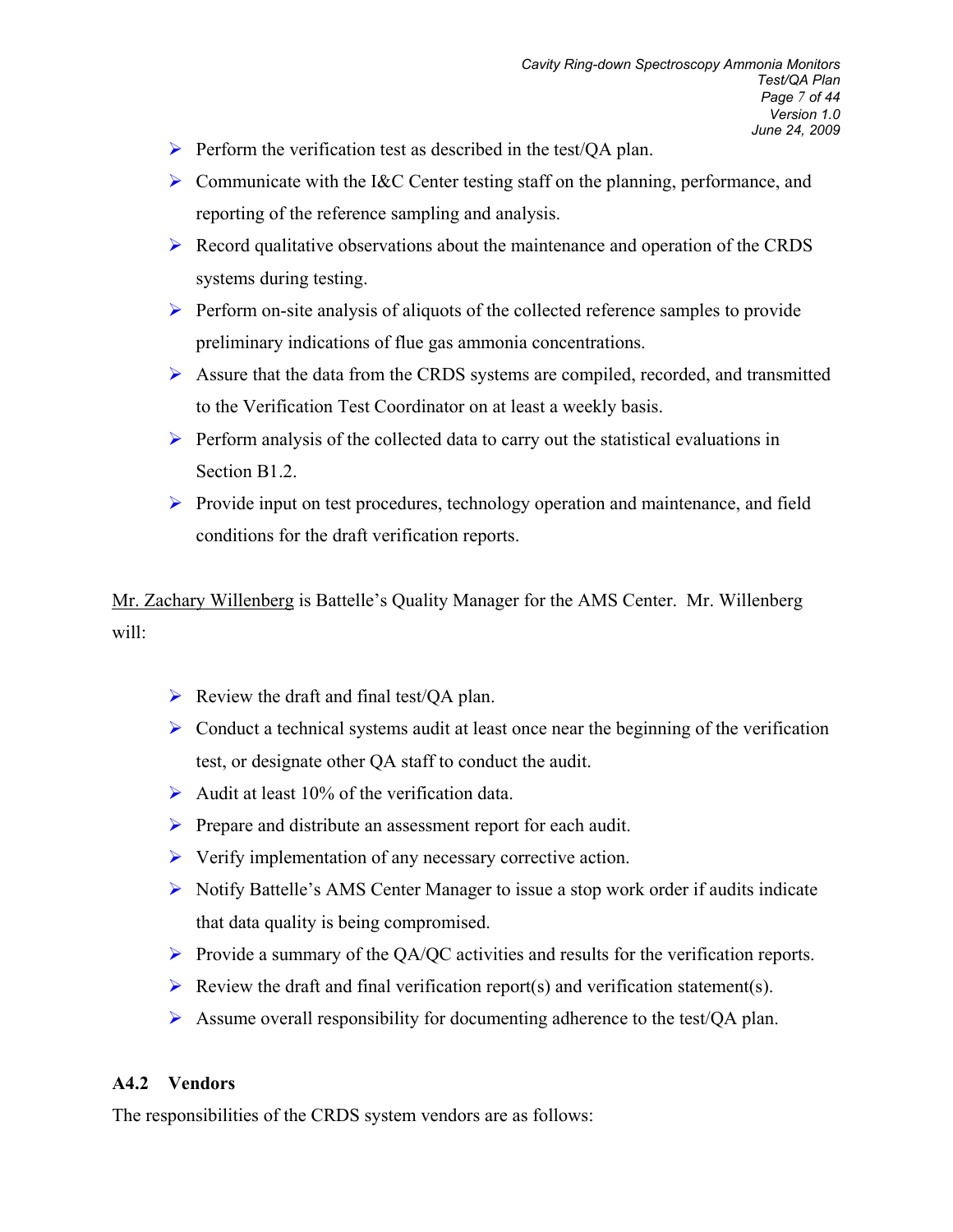- $\triangleright$  Review and provide comments on the draft test/QA plan.
- $\triangleright$  Approve the final test/QA plan prior to test initiation.
- $\triangleright$  Provide a complete monitoring system for evaluation during the verification test.
- Provide all other equipment/supplies/reagents/consumables needed to operate their monitoring system for the duration of the verification test.
- $\triangleright$  Supply a representative to install, operate, and maintain their technologies during the verification test.
- $\triangleright$  Provide the data from the monitoring system to the Battelle field testing staff within one week of collection.
- Provide training to site operator(s) and others associated with supervising and/or maintaining system operation including during the verification testing period.
- $\triangleright$  Provide written instructions for routine operation of their technologies, including a daily checklist of diagnostic and/or maintenance activities.
- $\triangleright$  Review and provide comments on the draft verification report and statement for their monitoring system.

#### **A4.3 EPA**

EPA's responsibilities are based on the requirements stated in the "Environmental Technology Verification Program Quality Management Plan<sup>32</sup> (ETV QMP). The roles of specific EPA testing staff are as follows:

Ms. Michelle Henderson is EPA's AMS Center Quality Manager. Ms. Henderson will:

- Exercise Newthered et al.  $\triangleright$  Review the draft test/QA plan.
- $\triangleright$  Perform at her option one external technical systems audit during the verification test.
- $\triangleright$  Notify the EPA AMS Center Manager of the need for a stop work order if the external audit indicates that data quality is being compromised.
- $\triangleright$  Prepare and distribute an assessment report summarizing results of the external audit.
- Review the draft verification report(s) and statement(s).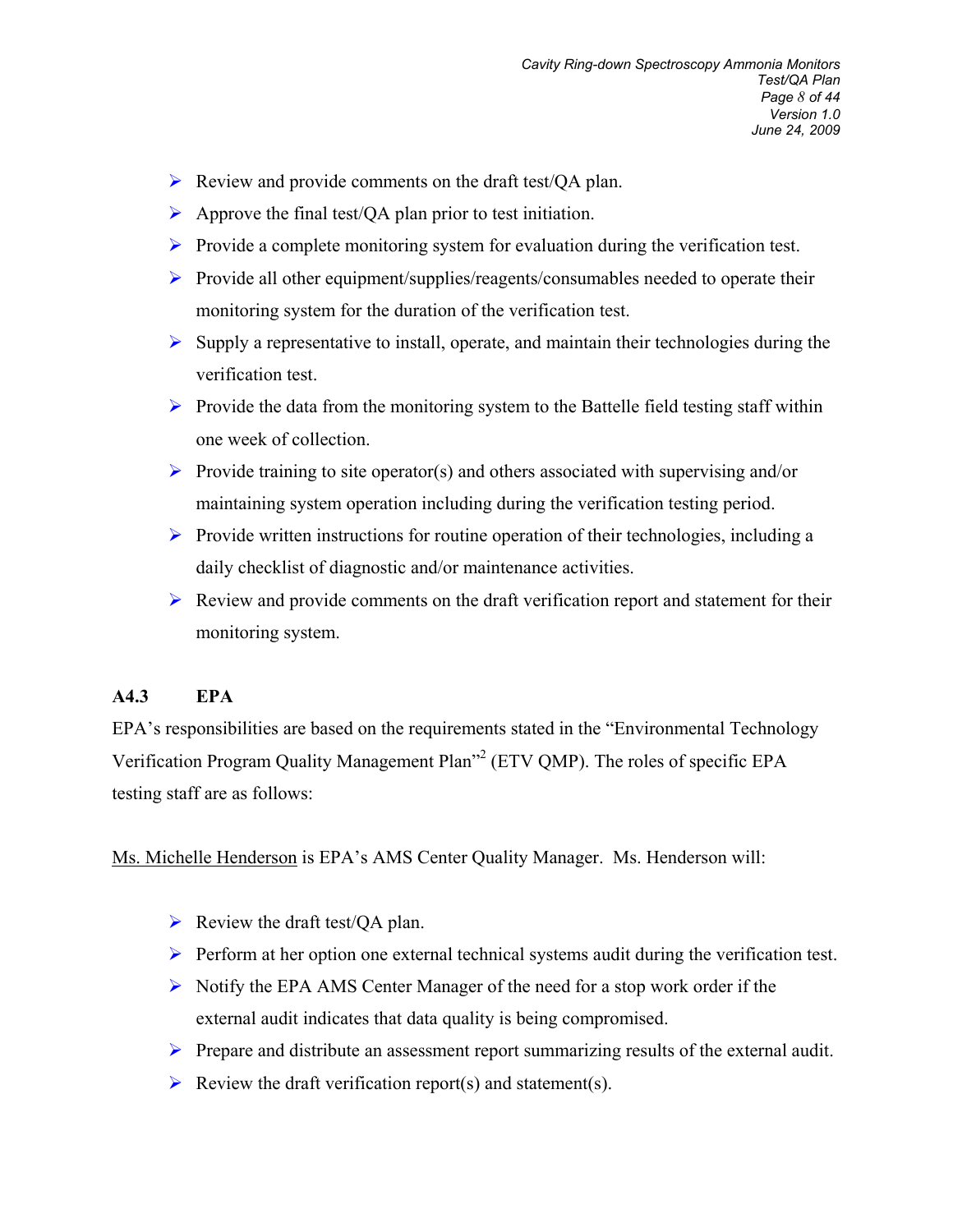Dr. John McKernan is EPA's Project Officer for the AMS Center. Dr. McKernan will:

- $\triangleright$  Review the draft test/QA plan.
- $\triangleright$  Approve the final test/QA plan.
- $\triangleright$  Review and approve deviations to the approved final test/QA plan.
- $\triangleright$  Appoint a delegate to review and approve deviations to the approved final test/QA plan in his absence, so that testing progress will not be delayed.
- Review the draft verification report(s) and statement(s).
- $\triangleright$  Oversee the EPA review process for the verification report(s) and statement(s).
- $\triangleright$  Coordinate the submission of verification report(s) and statement(s) for final EPA approval.

#### **A4.4 I&C Center**

I&C Center personnel are responsible for providing on-site support during testing, and will:

- $\triangleright$  Ensure that Battelle testing staff, vendors, and subcontractors have appropriate access to the test site.
- $\triangleright$  Ensure suitable space and electrical power to perform the necessary testing activities at the test site.
- $\triangleright$  Coordinate the operation of the host facility for the purposes of ETV testing.
- $\triangleright$  Coordinate the installation of vendors' equipment at the host facility.
- $\triangleright$  Communicate needs for safety and other training of staff working at the host facility.
- $\triangleright$  Provide on-site staff to assist during testing.
- $\triangleright$  Provide calibrated facility monitoring equipment.
- $\triangleright$  Provide data on facility operations during testing, for the verification reports.
- $\triangleright$  Provide input in responding to any issues raised in assessment reports and audits related to facility operations.
- $\triangleright$  Review draft verification reports and statements.

Mr. Rabon Johnson is the I&C Center Technical Lead for this verification test. Mr. Johnson will:

 $\triangleright$  Review the draft test/QA plan.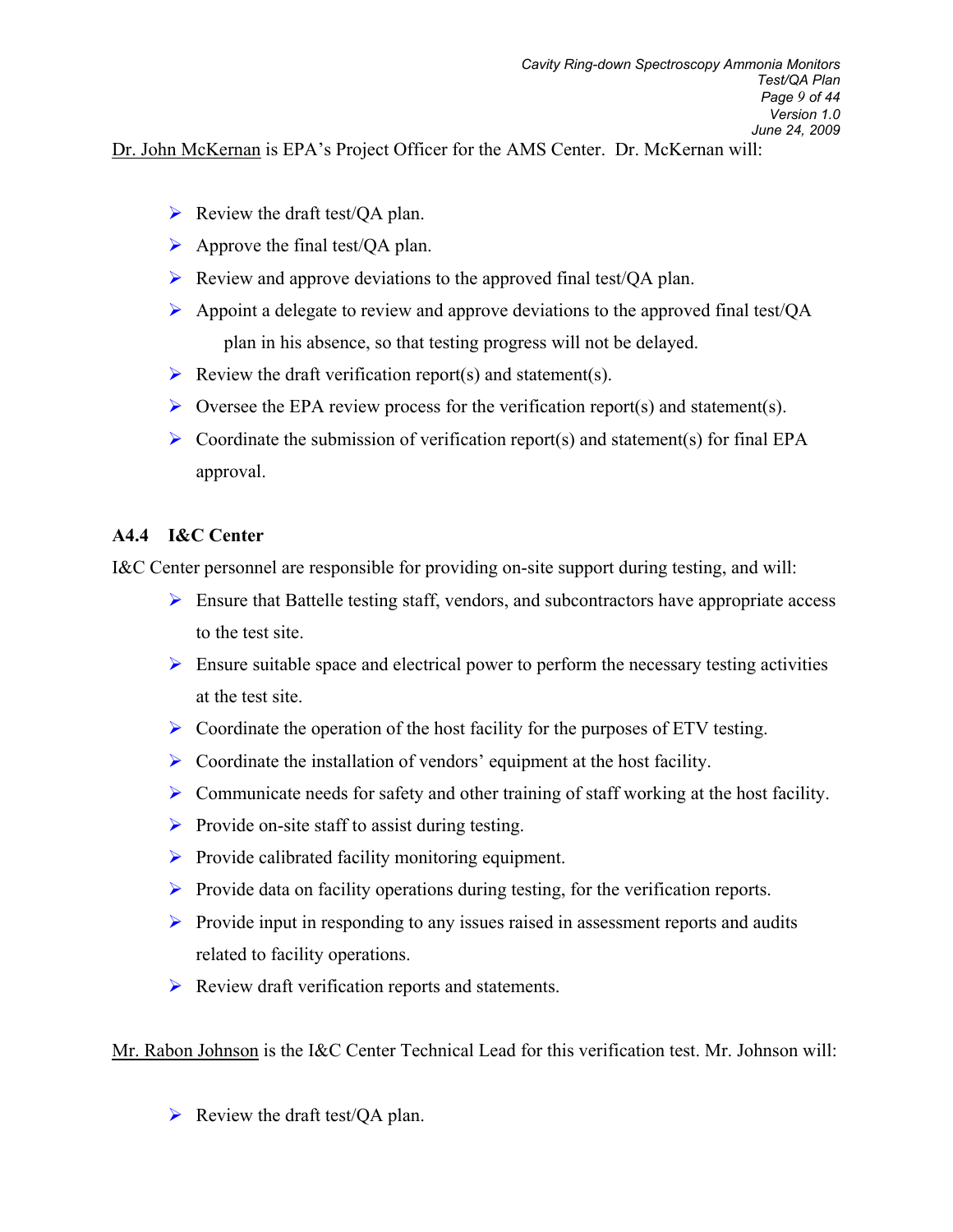- ▶ Be the primary I&C contact for Battelle's Verification Test Coordinator.
- $\triangleright$  Ensure that designated I&C staff are available for the verification test.
- $\triangleright$  Coordinate distribution of the test/QA plan to I&C staff.
- Ensure that I&C Center staff conduct test procedures according to the test/QA plan.
- $\triangleright$  Review and approve all data and records related to I&C operation.

#### **A4.5. Reference Method Stack Sampling Subcontractors**

Reference method sampling for ammonia will be conducted by one or more subcontractors to Battelle. Analysis of the collected samples will be conducted by Battelle or one or more subcontractors to Battelle. Such subcontractors may include organizations responsible for operation of the host facility. The responsibilities of such subcontractors are:

- Assemble trained technical staff to conduct reference method sampling for the verification test.
- $\triangleright$  Perform the reference method sampling in adherence to the quality requirements in this test/QA plan and the requirements of the EPA Conditional Test Method – (CTM-027) Procedure for Collection and Analysis of Ammonia in Stationary Sources.<sup>3</sup>
- $\triangleright$  Oversee and conduct laboratory analysis of the reference method samples as appropriate.
- $\triangleright$  Report reference method analytical and quality assurance results to Battelle in an agreed-upon format.
- $\triangleright$  Support Dr. Cowen in responding to any issues raised in assessment reports and audits related to reference method sampling and analysis.

#### A5 BACKGROUND

#### **A5.1 Technology Need**

The ETV Program's AMS Center conducts third-party performance testing of commercially available technologies that detect or monitor natural species or contaminants in air, water, and soil. Stakeholder committees of buyers and users of such technologies recommend technology categories, and technologies within those categories, as priorities for testing. Among the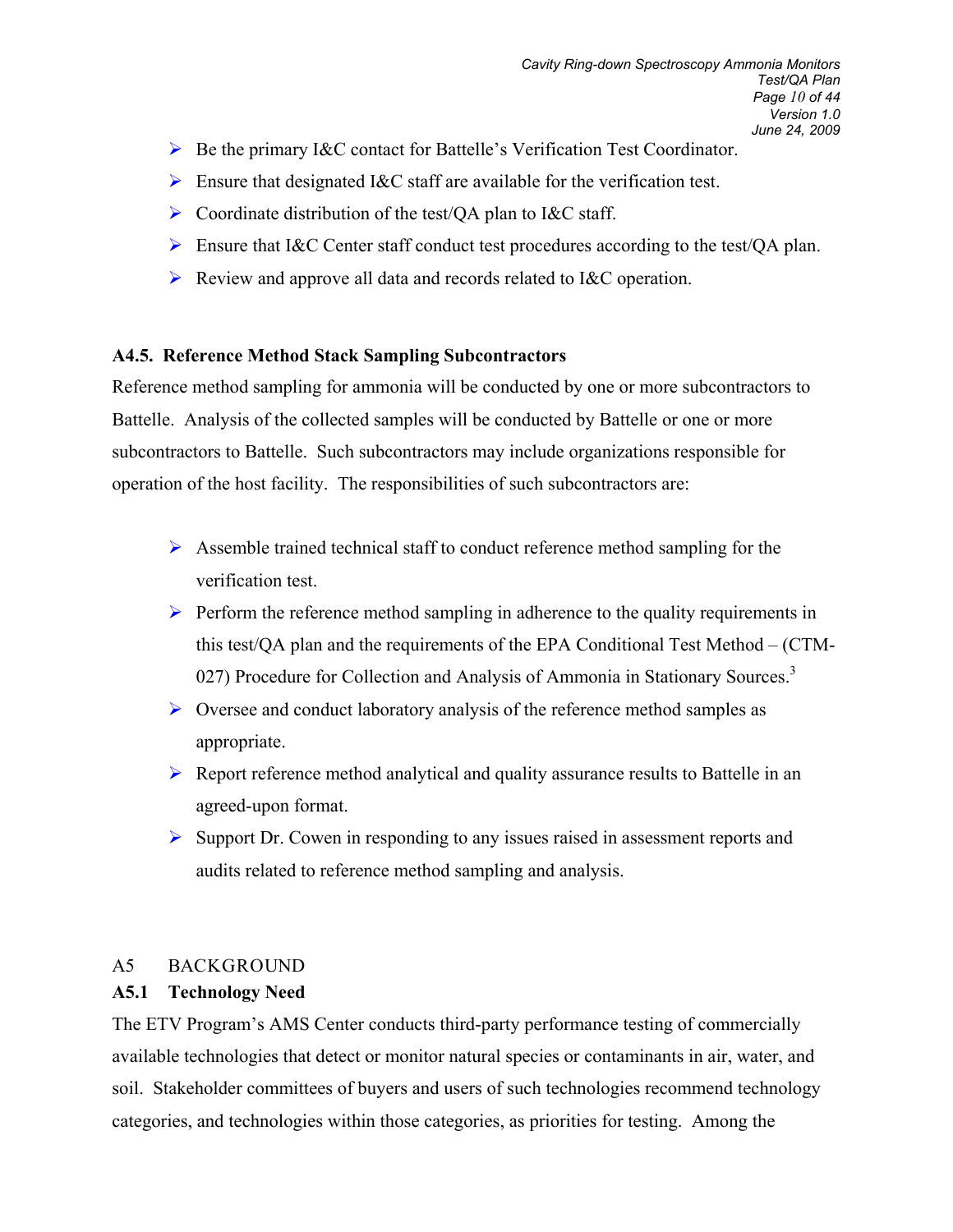technology categories recommended for testing are CRDS systems. In particular, the use of CRDS systems for the measurement of ammonia in flue gas at a coal fired power plant was identified as an area of interest for technology verification.

Selective catalytic reduction (SCR) technologies are commonly used on coal-fired power plants to reduce nitrogen oxides  $(NO_x)$  emissions through a chemical reaction with ammonia  $(NH_3)$ . These technologies require the introduction of large quantities of  $NH_3$  to reduce the  $NO<sub>x</sub>$ emissions in a stoichiometric fashion. However, frequently a small amount of excess NH<sub>3</sub> is introduced which subsequently is emitted in the flue gas. This excess ammonia, called slip, is frequently difficult to measure because of its relatively low concentration. CRDS systems have been proposed as a potentially viable means of monitoring ammonia slip because of the highly sensitive nature of the CRDS technique.

#### **A.5.2 Technology Description**

CRDS systems are spectrometers that enhance sensitivity to target analytes through the use of multi-pass optical cells that vastly increase the effective pathlength of the absorbing radiation over typical absorption techniques.<sup>4,5</sup> In CRDS, the beam from a laser enters a cavity defined by two or more highly reflective mirrors. As the light in the cavity reflects back and forth between the mirrors, a small portion of the light exits the cavity since the mirrors are not completely reflective. The amount of light exiting the cavity is directly proportional to the intensity in the cavity. Thus, by monitoring the intensity of light exiting the cavity, the intensity of the light in the chamber can be deduced.

In the absence of an absorbing species in the cavity, once the laser is turned off the light intensity inside the cavity will steadily leak out and decay (or "ring-down") to zero in an exponential fashion. If a gas species that absorbs the laser light is introduced into the cavity, a portion of the light will be absorbed and the ring-down time will shorten compared to that in a cavity without any additional absorption due to a targeted gas species. Measurement of the respective ringdown times thus allows for an accurate determination of the concentration of the absorbing gas in the cavity.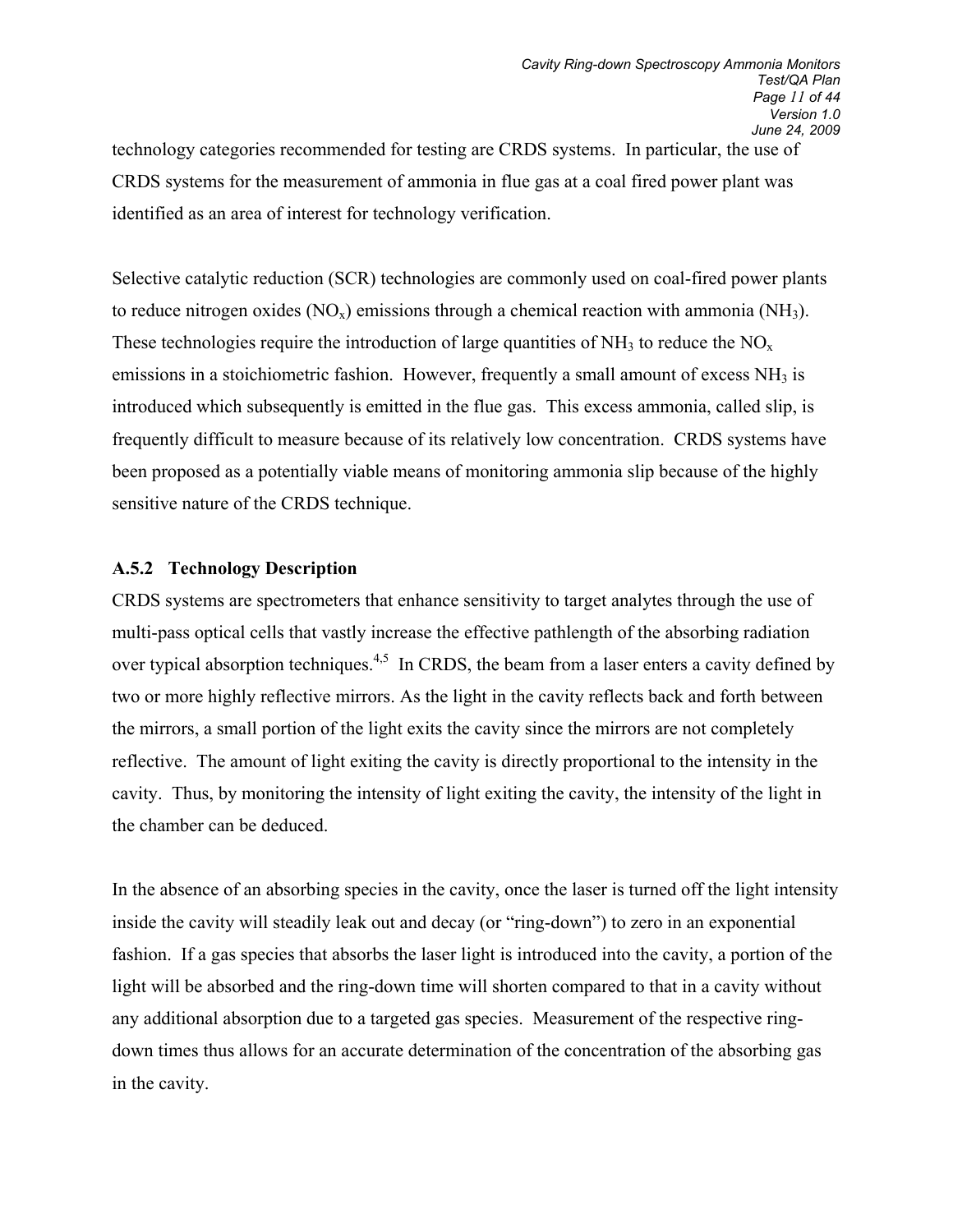#### A6 VERIFICATION TEST DESCRIPTION AND SCHEDULE

The purpose of this verification test is to generate performance data on CRDS monitoring technologies with a particular focus on monitoring of ammonia under normal operating conditions in a full-scale coal-fired power plant utilizing an SCR NOx control technology. The data generated from this verification test are intended to provide organizations and users interested in installing and operating these systems with information on their potential reliability.

#### **A6.1 Verification Test Description**

The test will be conducted over a period of approximately 90 days and will involve the continuous operation of CRDS monitoring systems at an operational coal-fired power plant. During testing, the CRDS systems will continuously monitor ammonia slip concentration in the flue gas downstream of the SCR. If feasible within plant operating requirements, the host facility will intentionally introduce upset conditions to change the ammonia slip at various times during the verification test.

The CRDS systems will be evaluated on the following performance parameters:

- $\blacktriangleright$  Accuracy
- $\triangleright$  Comparability
- $\triangleright$  Precision
- $\blacktriangleright$  Linearity
- $\triangleright$  Zero/Calibration drift
- $\triangleright$  Response time
- $\triangleright$  Data completeness
- ▶ Operational factors.

Accuracy will be assessed for the CRDS systems being verified by determining the degree of agreement with known concentrations of ammonia compressed gas standards. During the first and last full weeks of testing, duplicate reference method samples will be collected to assess the comparability of the CRDS measurements with the standard reference method results. Precision will be assessed in terms of the repeatability of the ammonia measurements under stable test conditions using ammonia compressed gas standards. Calibration drift, zero drift, linearity, and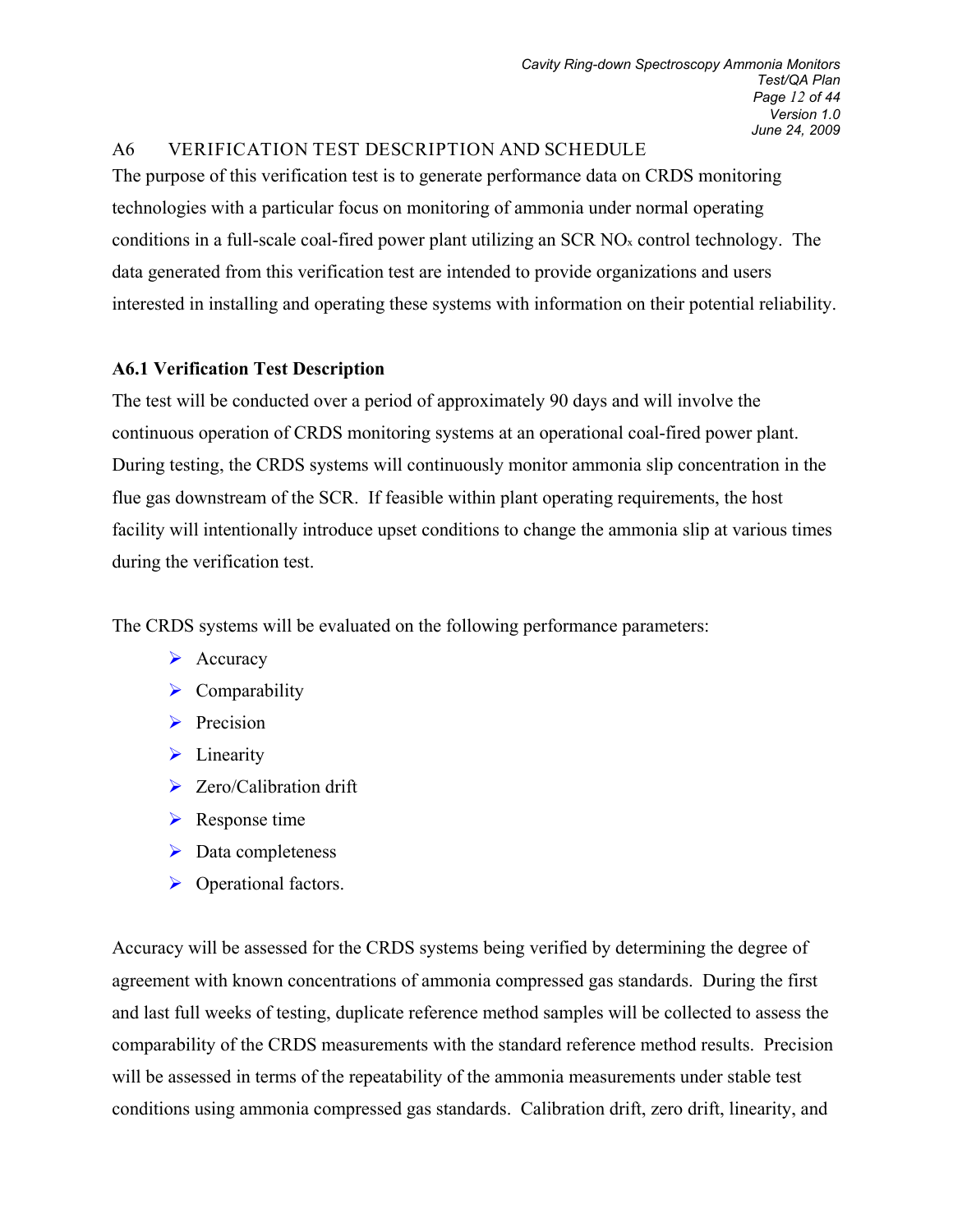response time will also be assessed using commercial compressed gas standards of ammonia and zero air. Data completeness will be determined from a review of the valid data collected during the verification testing period. Operational performance parameters such as maintenance requirements, ease of use, and costs will be determined from observations by the Battelle field testing staff and from on-site I&C Center staff. This test is not intended to simulate long-term performance of these technologies at a monitoring site.

Subsequent to the verification test, a verification report will be drafted for the monitoring system tested. This report will be reviewed by the vendor and by peer reviewers, revised, and submitted to EPA for final approval. In performing the verification test, Battelle will follow the technical and QA procedures specified in this test/QA plan and will comply with the data quality requirements in the AMS Center QMP.<sup>1</sup>

#### **A6.2 Proposed Testing Schedule**

Table 1 shows the planned schedule of testing and data analysis/reporting activities to be conducted in this verification. The verification process is planned to begin in June 2009 and be completed in November 2009. The period of operation of the monitoring systems at the Kingston Fossil Plant will be approximately 90 days, with routine operation expected to begin on June 29 and continue until September 17, 2009, or until all testing activities are completed. During testing, duplicate reference samples will be collected thrice each day during two separate five day periods. One of these five day periods will occur within the first three weeks of the verification test (i.e., June 29-July 17,) and the second will occur within the last three weeks of the verification test (i.e., August 31-September 17). The actual reference method sampling periods will be determined based on the availability of the stack testing crew. Additionally, dynamic spiking test runs will be conducted within the first three weeks and the last three weeks of the verification test period to challenge the CRDS systems with ammonia compressed gas standards in a repeatable fashion to assess system accuracy and precision. Also, zero and calibration drift measurements will be made by means of ammonia standard challenges conducted weekly throughout the verification test.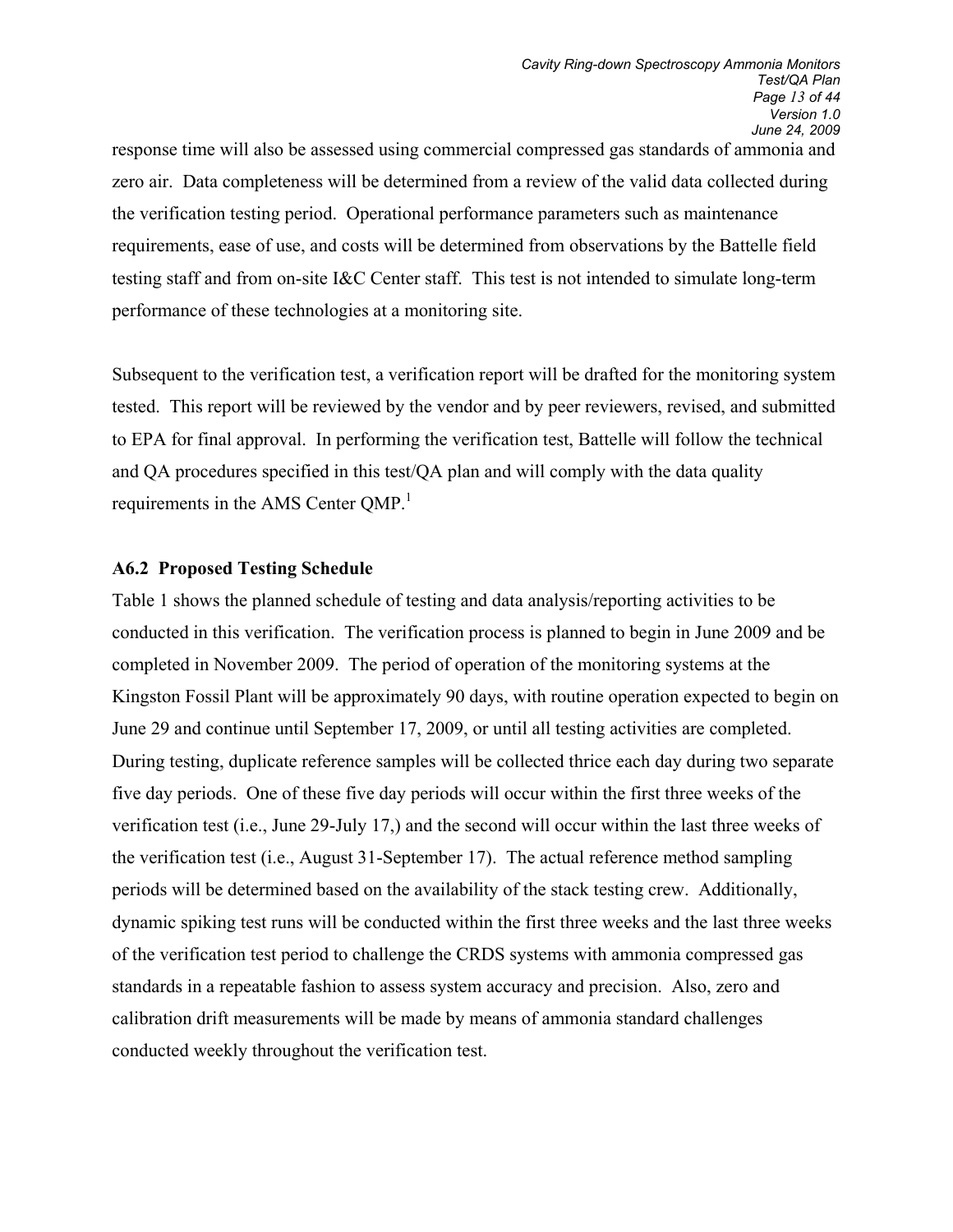| Date(s)                                                                                                                                           | <b>Testing Activities</b>                                                                                                                                                                                               | <b>Data Analysis and Reporting</b>                                                                                                                                                                          |
|---------------------------------------------------------------------------------------------------------------------------------------------------|-------------------------------------------------------------------------------------------------------------------------------------------------------------------------------------------------------------------------|-------------------------------------------------------------------------------------------------------------------------------------------------------------------------------------------------------------|
| June 25-26                                                                                                                                        | Installation/shakedown                                                                                                                                                                                                  |                                                                                                                                                                                                             |
| June 29- September 17<br>June 29-July 17<br>June 29-July 17<br>June 29-September 17<br>August 31- September 17<br>September 14-17<br>September 18 | Verification testing period<br>Dynamic spiking test runs<br>Reference sampling period<br>Weekly zero/calibration checks<br>Reference sampling period<br>Dynamic spiking test runs<br>Remove CRDS systems from test site | Prepare report template<br>Review and summarize field testing staff<br>observations<br>Compile data from CRDS systems<br>Compile reference method results<br>Begin draft report(s)<br>Perform data analysis |
| October 16                                                                                                                                        |                                                                                                                                                                                                                         | Complete draft report(s)                                                                                                                                                                                    |
| November 13                                                                                                                                       |                                                                                                                                                                                                                         | Complete peer review of draft report(s)                                                                                                                                                                     |
| November 30                                                                                                                                       |                                                                                                                                                                                                                         | Revise draft report(s)<br>Submit final report(s) for EPA approval                                                                                                                                           |

#### **Table 1. Planned Verification Test Schedule**

#### **A6.3 Test Facility**

TVA's Kingston Fossil Plant is a 1.7 gigawatt (GW) coal fired power plant located on Watts Bar Reservoir on the Tennessee River near Kingston, Tennessee. The plant has nine generating units: units 1–4, rated at 175 megawatt (MW) each, and units 5–9, rated at 200 MW each. Each of the nine power generating units operates in steady state and is equipped with a cold-side SCR system to reduce nitrogen oxide emissions. Figure 2 shows a schematic illustration of a typical SCR installation at a coal fired power plant. The CRDS systems will be installed on a section of duct work downstream of the SCR and upstream of the air preheater (APH) and electrostatic precipitator (ESP), which are separated by approximately 75 meters at the Kingston Fossil Plant. Collocated sampling ports will be used for reference method sampling. In general, there are multiple ports within several feet of the probe providing sample to the CRDS systems. Traverse sampling will be conducted once to assess stratification in the duct. However, the probe used for providing sample gas to the CRDS systems is fixed and will not vary. Reference method sampling will be performed at the same depth in the duct as the CRDS sampling. A schematic of the actual set up will be included in the verification report.

The I&C Center is a 4,500  $\text{ft}^2$  facility adjacent to the Kingston Fossil Plant in Harriman, TN. I&C Center staff will provide on-site support during the verification test.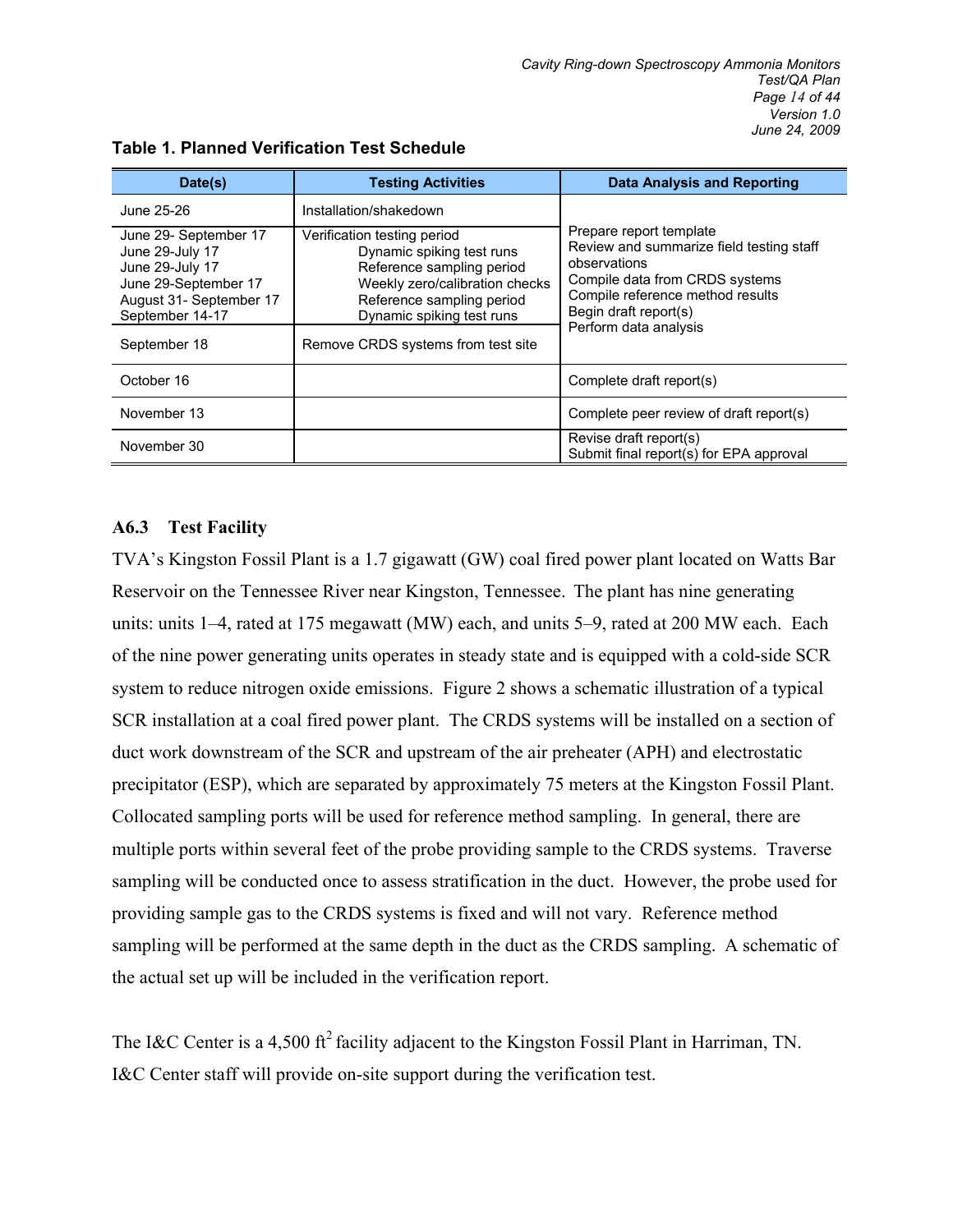

#### **Figure 2. Schematic illustration of typical SCR installation at a coal fired power plant. (Source http://www.netl.doe.gov/technologies/coalpower/cctc/index.html).**

A7 OUALITY OBJECTIVES AND CRITERIA FOR MEASUREMENT DATA The objective of this verification test is to evaluate the performance of the CRDS systems under realistic operating conditions at an operational coal fired power plant. This evaluation will in part assess the capabilities of the CRDS systems for determining the ammonia concentration in the flue gas through comparisons to collocated reference samples collected during the verification test period. Additionally, this verification test will include instrument challenges using ammonia gas standards to assess performance under controlled and repeatable test conditions. The verification test will also rely upon operator observations to assess other performance characteristics of the CRDS systems being tested including data completeness, ease of use, and maintenance requirements.

To ensure that this verification test provides suitable data for a robust evaluation of performance, a variety of data quality objectives (DQOs) have been established for this test. The DQOs indicate the minimum quality of data required to meet the objectives of the verification test and are different than the QA/QC requirements of the reference method. The DQOs for this verification test were established to assess the performance of the CRDS systems relative to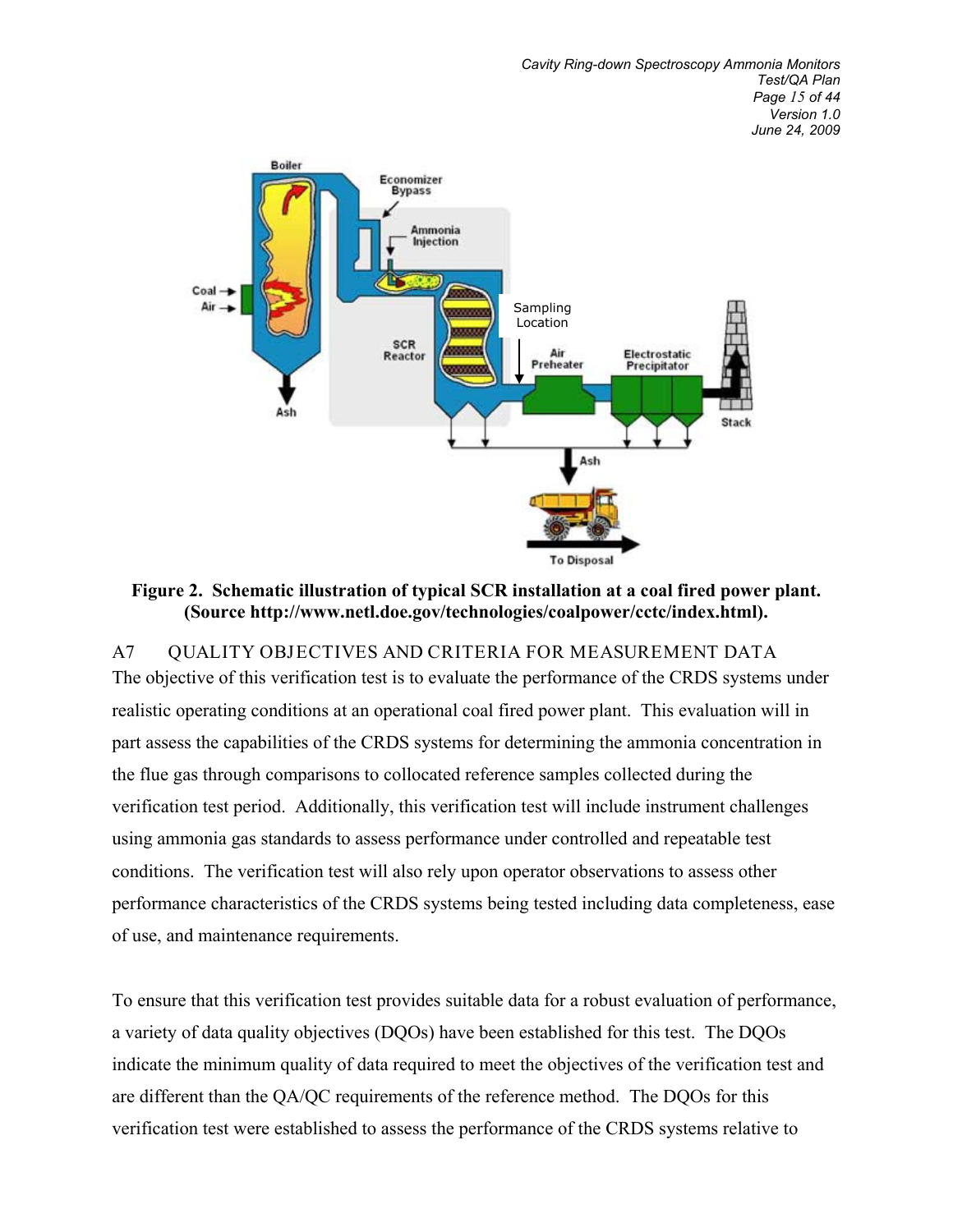reference measurements and challenges with compressed gas standards. In order to provide a suitable benchmark for comparison, the reference measurements and standard gas challenges must meet the DQOs. The DQOs for this verification test include specific objectives for reference method measurements, dynamic spiking challenges, zero/calibration drift measurements, and data completeness. The DQOs are quantitatively defined in Table 2 in terms of specific data quality indicators (DQIs) and their acceptance criteria.

| <b>DQI</b>                                            | <b>Method of Assessment</b>                                       | <b>Frequency</b>                                           | <b>Acceptance</b><br><b>Criteria</b>      | <b>Corrective Action</b>                                                                  |
|-------------------------------------------------------|-------------------------------------------------------------------|------------------------------------------------------------|-------------------------------------------|-------------------------------------------------------------------------------------------|
| Reference method<br>sampling flow rate<br>accuracy    | Comparison to independent<br>flow transfer standard               | At least once for<br>each reference<br>method meter<br>box | ±10% of target<br>flow rate               | Inspect meter box and<br>repeat comparison;<br>replace meter box as<br>needed.            |
| Reference method<br>precision                         | Comparison of duplicate<br>reference method samples               | Each reference<br>method sampling<br>period                | ±35%<br>agreement                         | Investigate discrepancy<br>if possible. Reanalyze<br>samples. Discard if not<br>resolved. |
| Dilution accuracy                                     | In-probe introduction of<br>challenge gas with CEM<br>measurement | At least once<br>during testing                            | $±10\%$ of<br>calculated<br>concentration | Investigate discrepancy<br>if possible. Repeat<br>measurement and<br>recalibrate.         |
| Reference method<br>representativeness                | Duct traverse<br>measurements                                     | At least once<br>during testing                            | ±35%                                      | Investigate discrepancy<br>if possible. Repeat if<br>possible.                            |
| Reference method<br>data completeness                 | Calculation of percent valid<br>data                              | After data<br>validation                                   | $\geq$ 80% valid<br>paired samples        | Conduct additional<br>reference method<br>sampling if possible                            |
| Dynamic spiking data<br>completeness                  | Calculation of percent valid<br>data                              | After data<br>validation                                   | $\geq 90\%$ valid<br>results              | Conduct additional<br>dynamic spiking testing<br>if possible                              |
| Zero/calibration check<br>data completeness           | Calculation of percent valid<br>data                              | After data<br>validation                                   | $\geq 90\%$ valid<br>results              | Conduct additional<br>zero/cal. check testing if<br>possible                              |
| Dynamic spiking gas<br>standard flow rate<br>accuracy | Comparison to independent<br>flow transfer standard               | Each dynamic<br>spiking run                                | ±10%                                      | Investigate discrepancy.<br>Inspect meter and<br>replace meter box as<br>needed.          |

**Table 2. DQIs and Criteria for Critical Measurements for Reference Methods.** 

The quality of the reference method measurements will be assured by adherence to these DQI criteria and the requirements of the reference methods, including the calibration and QA/QC requirements of those methods, which are discussed in detail in Sections B2-B7 of this test/QA plan. Calibration standards and QC samples must meet National Institute of Standards and Technology (NIST) traceability, when available. The quality of the reference method measurements will be monitored by inclusion of blank samples and performance evaluation (PE)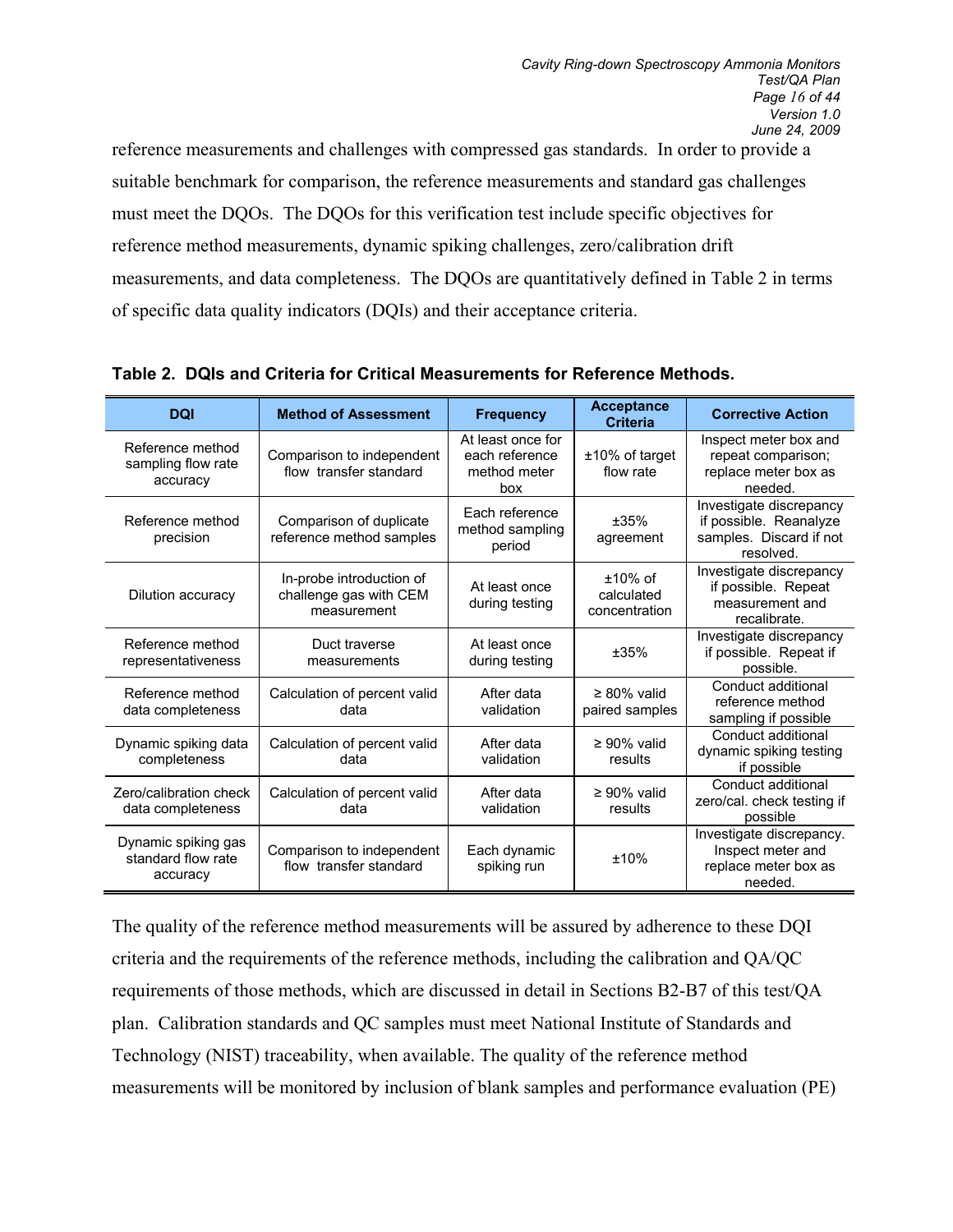samples as appropriate. Section C1.1 presents a description of the PE audit samples/ measurements to be performed and the acceptance criteria for those measurements.

Additionally, the verification test relies in part on observations of the Battelle field testing staff for assessment of the performance of the CRDS systems being tested. The requirements for these observations are described in the discussion of documentation requirements and data review, verification, and validation requirements for this verification test.

The Battelle Quality Manager or his designee will perform a technical systems audit (TSA) at least once during this verification test to augment these QA/QC requirements. This TSA will be performed within the first week of the verification test. The EPA Quality Manager also may conduct an independent TSA, at her discretion.

#### A8 SPECIAL TRAINING/CERTIFICATION

Documentation of training related to technology testing, field testing, data analysis, and reporting is maintained for all Battelle technical staff in training files at their respective locations. The Battelle Quality Manager may verify the presence of appropriate training records prior to the start of testing. Battelle technical staff supporting this verification test have a minimum of a bachelor's degree in science/engineering.

The verification test described in this test/QA plan will be performed at the I&C center facility. All participants in this verification test (i.e., Battelle, EPA, subcontractor, and vendor staff) will adhere to the health and safety requirements of the facility. Vendor staff will operate only their CRDS systems during parts of the verification test. They are not responsible for, nor permitted to, operate the combustion source, or perform any other verification activities identified in this test/QA plan.

All visiting staff at the host facility will be given a site-specific safety briefing prior to the installation and operation of the CRDS systems. This briefing will include a description of emergency operating procedures (i.e., in case of fire, tornado, laboratory accident) and identification, location, and operation of safety equipment (e.g., fire alarms, fire extinguishers, eye washes, exits).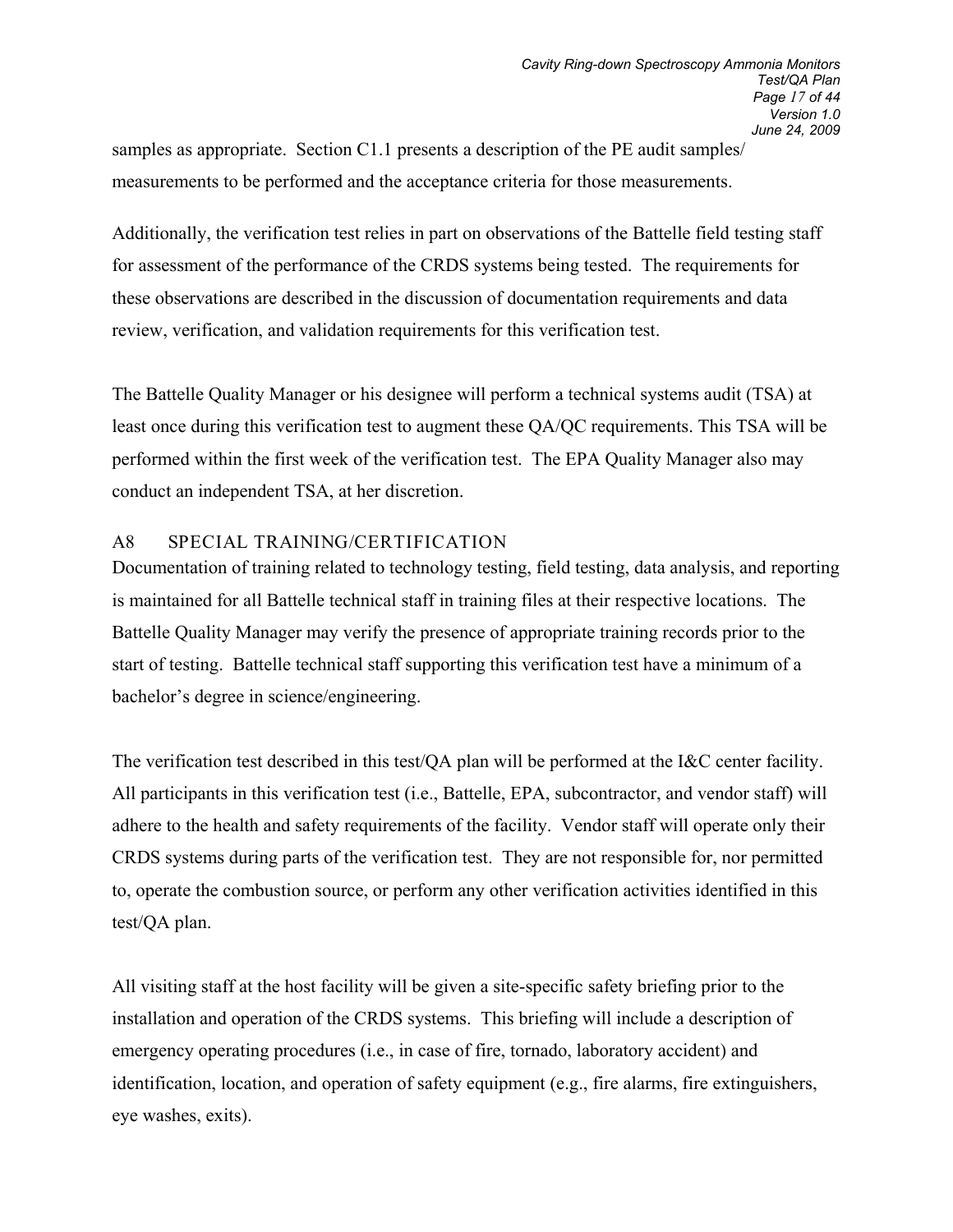#### A9 DOCUMENTATION AND RECORDS

The records for this verification test include the test/QA plan, chain-of-custody forms, laboratory record books (LRB), data collection forms, electronic files (both raw data and spreadsheets), and the final verification report(s). All of these records will be maintained in the Verification Test Coordinator's office during the test and may be transferred to permanent storage at Battelle's Records Management Office (RMO) at the conclusion of the verification test. All Battelle LRBs are stored indefinitely, either by the Verification Test Coordinator or Battelle's RMO. EPA will be notified before disposal of any files. For each week of ammonia reference method sampling, the documentation and results of the reference method measurements made by the subcontractor staff will be submitted to Battelle within 10 days after completion of each week of reference method sampling. Section B10 further details the data recording practices and responsibilities.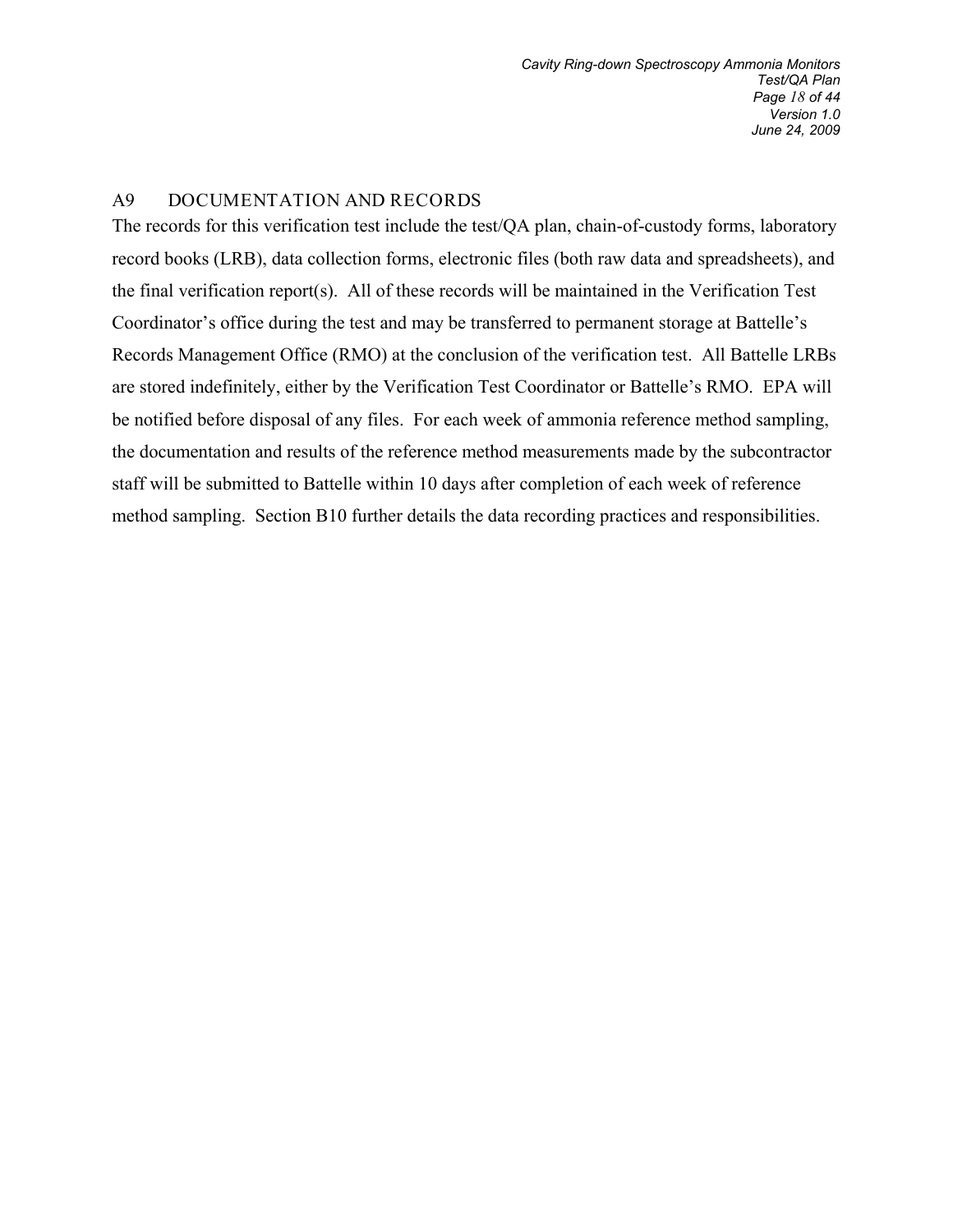#### **SECTION B**

#### MEASUREMENT AND DATA ACQUISITION

#### B1 EXPERIMENTAL DESIGN

The verification test described in this test/QA plan will specifically address verification of CRDS systems for ammonia monitoring in flue gas by evaluating the following performance factors:

- $\triangleright$  Accuracy
- $\triangleright$  Comparability
- $\triangleright$  Precision
- $\blacktriangleright$  Linearity
- $\triangleright$  Zero/Calibration drift
- $\triangleright$  Response time
- $\triangleright$  Data completeness
- ▶ Operational factors.

The verification test will be conducted over a period of approximately 90 days. A window of approximately one week prior to testing will be available for installing the CRDS systems at the facility, and conducting a shakedown run of the CRDS systems before the verification test begins. The installation/shakedown period is scheduled to begin June 18, 2009. The 90 days of testing will follow immediately after the setup/shakedown period.

The verification testing will involve continuous monitoring of ammonia in the flue gas by the CRDS systems over the entire 90 day test period, with reference method sampling conducted on each day during two separate five day periods. One of these five day periods will occur within the first three weeks of the verification test (i.e., June 22-July 12,) and the second will occur within the last three weeks of the verification test (i.e., August 31-September 17). The actual reference method sampling periods will be determined based on the availability of the stack testing crew. On each day of reference method sampling, duplicate reference method samples will be collected over each of three different sampling periods for a total of 30 pairs of duplicate reference samples in this test. The reference method sampling will be performed based on the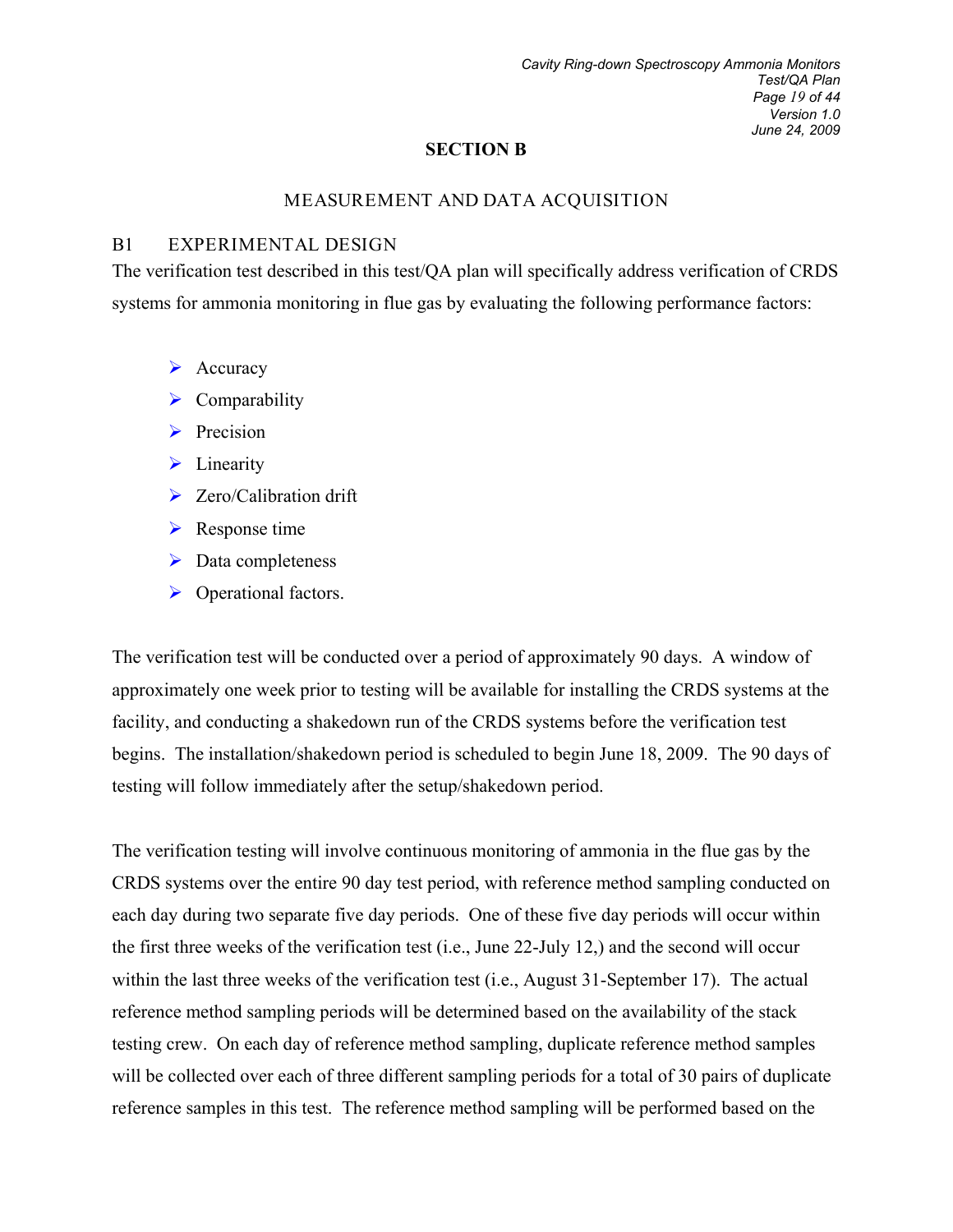methods described in EPA CTM-027 for time integrated sampling and analysis of ammonia from stationary sources with the following modifications:

- Sampling will not be conducted isokinetically since only gaseous ammonia is measured by the CRDS systems.
- Sampling will not be conducted with a nozzle since isokinetic sampling is not necessary.
- Since sampling will not be peformed isokinetcially, the sampling flow rate and duration will be determined in a manner that is sufficient to allow the collection of a sample volume that results in an aqueous  $NH_4^+$  concentration that falls between 10-50% of the calibration range of the ion chromatography (IC) analysis method (e.g., between 1-5 µg/mL solution), assuming an ammonia concentration of 2 ppm in the flue gas.
- Samples collected during the verification will be split into two aliquots with one aliquot submitted for analysis by IC based on the procedures in CTM-027 $^3$ , and the other analyzed immediately in the field by an ion selective electrode (ISE) based on the procedures in South Coast Air Quality Management District, Method 207.1: Determination of Ammonia Emissions from Stationary Sources.<sup>6</sup>

The average CRDS readings during these periods will be compared with the ammonia concentrations determined from the reference method samples. During each day of reference method sampling and at least once per week during the other periods of testing, a zero and span check will be conducted on the CRDS systems by challenging each with zero air and an ammonia gas standard of known concentration at approximately 80% of full scale for the CRDS system. Thus, a total of 21 zero/span checks will be used to assess drift of the CRDS systems during the test period. These data will also be used to assess response time of the CRDS systems.

During the first three and last three weeks of testing, each of the CRDS systems will be challenged independently with a series of runs involving dynamic spiking of compressed ammonia gas standards into the CRDS intake gas flow, with 12 test runs at each of three different nominal concentrations and 36 test runs at the background concentration. The results of these runs will be used to assess accuracy and precision of the CRDS systems as well as the linearity in instrument response of the CRDS systems.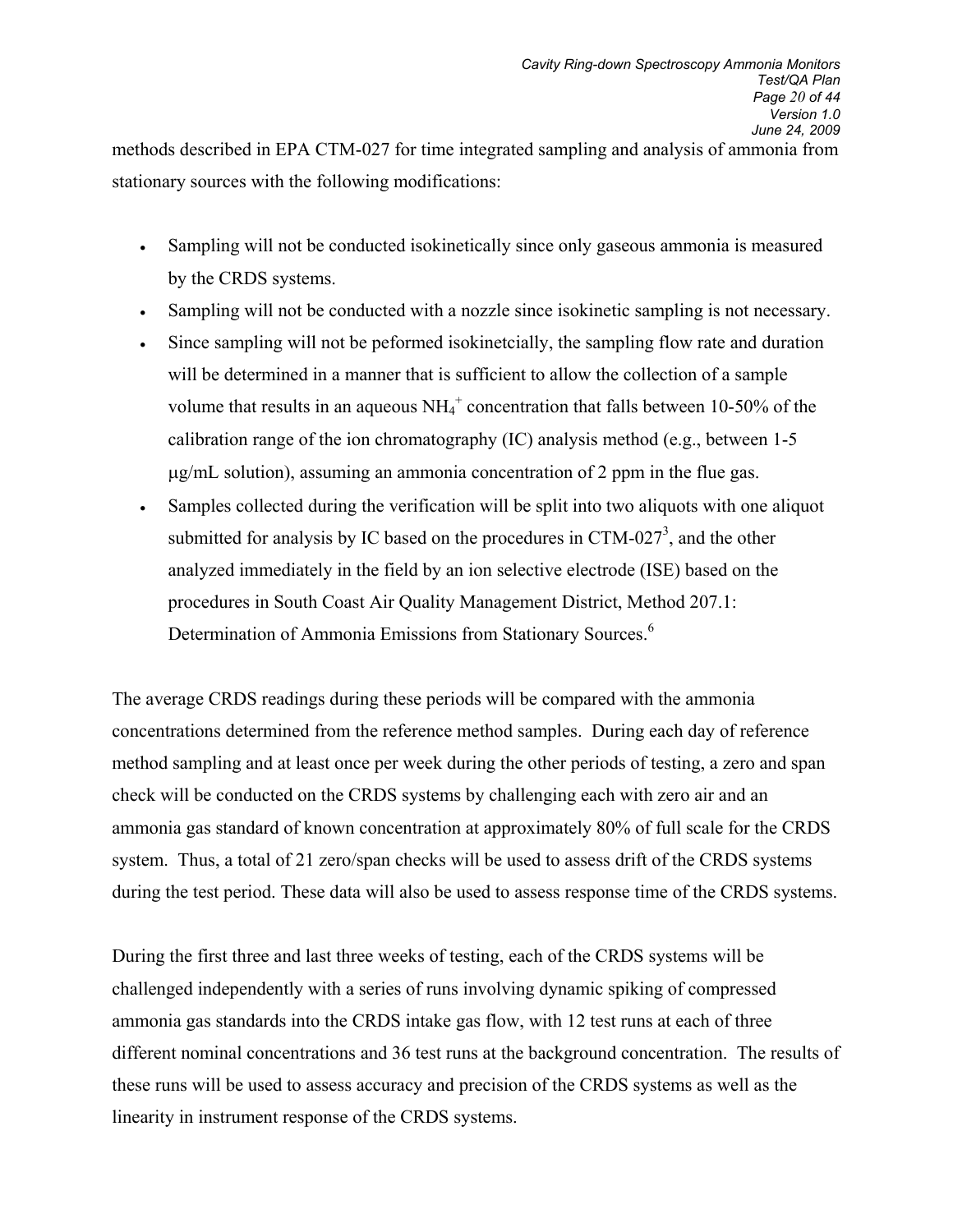Table 3 presents a summary of the tests to be performed.

|  |  |  | Table 3. Summary of Tests and Testing Frequency |  |
|--|--|--|-------------------------------------------------|--|
|--|--|--|-------------------------------------------------|--|

| <b>Performance</b><br><b>Parameter</b> | <b>Objective</b>                                                                     | <b>Comparison</b><br><b>Based On</b>                                                      | <b>Testing</b><br><b>Frequency</b>                                                                               | <b>Number of</b><br><b>Data Points</b>         |
|----------------------------------------|--------------------------------------------------------------------------------------|-------------------------------------------------------------------------------------------|------------------------------------------------------------------------------------------------------------------|------------------------------------------------|
| Accuracy                               | Determine degree of<br>quantitative<br>agreement with<br>compressed gas<br>standard  | Dynamic spiking with<br>$NH3$ gas standards                                               | 12 runs at each of<br>three nominal<br>concentrations during<br>the first and last<br>week of testing            | 72                                             |
| Comparability                          | Determine degree of<br>quantitative<br>agreement with<br>reference method            | Reference method<br>results                                                               | Three runs per day<br>during two separate<br>5-day periods (10<br>days total)                                    | 30 duplicate<br>pairs                          |
| Linearity                              | Determine linearity of<br>response over a<br>range of $NH3$<br>concentrations        | Dynamic spiking with<br>gas standards                                                     | 12 runs at each of<br>three nominal<br>concentrations during<br>both the first and last<br>full weeks of testing | 72 above<br>background<br>and 72<br>background |
| Precision                              | Determine<br>repeatability of<br>successive<br>measurements at<br>fixed $NH3$ levels | Repetitive<br>measurements under<br>constant facility<br>conditions measured              | Each reference<br>method sampling<br>run, and each<br>dynamic spiking run                                        | 102                                            |
| Cal/Zero Drift                         | Determine stability of<br>zero gas and span<br>gas response over<br>successive days  | Zero gas and $NH3$<br>gas standard                                                        | Each day during<br>reference sampling<br>and once per week<br>during other testing<br>periods                    | 21                                             |
| <b>Response Time</b>                   | Determine rise and<br>fall time                                                      | Recording<br>successive readings<br>at start and end of<br>sampling $NH3$ gas<br>standard | Once during each<br>day of dynamic<br>spiking testing                                                            | $\overline{2}$                                 |

Throughout the verification test, each CRDS system undergoing testing will be operated by the CRDS vendor's own staff or by on-site I&C Center staff trained by the vendor. However, the intent of the testing is for the CRDS systems to operate continuously in a manner simulating operation at a combustion facility. As a result, once the verification test has begun, no adjustment or recalibration will be performed, other than what would be conducted automatically by the CRDS systems in normal unattended operation.Repair or maintenance procedures may be carried out at any time, but testing will not be interrupted, and data completeness will be reduced if such activities prevent collection of CRDS system data required for verification.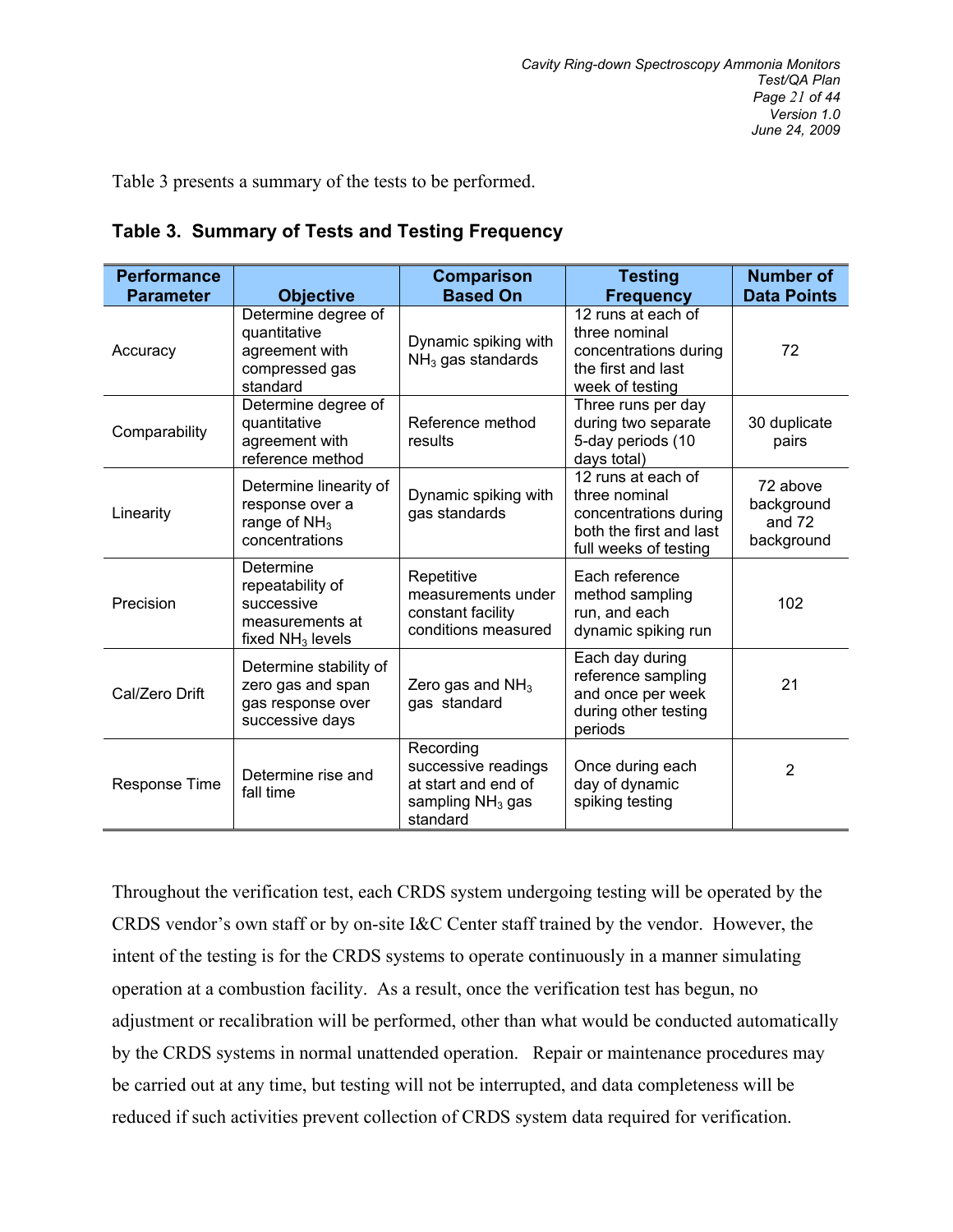#### **B1.1 Test Procedures**

The CRDS systems undergoing verification will be installed on a section of duct work downstream of the SCR and upstream of the APH and ESP. The ports for the reference method sampling will be located on the same duct with the CRDS systems and as close as possible to the sampling locations of the CRDS systems. The sampling ports will be assigned so that no CRDS system is affected by the operation of any other CRDS system or by the reference method sampling. The CRDS systems will be installed with a means of spiking compressed gas into the sampling probe upstream of the in-line filter.

At either the beginning or the end of each test day during the weeks when reference method testing is conducted, the CRDS systems undergoing testing will be supplied (one at a time) with zero gas and then with a commercial compressed gas standard containing ammonia. The order in which the CRDS systems are challenged in this way will be varied from day to day.

#### *B1.1.1 Reference Method Sampling*

During verification testing, reference sampling will be conducted simultaneously with two trains collocated with the CRDS systems being tested. Thus each of the three reference sampling periods during a test day will provide two reference ammonia samples for comparison to the CRDS data. Reference method sampling will be conducted based on the procedures in CTM-027, with the modifications described above. The sampling duration for each run is expected to be typically between 30 and 60 minutes, although actual times will be based on the actual sampling flow rate and observed flue gas NH<sub>3</sub> levels.

Unique sample identification numbers will be implemented so that final data used for verification can be traced back through the analytical process to the original sample. Field blank samples will also be recovered from one blank sampling train on each of three days during each week that reference method samples are collected. Before sample recovery, that blank train will be transported to the sampling location. Care will be taken that the blank train is selected at random from the prepared trains, so that different trains are used as the blank on different days.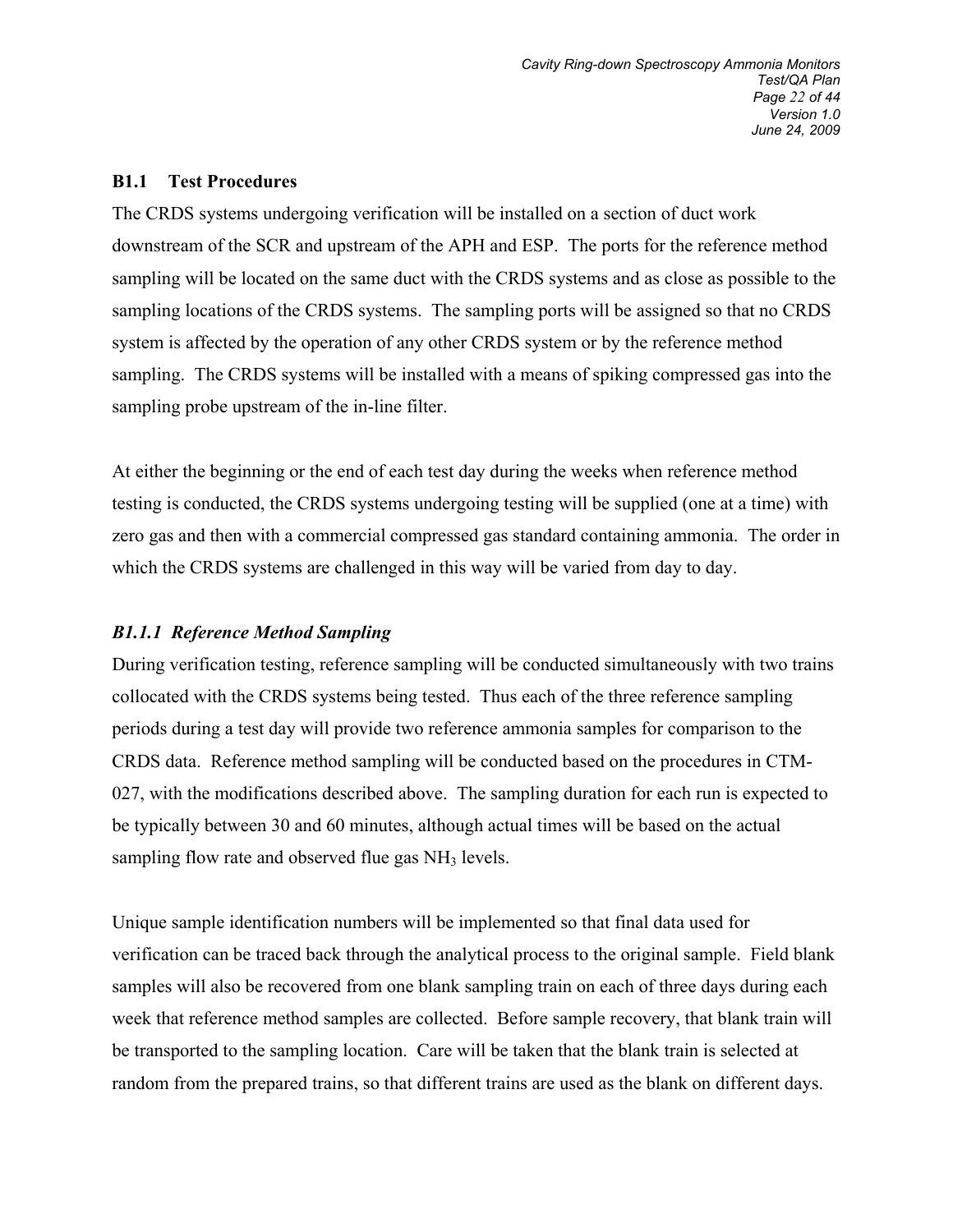Results of the individual reference method measurements will be normalized to  $7\%$  O<sub>2</sub>. It is expected from previous results that the precision of duplicate reference method results will be within about 35 percent relative percent difference (RPD), determined as

$$
RPD = \frac{R_1 - R_2}{(R_1 + R_2)/2} \times 100
$$

where  $R_1$  and  $R_2$  are the reference method results for the duplicate trains.

It is expected that day-to-day reproducibility of ammonia levels in the facility will also be within that range. Thus, during normal operation it is expected that the ammonia levels will be consistent to  $\pm$  35% throughout each week of testing. As a result, the entire set of reference method results, not merely those from a single test day, will be considered in screening for reference data quality. The reference method results will be reviewed before verification comparisons are made, to identify individual outliers from the full set of reference method results. That is, the reference method results will be screened for two factors:

- $\triangleright$  Precision of results from co-located sampling trains
- $\triangleright$  Consistency of results with previous and later results at the respective sampling location

The ammonia concentration values and the associated RPD values for each test run will plotted as a function of test number to graphically illustrate any trends in ammonia concentrations and identify potential outliers in the RPD values. Reference method pairs that exhibit an RPD that exceeds 35% will be flagged, and effort will be made to find an assignable cause for the divergent result. Reference method results which are flagged as outliers will be reported, but will not be used for verification unless appropriately documented. The intent of this approach is to provide a valid set of reference data for verification purposes, while also illustrating the degree of variability of the reference methods.

#### *B1.1.2 Dynamic Spiking*

During the first three weeks and last three weeks of testing, each of the CRDS systems will be challenged with a series of dynamic spiking runs. The dynamic spiking will be conducted by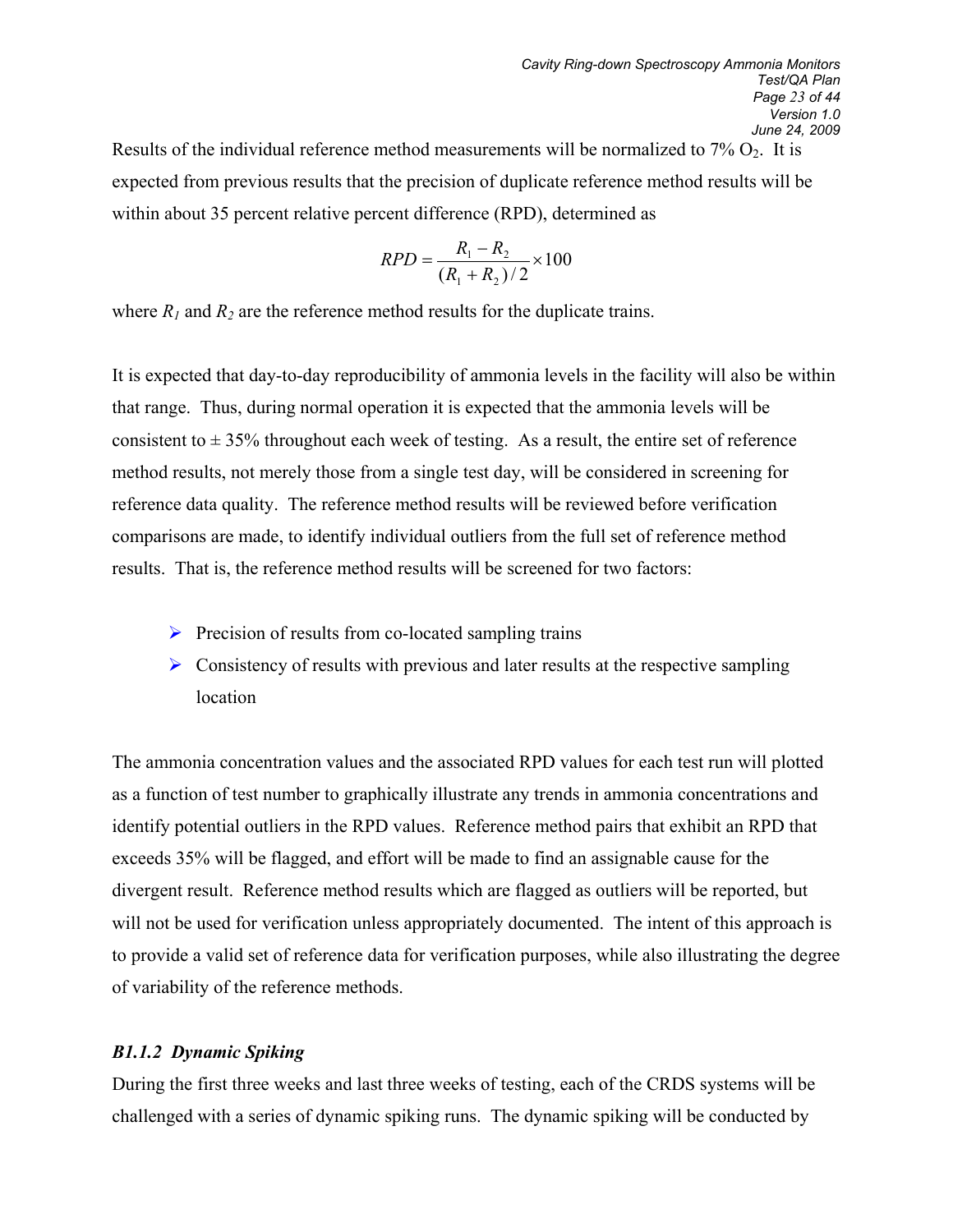injecting ammonia gas into the probe tip upstream of the particulate filter such that the ammonia spike passes through as much of the sampling system as possible. The ammonia gas standard will be mixed with the flue gas at a ratio of  $\leq 1$  part spike gas to 9 parts flue gas. The flow rate of the compressed gas and the dilution ratio of the spike gas will be used to calculate the expected increase in ammonia concentration introduced during the spiking. An Environics Model 6100 dilution system will be used to deliver the appropriate spike gas concentration to CRDS system.

During these runs the ammonia concentrations will be increased by approximately 2, 5, and 8 ppmv above the native flue gas concentration. At each spike concentration, a series of CRDS challenge runs will be conducted including 12 spiked and 12 unspiked sample measurements. These measurements will be performed by sampling pairs of spiked samples, followed by sampling pairs of unspiked samples. Prior to measurement, each CRDS will be readied by purging the gas cell with at least 10 volumes of flue gas spiked with zero air. After this purging is completed, a standard ammonia gas mixture will be introduced, at a measured flow rate, to the sampling probe. The CRDS readings of the spiked sample will be recorded after at least 10 volumes of gas have passed through the CRDS gas cell. A second such spiked sample will be measured after at least five volumes of gas have passed through the CRDS gas cell after the measurement of the first spiked sample. After the second spiked sample is measured, a pair of unspiked samples will be measured following the same procedure as the spiked samples with the exception that zero air will be substituted for the ammonia spike gas. The procedures for the collection of the spiked and unspiked samples will be conducted a total of six times at each of the spike concentrations to obtain 12 spiked and 12 unspiked samples at each concentration. The procedures will be once each during the first three weeks and last three weeks of the verification test (June 29 - July 17 and August 31- September 17).

#### *B1.1.3 Zero/Calibration Checks*

During each day of reference method sampling and at least once during each other week of verification testing the CRDS systems being evaluated will be independently supplied with zero air and a compressed gas standard to assess zero and calibration drift of the systems. The same compressed gas standard will be used in all such checks, to assess drift in CRDS response.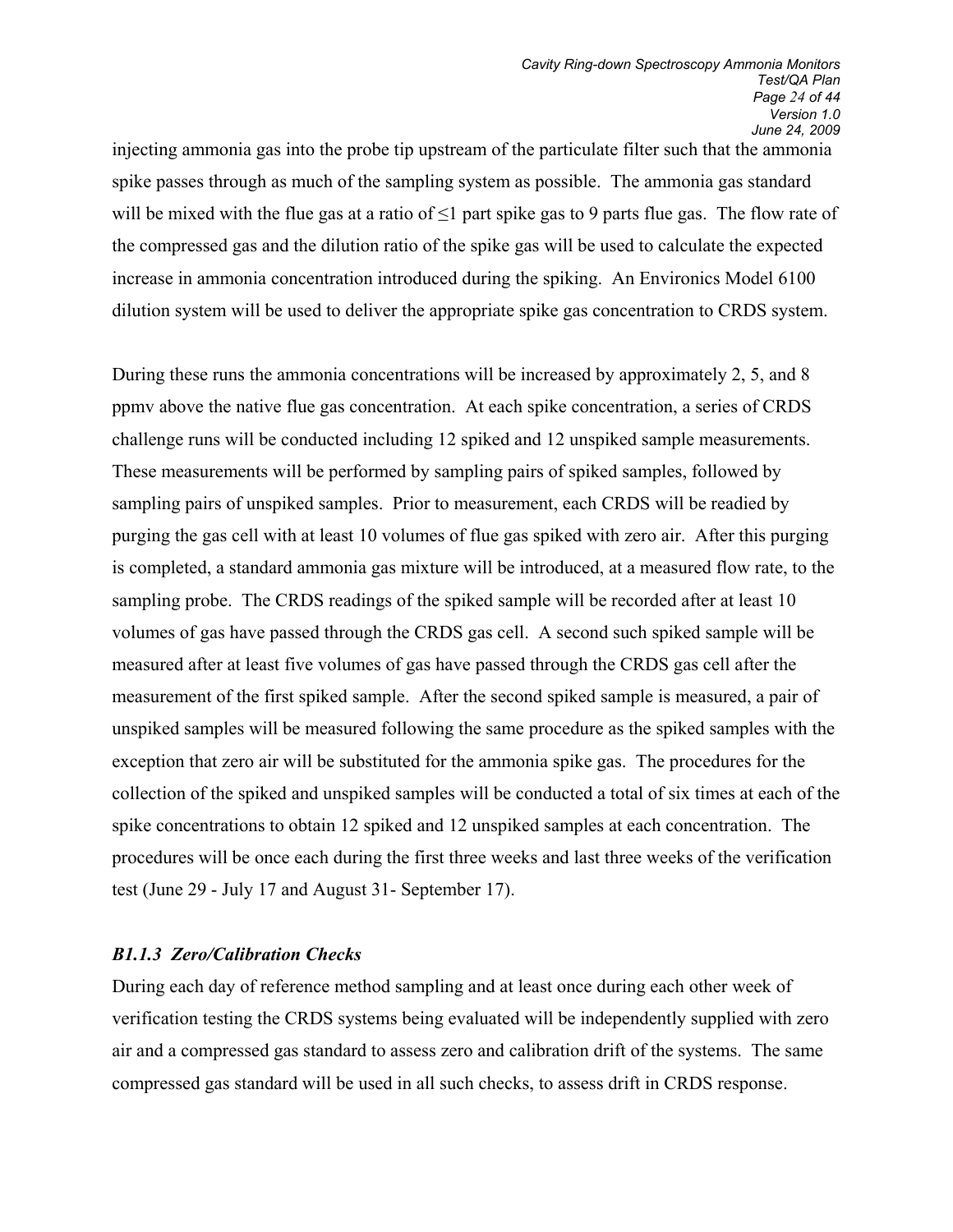#### **B1.2 Statistical Evaluation**

Prior to any statistical evaluations, all results from the reference method sampling and the CRDS systems being evaluated will be normalized to  $7\%$  O<sub>2</sub> using the results from the facility CEMs operating during the verification test.

#### *B1.2.1 Accuracy*

The relative accuracy (RA) of the CRDS systems will be assessed from the dynamic spiking results using Equation 1:

$$
RA = \frac{\left|\overline{d}\right| + t_{n-1}^{\alpha} \frac{S_d}{\sqrt{n}}}{\overline{x}} \times 100\%
$$
 (1)

where *d* refers to the difference between the calculated ammonia concentration from the dynamic spiking and the average of the CRDS measurements recorded during the respective spiking periods, and *x* corresponds to the calculated spike concentration.  $S_d$  denotes the sample standard deviation of the differences, while  $t^{\alpha}_{n-1}$  is the t value for the 100(1 - $\alpha$ )<sup>th</sup> percentile of the distribution with n-1 degrees of freedom. The relative accuracy will be determined for an  $\alpha$ value of 0.025 (i.e., 97.5 percent confidence level, one-tailed). The RA calculated in this way

can be interpreted as an upper confidence bound for the relative bias of the analyzer, i.e., *x*  $\frac{d}{=}$ ,

where the superscript bar indicates the average value of the differences or of the reference values. Relative accuracy will be calculated separately at each of the spiking levels, and separately for each CRDS system undergoing verification.

#### *B1.2.2 Comparability*

Comparability between the CRDS results and the Method 207.1 reference method results will be assessed using Equation 1, but with *d* representing the difference between the average of paired reference method results and the average of the CRDS results from the period during which the paired reference method samples were collected, and *x* corresponding to the average of the paired reference method results. Comparability will be calculated using all reference method sample results (assuming all reference method samples can be treated as independent results), and separately for each CRDS system undergoing verification.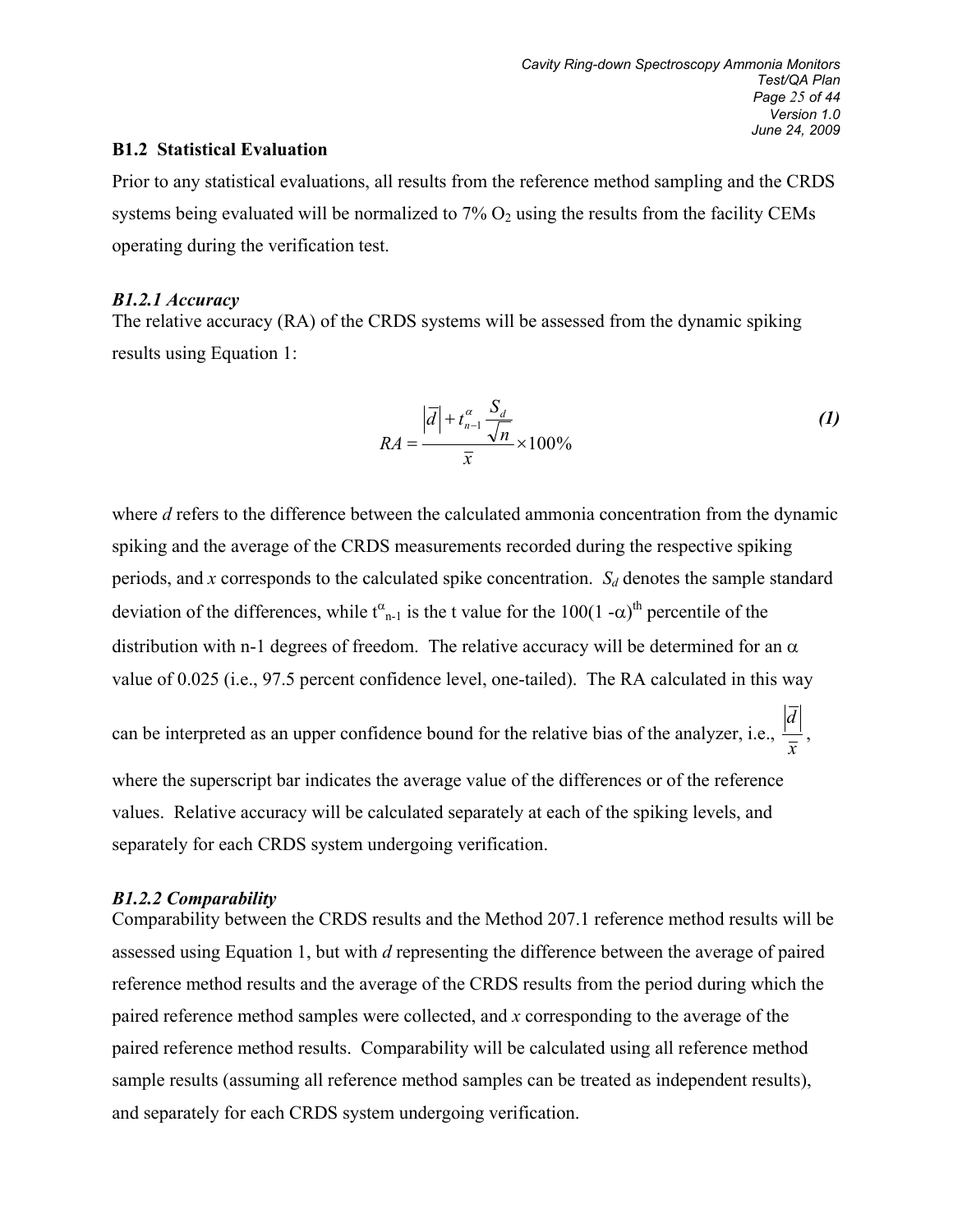#### *B1.2.3 Precision*

Precision will be calculated in terms of the percent relative standard deviation (RSD) of the CRDS measurements made during the dynamic spiking test runs and reference method sampling periods. During each such run, all the readings from each CRDS system undergoing testing will be recorded, and the mean will be calculated. The precision will be calculated as the standard deviation of the mean values divided by the mean. Precision will be calculated for each dynamic spiking target concentration level. Precision in dynamic spiking response will be reorted separately from precision in flue gas monitoring.

#### *B1.2.4 Linearity*

Linearity will be assessed by a linear regression analysis of the dynamic spiking data using the calculated ammonia concentrations as the independent variable and the CRDS results as the dependent variable. The "known" ammonia concentrations will be subject to uncertainty from variable flue gas ammonia background concentrations. The results of the dynamic spiking test will be plotted and linearity will be expressed in terms of slope, intercept, and coefficient of determination  $(r^2)$ .

#### *B1.2.5 Zero/Calibration Drift*

Calibration and zero drift will be reported in terms of the mean, relative standard deviation, and range (maximum and minimum) of the readings obtained from the CRDS in the routine weekly sampling of the same ammonia standard gas, and of zero gas. These results, along with the range of the data, will indicate the week-to-week variation in zero and standard readings.

#### *B1.2.6 Response Time*

Response time will be assessed in terms of both the rise and fall times of each CRDS when sampling the ammonia gas standard. Rise time (i.e., 0% - 95% response time) will be determined by recording all CRDS readings as the gas supplied to the CRDS is switched from zero gas to the ammonia standard. Once a stable response has been achieved with the gas standard, the fall time (i.e., the 100% to 5% response time) will be determined in a similar way, by recording all CRDS readings as the gas supplied is switched from the ammonia standard back to zero gas. For CRDS systems which provide periodic rather than continuous readings, determination of rise and fall times may involve interpolation between readings.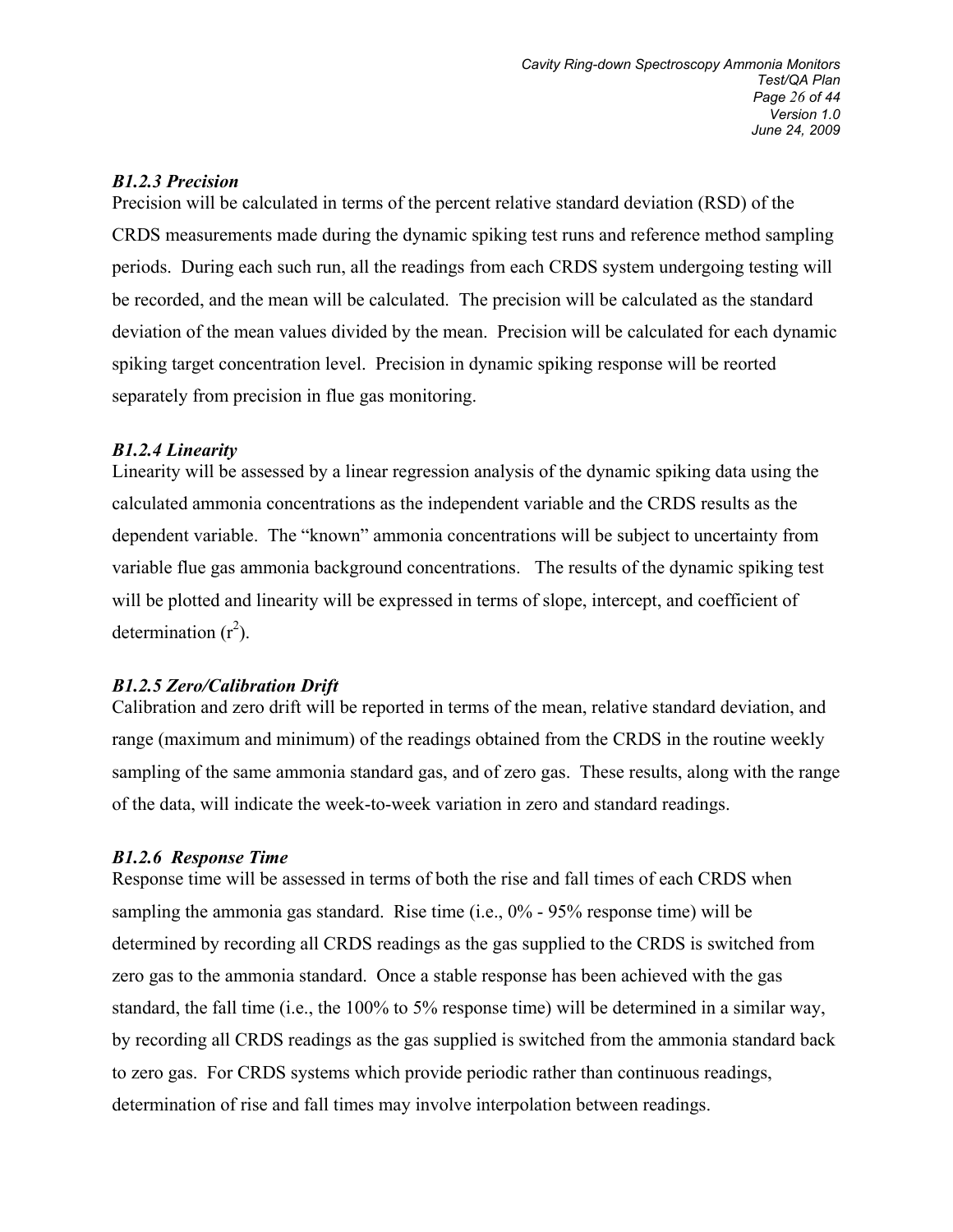Rise and fall times will each be determined once during dynamic spiking testing performed in each of the first and last weeks of testing for each CRDS. Rise and fall times will be reported in units of seconds.

#### *B1.2.7 Data Completeness*

Data completeness will be assessed based on the overall data return achieved by each CRDS system during the testing period. For each of the CRDS systems, this calculation will use the total number of apparently valid data points reported by the monitoring systems divided by the total number of data points potential available in the entire field period. The causes of any incompleteness of data return will be established from operator observations or vendor records, and noted in the discussion of data completeness results.

#### *B1.2.8 Operational Factors*

Operational factors such as maintenance needs, data output, consumables used, ease of use, repair requirements, etc., will be evaluated based on observations recorded by Battelle and I&C Center staff, and explained by the vendor as needed. Battelle or I&C Center staff will be at the Kingston plant whenever the vendor is present and will record all activities performed on the monitoring systems. A laboratory record book will be maintained at the test site, and will be used to enter daily observations on these factors. Examples of information to be recorded in the record books include the daily status of diagnostic indicators for the CRDS systems; use or replacement of any consumables; the effort or cost associated with maintenance or repair; vendor effort (e.g., time on site) for repair or maintenance; the duration and causes of any down time or data acquisition failure; and observations about ease of use of the CRDS systems. These observations will be summarized to aid in describing CRDS system performance in the verification report.

#### **B1.3 Reporting**

The statistical comparisons described above will be conducted separately for each CRDS system being tested, and information on the operational performance will be compiled and reported. A verification report will be prepared for each CRDS system tested, that presents the test procedures and test data, as well as the results of the statistical evaluation of those data.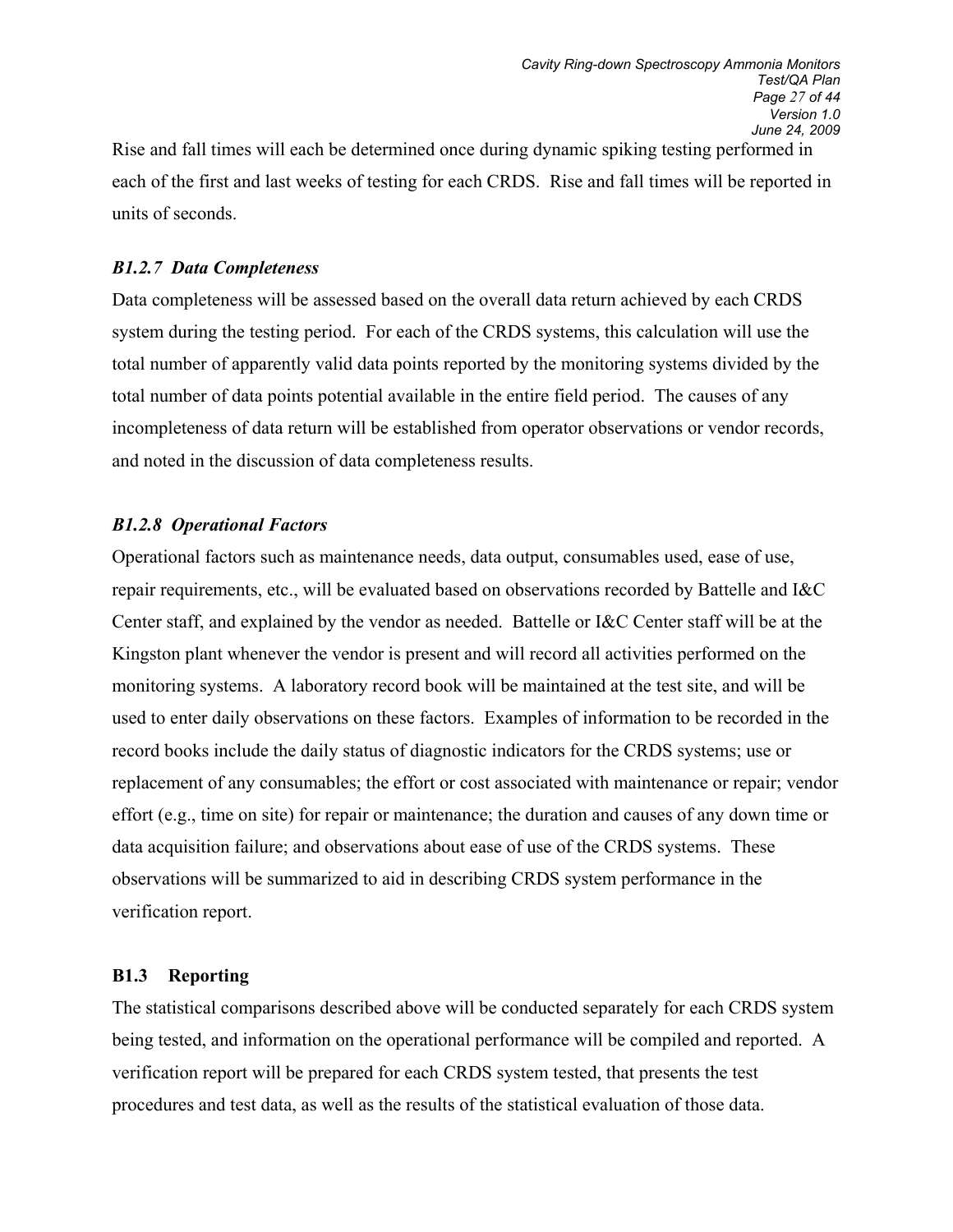Operational aspects of the monitoring systems will be recorded by Battelle testing staff at the time of observation during the field test, and summarized in the verification report. For example, descriptions of the data acquisition procedures, use of vendor-supplied proprietary software, consumables used, repairs and maintenance needed, and the nature of any problems will be presented in the report. The verification report will briefly describe the ETV program, the AMS Center, and the procedures used in verification testing. The results of the verification test regarding CRDS system performance will be stated quantitatively. Each draft verification report will be subjected to review by the vendor, EPA, and other peer reviewers. The resulting review comments will be addressed in a subsequent revision of the report, and the peer review comments and responses will be tabulated to document the peer review process and submitted to EPA. The reporting and review process will be conducted according to the requirements of the  $ETV/AMS$  Center  $QMP<sup>1</sup>$ 

#### B2 SAMPLING METHOD REQUIREMENTS

Reference method sampling will be conducted based on the procedures described in EPA CTM-027,<sup>3</sup> with the exception of the modifications described in Section B1 of this test/QA plan. This method uses an EPA Method  $17<sup>7</sup>$  sampling train that consists of a borosilicate or quartz probe liner, borosilicate or quartz nozzle, Pitot tube, differential pressure gauge, in-stack filter holder and filter, ice-cooled Greenberg-Smith impingers for sample collection, and metering system. For this verification test, isokinetic sampling will not be conducted, so no nozzle is necessary. The sampling will be conducted at a selected sampling rate until an appropriate volume has been collected that is sufficient to provide samples with  $NH_4^+$  concentrations in solution of between 1-5  $\mu$ g/mL, based on an assumed flue gas concentration of 2 ppmv NH<sub>3</sub>. The sampling rate and or sampling time may be adjusted if on-site analysis of previous reference method samples indicates adjustments should be made.

#### B3 SAMPLE HANDLING AND CUSTODY REQUIREMENTS

Samples will be recovered from the reference method trains within two hours of sample collection according to the procedures described in Section 4.1 of CTM-027. Each of the reference samples will be split into two aliquots, with one aliquot preserved as described in Section 4.1 of CTM-027 and the other aliquot analyzed on-site by the SCAQMD Method 207.1 using an ISE. The analyses performed by ISE are meant to serve as an on-site indication of the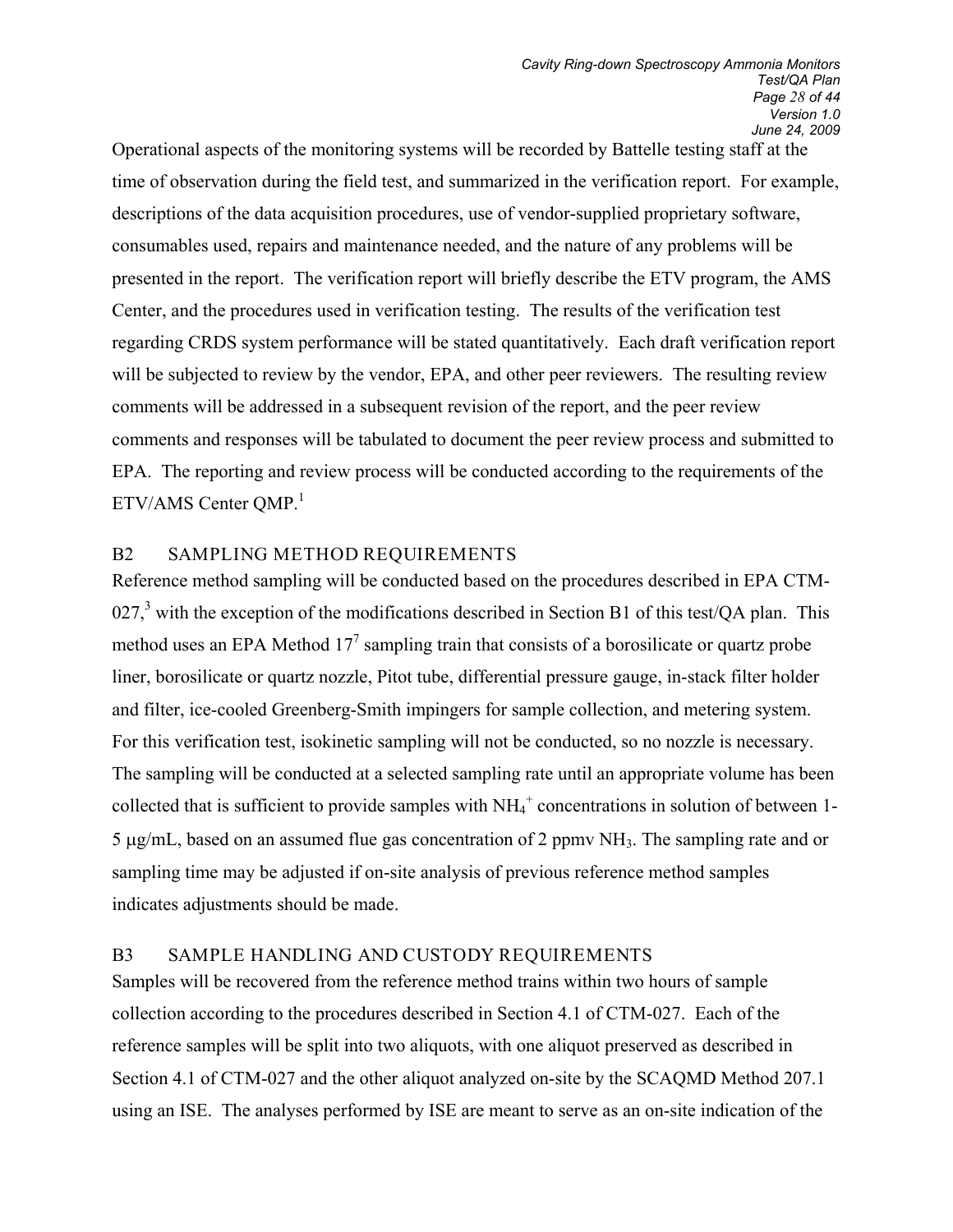reference method sampling results and are not anticipated to be used for verification purposes. The on-site analysis will be conducted within two hours of sample recovery by Battelle, using available on-site facilities. The front and back impingers will be analyzed separately on-site by ISE. Samples will be warmed as needed to within  $\pm 2^{\circ}$ C of the temperature of the standards used for calibration of the ISE. Although filter samples will be collected, they will not be analyzed for this verification test.

The aliquots to be analyzed by IC according to CTM-027 will be stored and transported to the analytical laboratory under refrigerated conditions at 4  $^{\circ}C \pm 2$   $^{\circ}C$  until analysis. Prior to analysis, the samples will be allowed to warm slowly to room temperature, and will be analyzed within 4 hours of removal from the refrigerated conditions.

#### B4 ANALYTICAL METHOD REQUIREMENTS

The samples analyzed on-site will be analyzed using a calibrated ISE as described in the SCAQMD Method 207.1. The ISE will be calibrated using at least four  $NH_4^+$  standard solutions bracketing the concentration range of interest (e.g.,  $0.1$ -10  $\mu$ g/mL). The samples and the standard solutions will be analyzed at the same temperature, preferably about  $25^{\circ}C \pm 2^{\circ}C$ .

The samples analyzed by IC will be analyzed according to the procedures described in CTM-027. Calibration of the IC will be performed according to the procedures in Section 4.2 of CTM-027 and include six standard solutions that bracket the concentration range of interest (e.g., 0.1- $10 \mu g/mL$ ).

#### B5 QUALITY CONTROL REQUIREMENTS

Table 4 summarizes the QC requirements of the reference method sampling and analysis, including frequency of the QC activities, the acceptance criteria, and corrective actions. QC requirements for the ISE analysis have also been included although it is not expected that the ISE analysis will be used for any statistical comparisons to the CRDS systems being tested.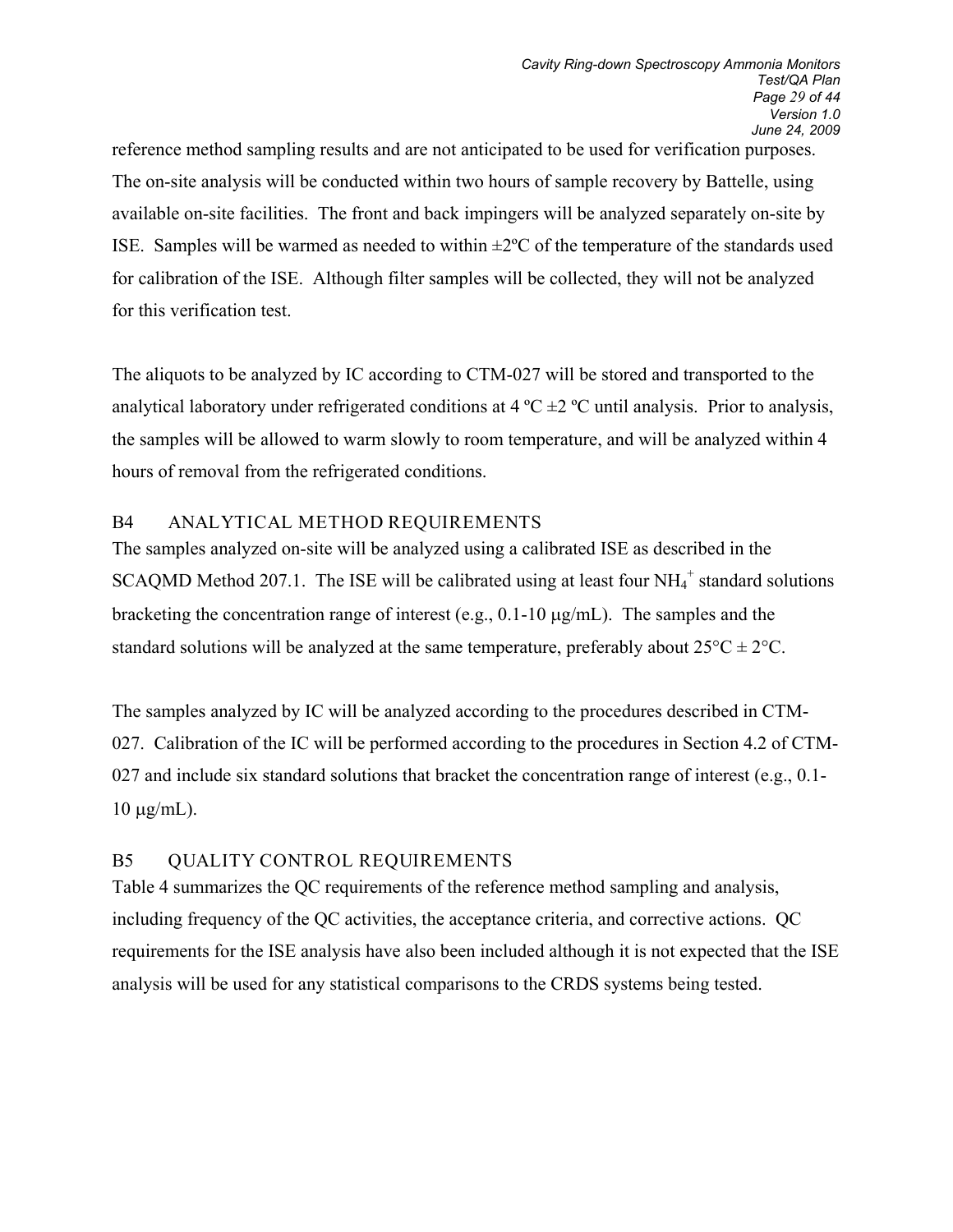| <b>QC Activity</b>                            | <b>Frequency</b>                                                           | <b>Acceptance Criterion</b>                    | <b>Corrective Action</b>                                                                                                                              |
|-----------------------------------------------|----------------------------------------------------------------------------|------------------------------------------------|-------------------------------------------------------------------------------------------------------------------------------------------------------|
| Field blank train                             | 1 per day of<br>reference method<br>sampling                               | < 10% of expected<br>ammonia concentration     | Clean sampling train<br>components; obtain new<br>solvents/solutions                                                                                  |
| Pre-test leak check                           | Each sampling run                                                          | < 4% of average flow rate                      | Check sampling train, reseed<br>connections, and replace<br>components, as necessary.                                                                 |
| Post-test leak check                          | Each sampling run                                                          | < 4% of average flow rate                      | Inspect sampling train, Flag<br>data                                                                                                                  |
| Meter box calibration                         | Each sampling run                                                          | < 5% difference in DGM<br>calibration factor   | Check sampling train, reseed<br>connections, and replace<br>components as necessary.<br>Recalibrate                                                   |
| <b>ISE</b> calibration                        | Each day of analysis                                                       | $-54 \geq$ Slope $\geq -60$<br>$r^2 \ge 0.997$ | Check the electrode, prepare<br>fresh standards, troubleshoot<br>the instrument, or perform<br>routine instrument<br>maintenance                      |
| <b>ISE blank solution</b><br>check            | Beginning of each<br>batch                                                 | <10% of expected<br>ammonia concentration      | Recalibrate ISE, prepare new<br>calibration standards, as<br>needed                                                                                   |
| Duplicate sample<br>analysis                  | Each sample                                                                | Relative percent<br>difference $(RPD) < 5\%$   | Recalibrate ISE, prepare new<br>samples as needed                                                                                                     |
| Calibration<br>verification solution<br>check | After every fifth<br>duplicate sample<br>and at the end of<br>sample batch | Relative percent accuracy<br>(RPA) < 10%       | Recalibrate ISE, prepare new<br>calibration standards, as<br>needed                                                                                   |
| Matrix spike check                            | Once per batch                                                             | None established                               | Although there are no criteria<br>for acceptability of percent<br>recovery, the data are useful<br>for identifying possible errors<br>in the analysis |
| Temperature stability<br>check                | Each standard<br>solution and sample                                       | ±2 °C                                          | Recalibrate, reanalyze<br>samples                                                                                                                     |
| IC calibration                                | Each day of analysis                                                       | Slope = $1.0 \pm 10\%$<br>$r^2 \ge 0.99$       | Recalibrate IC, prepare new<br>calibration standards, as<br>needed                                                                                    |
| IC blank solution<br>check                    | Beginning of each<br>batch                                                 | <10% of expected<br>ammonia concentration      | Recalibrate IC, prepare new<br>calibration standards, as<br>needed                                                                                    |
| IC duplicate sample<br>analysis               | After every tenth<br>sample                                                | Relative percent<br>difference $(RPD) < 5\%$   | Recalibrate IC, prepare new<br>samples as needed                                                                                                      |
| Calibration<br>verification solution<br>check | After every tenth<br>sample                                                | Relative percent accuracy<br>(RPA) < 10%       | Recalibrate IC, prepare new<br>calibration standards, as<br>needed                                                                                    |

#### **Table 4. Quality Control Requirements for Reference Method Sampling and Analysis**

During each week of reference method sampling, a total of five sampling trains (one per day) will be used as field blank samples. These trains will be prepared and transported to the sampling location but will not be used to collect a sample of flue gas. The blank trains will then be disassembled and the field blank solutions will be analyzed on-site by ISE to ensure that the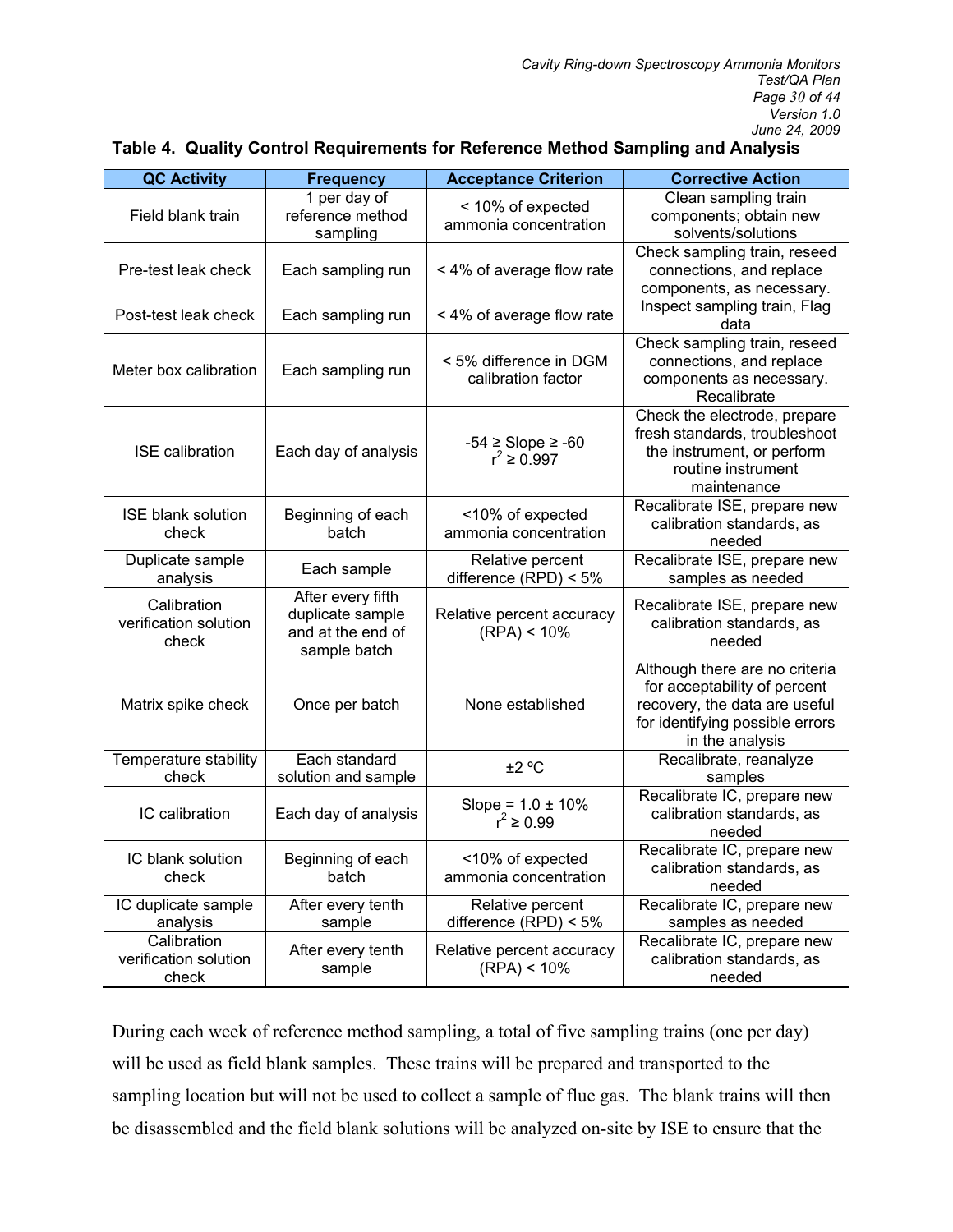background concentration due to on-site handling and exposure is  $\leq 10\%$  of the expected ammonia content of the samples. If background ammonia levels are greater than 10% of the expected sample ammonia concentrations, the cause of the contamination will be investigated and rectified, if possible.

Laboratory blank solutions will be prepared from  $0.04 \text{ N H}_2\text{SO}_4$  for ISE analysis, and analyzed prior to analysis of the reference samples. A laboratory blank solution will also be analyzed after every 10<sup>th</sup> reference method sample to ensure no drift in the ISE calibration. If the blank levels are greater than 10% of the expected sample concentrations, the cause of the contamination will be investigated and rectified, and all analyses performed after the most recent acceptable blank will be invalidated and analysis of those samples will be repeated (if possible).

Laboratory spike solutions will be prepared in  $0.04 \text{ N H}_2\text{SO}_4$  with concentrations approximately equal to ammonia concentrations expected from the collection of a sample of flue gas containing 2 ppmv ammonia. These solutions will be prepared for ISE and IC analysis using a NIST traceable ammonia solutions different than those used for the calibration of the ISE and IC. The solutions will be analyzed prior to analysis of the reference samples. A laboratory spike solution will also be analyzed after every  $10^{th}$  reference method sample to ensure no drift in the ISE or IC instrumentation. If the measured concentrations are not within  $\pm 10\%$  of the spike concentration, the cause of the discrepancy will be investigated and rectified if possible. If such a discrepancy is observed, all analyses performed after the most recent acceptable spike will be invalidated and analysis of those samples will be repeated (if possible).

B6 INSTRUMENT/ EQUIPMENT TESTING, INSPECTION, AND MAINTENANCE The glassware, filters, and associated equipment for performance of the reference method sampling will be supplied by the subcontractor and will meet the requirements of the CTM-027 for ammonia measurement. Multiple trains will be supplied so that six trains (i.e., three sampling runs with two trains each) may be sampled in a single day, in addition to at least five blank trains and five spiked trains per week. Preparation, sampling, sample recovery, and cleaning of used trains will be the responsibility of the stack sampling subcontractor in this verification test.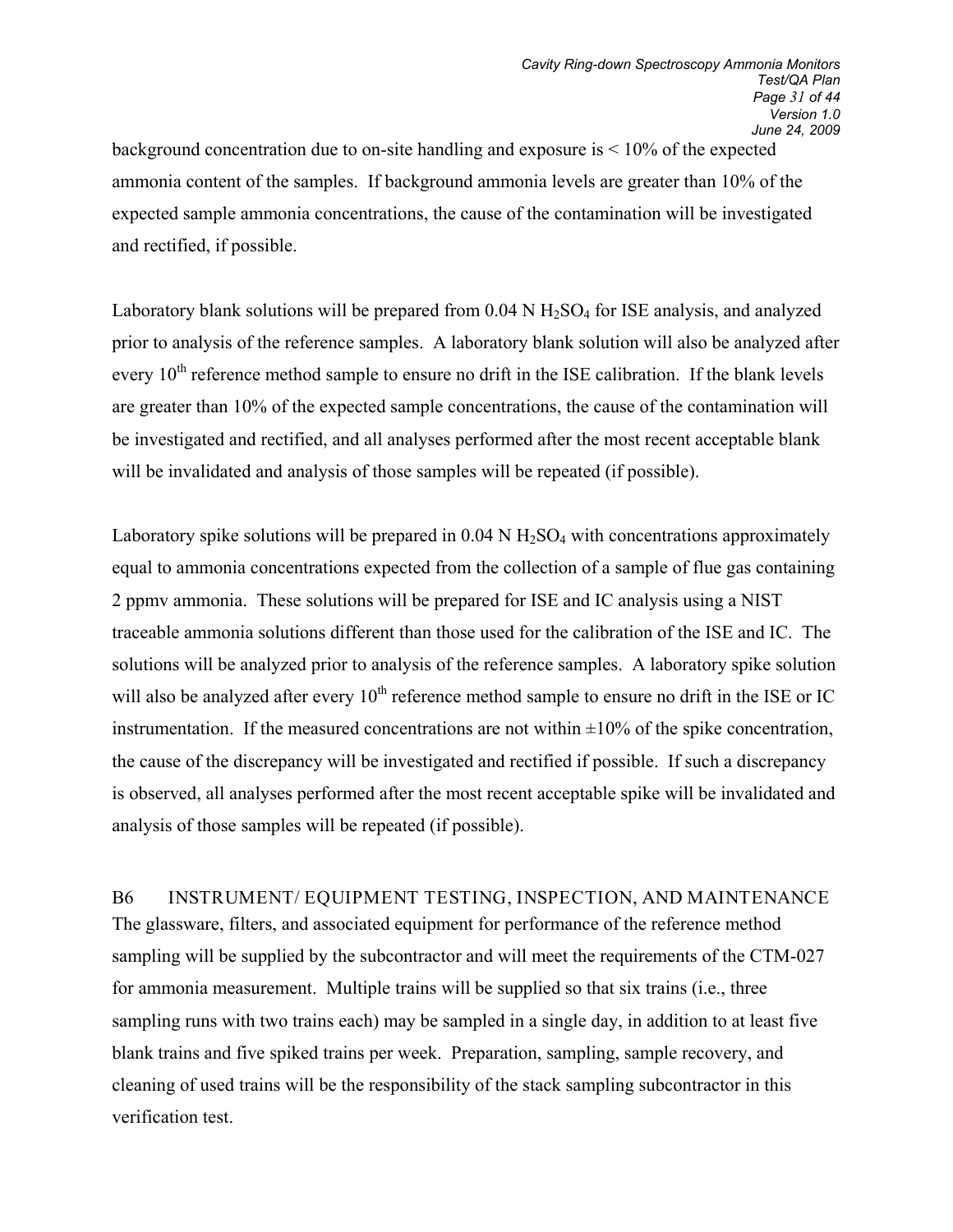#### B7 INSTRUMENT CALIBRATION AND FREQUENCY

#### **B7.1 Sampling Meter Box**

The sampling metering instrumentation used for the reference sample collection will be calibrated based on the requirements of EPA Method  $5<sup>8</sup>$  and references therein. These requirements include those for the dry gas meter, temperature, and pressure sensors, but will exclude those of the nozzle calibrations which are not required since sampling will not be performed isokinetically.

Additionally, Class 1 glassware will be used for preparation of calibration and audit solutions. The balance used to measure impinger solution masses will be calibrated using NIST-traceable weights that bracket the expected range of masses to be measured. Agreement between measured and actual weights will be within the greater of 1% or 0.5 g.

#### **B7.2 Ion Selective Electrode**

The ISE will be calibrated according to the manufacturer's recommendations using at least three different solutions, prepared from NIST traceable ammonium standards that bracket the NH $_4^+$ concentration range of interest (e.g., 0.1-10 µg/mL). Immediately after calibration, at least four standard solutions will be reanalyzed using the ISE. If the ISE reading does not agree within 10% of the standard concentrations the calibration will be repeated. The calibration will be conducted on-site daily during each week of reference sampling.

#### **B7.3 Ion Chromatograph**

The IC used for analysis of the reference method samples will be calibrated according to manufacturer's recommendations using at least six different solutions, prepared from NIST traceable ammonium standards, that bracket the NH $_4^+$  concentration range of interest (e.g., 0.1-10 µg/mL). Immediately after calibration, at least three standard solutions will be reanalyzed using the IC. If the IC readings do not agree within 10% of the standard concentrations the calibration will be repeated. The calibration will be conducted daily during each day of analysis.

#### **B7.4 Facility CEMs**

This verification will make use of monitoring equipment already integrated into the Kingston facility. This equipment includes monitors for major flue gas constituents  $(O_2, CO_2)$  and for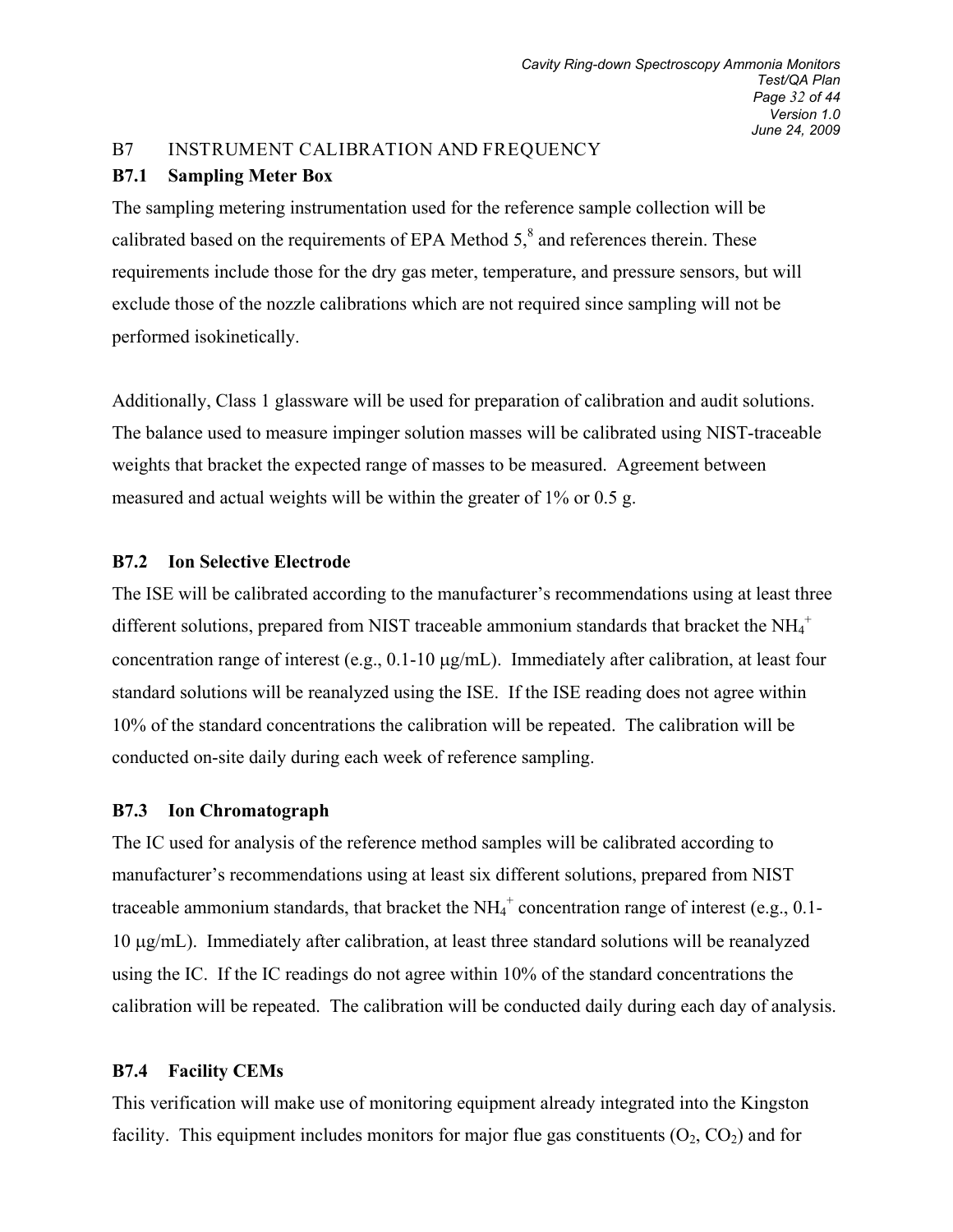chemical contaminants  $(CO, NO<sub>x</sub>, SO<sub>2</sub>)$ , as well as sensors for temperature and pressure installed at the facility. These devices are considered part of the host facility for purposes of this test, and will be operated and calibrated by the host facility during this verification according to normal facility procedures. All calibration results must be documented for inclusion in the verification test data files and verification report.

#### B8 INSPECTION/ACCEPTANCE OF SUPPLIES AND CONSUMABLES

Upon receipt of any supplies or consumables used for the dynamic spiking testing and for the reference method sampling and analysis, Battelle or subcontractor staff will visually inspect and ensure that the materials received are those that were ordered and that there are no visual signs of damage that could compromise the suitability of the materials. If damaged or inappropriate goods are received they will be returned or disposed of and arrangements will be made to receive replacement materials. Certificates of analysis (COA) or other documentation of analytical purity will be checked for all gases, reagents, and standards to ensure suitability for this verification test. Unsuitable materials will be returned or disposed of and arrangements for the receipt of replacement materials will be made.

The high purity gases used for zeroing of the CRDS systems will be commercial ultra-high purity (UHP, i.e., minimum 99.999% purity) air or nitrogen. Compressed gas standards containing ammonia will be obtained for use in the calibration checks and the dynamic spiking activities of the CRDS systems. These will consist of ammonia in a nitrogen matrix, at levels appropriate to achieve increases above background concentrations of approximately 2, 5, and 8 ppmv during dynamic spiking, and for use in the calibration checks performed during testing. Multiple cylinders of uniform concentration will be obtained, if required to meet the gas consumption rates during the test. All cylinders will include a COA specifying analytical purity and the cylinder calibration expiration date.

#### B9 NON-DIRECT MEASUREMENTS

No non-direct measurements will be used during this verification test.

#### B10 DATA MANAGEMENT

Various types of data will be acquired and recorded electronically or manually by Battelle, vendor, and I&C Center staff during this verification test. All data will be recorded in permanent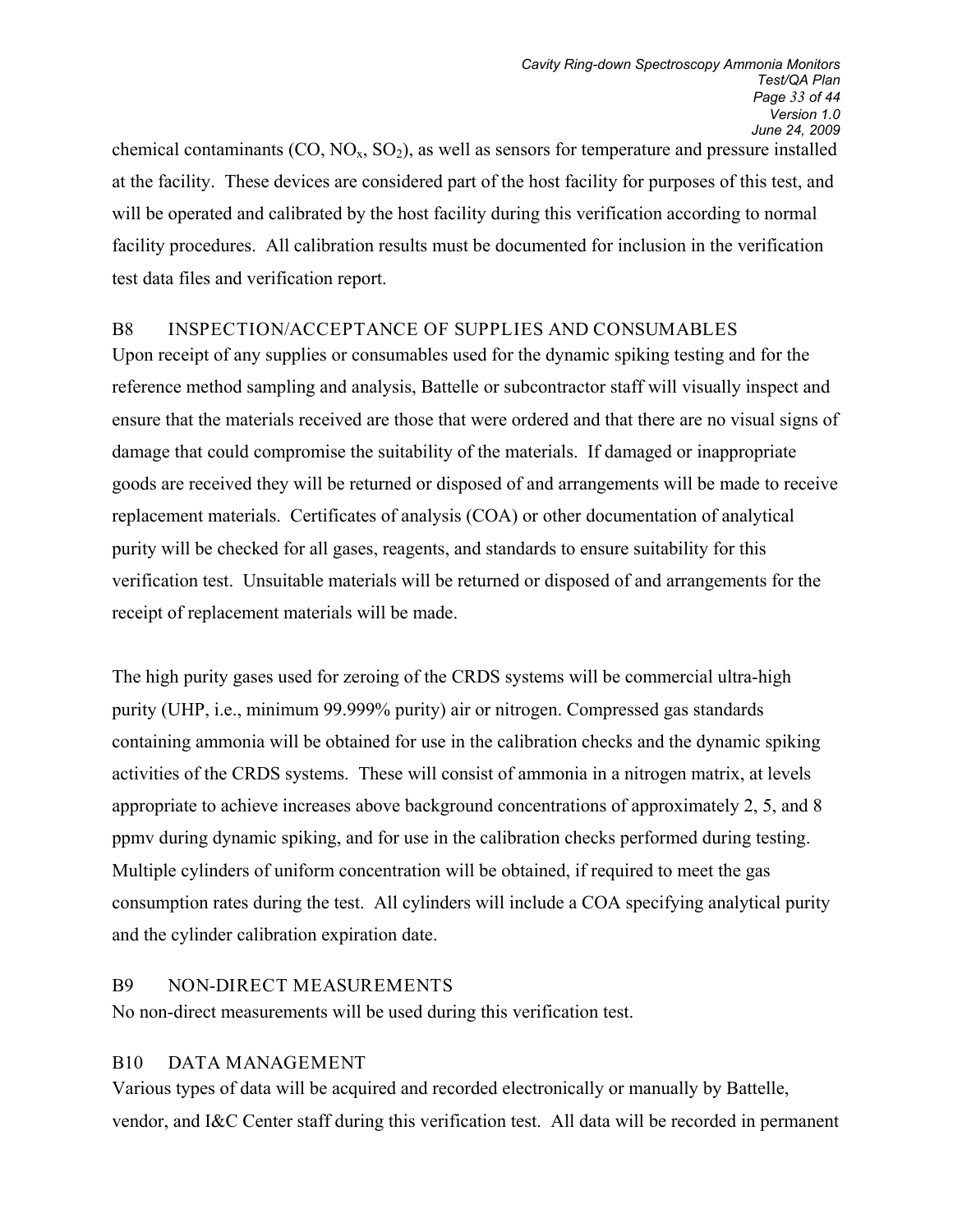ink. Corrections to records will be made by drawing a single line through the entry to be corrected and providing a simple explanation for the correction, along with a date and the initials of the person making the correction. Table 5 summarizes the types of data to be recorded. All maintenance activities, repairs, calibrations, and operator observations relevant to the operation of the monitoring systems being tested will be documented by Battelle or vendor staff in the laboratory record book (LRB). Measurements taken during the collection of the reference method samples will be compiled by subcontractor staff in hard copy or electronic format, and submitted to Battelle in the form of an analytical report at the conclusion of reference sampling periods. Figure 3 shows an example field data sheet that will be used by the stack sampling crew. Report formats will include all necessary data to allow traceability from the raw data to final results.

Records received by or generated by any Battelle, subcontractor, or I&C Center staff during the verification test will be reviewed by a Battelle staff member within two weeks of receipt or generation, respectively, before the records are used to calculate, evaluate, or report verification results. If a Battelle staff member generated the record, this review will be performed by a Battelle technical staff member involved in the verification test, but not the staff member who originally received or generated the record. The review will be documented by the person performing the review by adding his/her initials and date to the hard copy of the record being reviewed. In addition, any calculations performed by Battelle, subcontractor, or I&C Center staff will be spot-checked by Battelle technical staff to ensure that calculations are performed correctly. Calculations to be checked include any statistical calculations described in this test/QA plan.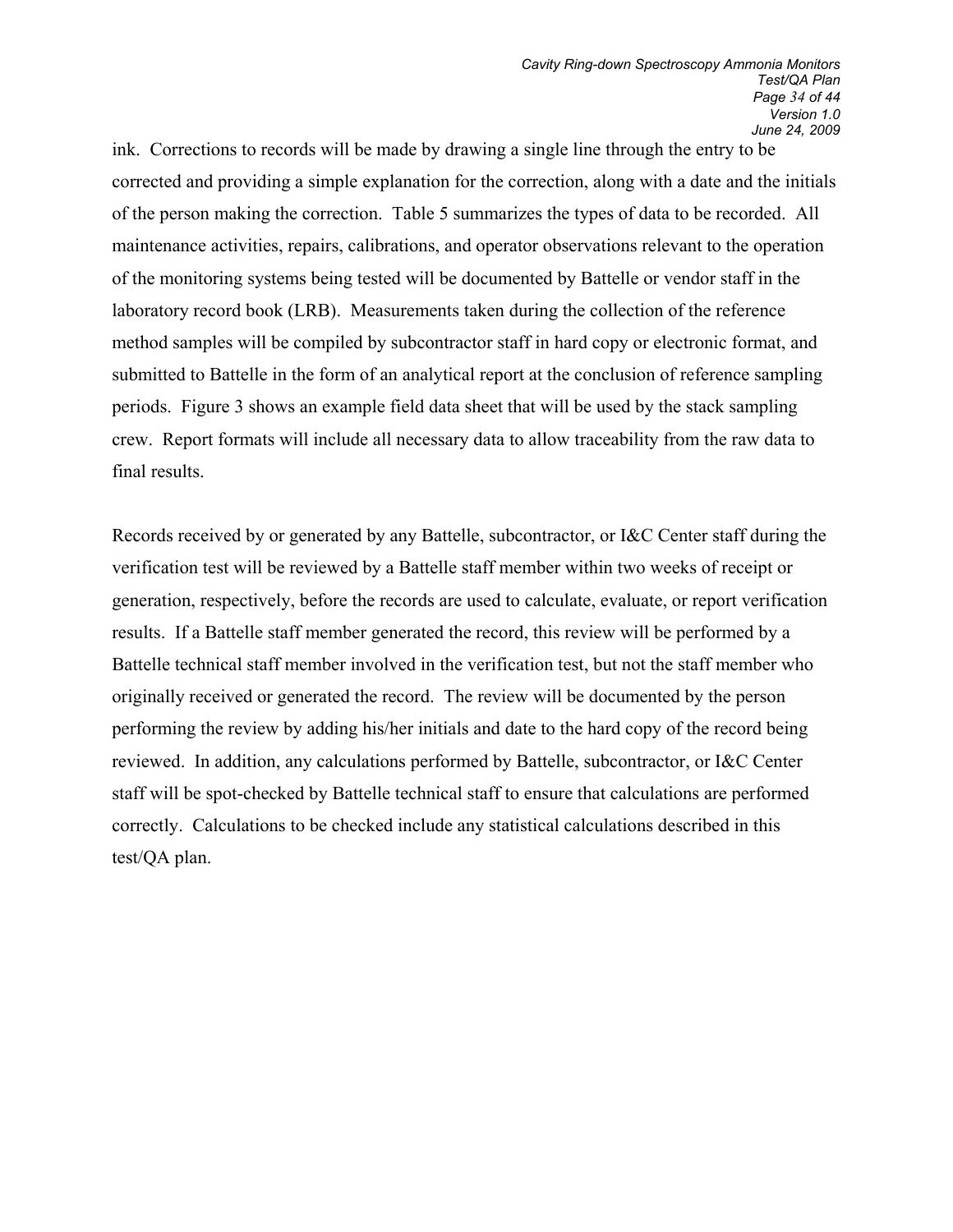| <b>Data to Be Recorded</b>                                                        | <b>Where</b><br><b>Recorded</b>                                                           | <b>How Often</b><br><b>Recorded</b>                         | <b>By Whom</b>                                                      | <b>Disposition of Data</b>                                                                                                       |
|-----------------------------------------------------------------------------------|-------------------------------------------------------------------------------------------|-------------------------------------------------------------|---------------------------------------------------------------------|----------------------------------------------------------------------------------------------------------------------------------|
| Dates, times, and<br>details of test events                                       | ETV LRBs, field<br>sampling records                                                       | Start/end of<br>test event                                  | Battelle, I&C<br>Staff, and<br>subcontractor<br>staff               | Used to<br>organize/check test<br>results; manually<br>incorporated in data<br>spreadsheets as<br>necessary                      |
| <b>CRDS</b> system<br>calibration information,<br>maintenance, down<br>time, etc. | ETV LRBs, or<br>electronically                                                            | When<br>performed                                           | Vendor,<br>Battelle, I&C<br>Center staff                            | Incorporated in<br>verification report as<br>necessary                                                                           |
| CRDS system readings                                                              | Recorded<br>electronically by<br>each monitor and<br>then downloaded<br>to computer daily | Recorded<br>continuously by<br>each<br>monitoring<br>system | Vendor or I&C<br>Center staff<br>for transfer to<br><b>Battelle</b> | Converted to<br>spreadsheet for<br>statistical analysis<br>and comparisons                                                       |
| Host facility CEM<br>measurement results                                          | Electronically<br>from continuous<br>gas analyzers                                        | Recorded<br>continuously by<br>analyzers                    | I&C Center for<br>transfer to<br><b>Battelle</b>                    | Converted to<br>spreadsheets for<br>calculation of flue<br>gas concentrations,<br>and statistical<br>analysis and<br>comparisons |
| Reference method<br>procedures,<br>calibrations, QA, etc.                         | ETV LRBs, or<br>data recording<br>forms                                                   | Throughout<br>sampling and<br>analysis<br>processes         | Subcontractor<br>or Battelle                                        | Retained as<br>documentation of<br>reference method<br>performance                                                               |
| Reference method<br>analysis results                                              | ETV LRBs, or<br>data recording<br>forms or<br>electronically<br>from analytical<br>method | Every sample<br>analysis                                    | Subcontractor<br>or Battelle                                        | Converted to<br>spreadsheets for<br>calculation of flue<br>gas concentrations,<br>and statistical<br>analysis and<br>comparisons |

Among the QA activities conducted by Battelle QA staff will be an audit of data quality. This audit will consist of a review by the Battelle Quality Manager of at least 10% of the test data. During the course of any such audit, the Battelle Quality Manager will inform the technical staff of any findings and any immediate corrective action that should be taken. If serious data quality problems exist, the Battelle Quality Manager will inform the AMS Center Manager who is authorized to stop work. Once the assessment report has been prepared, the Verification Test Coordinator will ensure that a response is provided for each adverse finding or potential problem, and will implement any necessary follow-up corrective action. The Battelle Quality Manager will ensure that follow-up corrective action has been taken.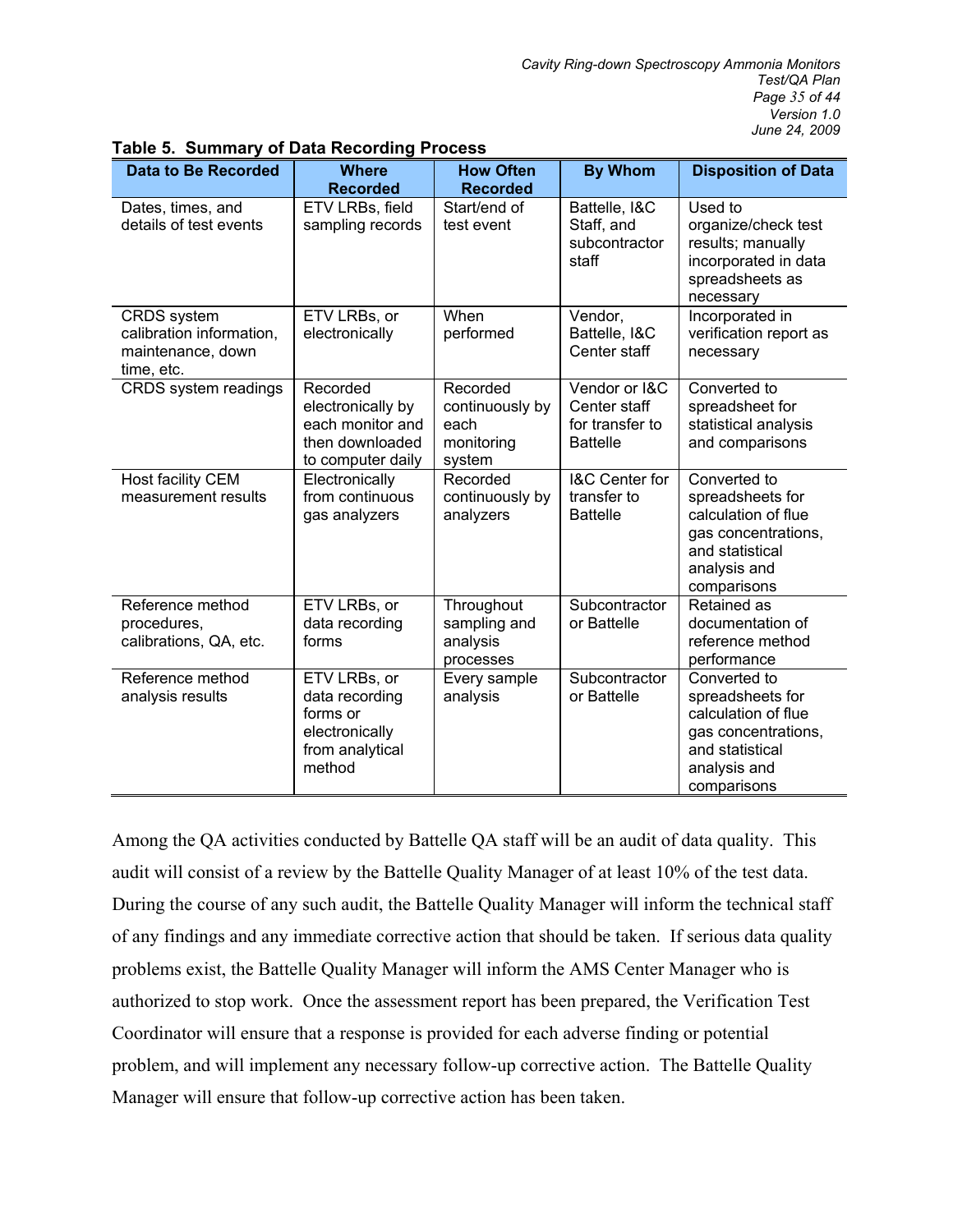EPA Method CTM-027 Data Entry and Calculations

| osttest  |                                                         |                 |                      |           |
|----------|---------------------------------------------------------|-----------------|----------------------|-----------|
| weight   | <b>Entered Data</b>                                     | symbol          | units                |           |
|          | <b>General Information</b>                              |                 |                      |           |
|          | EPA Method 2                                            |                 |                      |           |
|          | Barometric Pressure                                     | Ê               | in Hg                | $\bullet$ |
|          | EPA Method 3                                            |                 |                      |           |
|          | $O2$ Concentration                                      | $\mathsf{O}_2$  | %yd                  | 0         |
|          | CO <sub>2</sub> Concentration                           | $\rm{CO}^2$     | 96yd                 | $\circ$   |
|          | EPA Method 4                                            |                 |                      |           |
|          | Meter Factor                                            | Ym              |                      | $\circ$   |
|          | Meter Volume                                            | $\zeta$         | f2                   | $\circ$   |
| sxit gas | Average Meter Temperature                               | E               | $\frac{\mu}{\sigma}$ |           |
| temp     | Average dH                                              | Ħ               | in $H_2O$            |           |
| deg F    | Condensate Catch                                        | yιc             | $\overline{E}$       |           |
|          | EPA Method 027                                          |                 |                      |           |
|          | C analysis-1st Impinger                                 | Mpl             | mg/l                 |           |
|          | C analysis-2nd Impinger                                 | Mp2             | mg1                  | 0         |
|          | IC analysis-3rd Impinger                                | Mp <sub>3</sub> | mg/l                 | $\circ$   |
|          | Jalculated Data                                         |                 |                      |           |
|          | EPA Method 2, 3, and 4                                  |                 |                      |           |
|          | Standard Dry Volume                                     | Vmstd           | dscf                 | 0.00      |
|          | $Vm*Ym*17.64*(dH+Pb/13.6)/(460+Tm))$                    |                 |                      |           |
|          | Equivalent Vapor Volume                                 | Vwstd           | $\operatorname{scf}$ | 0.00      |
|          | $Vlc*0.04707$                                           |                 |                      |           |
|          | Moisture                                                | <b>Bws</b>      | $\sqrt{6}$           |           |
|          | Vwstd/(Vwstd+Vmstd))*100                                |                 |                      |           |
|          | EPA Method 027                                          |                 |                      |           |
|          | Ammonia Concentration - 1st Impinger<br>.59*(Mp1/Vmstd) | Mc1             | ppmvd                |           |
|          | Ammonia Concentration - 2nd Impinger<br>.59*(Mp2/Vmstd) | Mc <sub>2</sub> | ppmvd                |           |
|          | Ammonia Concentration - 3rd Impinger<br>.59*(Mp3/Vmstd) | Mc3             | ppmvd                |           |
|          | <b>Total Ammonia Concentration</b><br>Mc1+Mc2+Mc3       | Mctotal         | ppmvd                |           |
|          |                                                         |                 |                      |           |



**Figure 3. Example field data form.** 

#### *Cavity Ring-down Spectroscopy Ammonia Monitors Test/QA Plan Page 36 of 44 Version 1.0*

*June 24, 2009*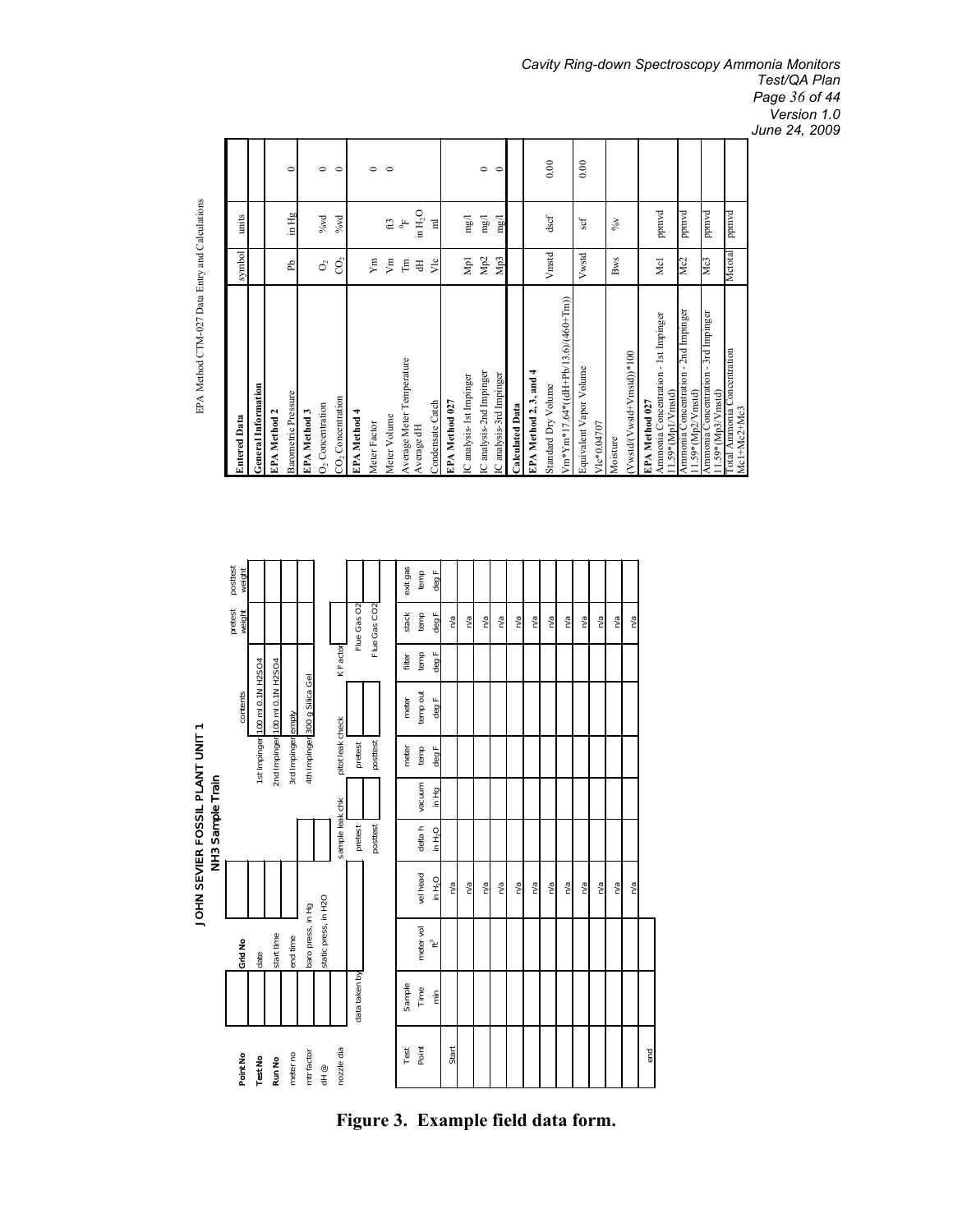#### **SECTION C**

#### ASSESSMENT AND OVERSIGHT

#### C1 ASSESSMENTS AND RESPONSE ACTIONS

Every effort will be made in this verification test to anticipate and resolve potential problems before the quality of performance is compromised. One of the major objectives of this test/QA plan is to establish mechanisms necessary to ensure this. Internal quality control measures described in this test/QA plan, which is peer reviewed by a panel of outside experts, implemented by the technical staff and monitored by the Verification Test Coordinator, will give information on data quality on a day-to-day basis. The responsibility for interpreting the results of these checks and resolving any potential problems resides with the Verification Test Coordinator. Technical staff have the responsibility to identify problems that could affect data quality or the ability to use the data. Any problems that are identified will be reported to the Verification Test Coordinator, who will work with the Battelle Quality Manager to resolve any issues. Action will be taken to control the problem, identify a solution to the problem, and minimize losses and correct data, where possible. Independent of any EPA QA activities, Battelle will be responsible for ensuring that the following audits are conducted as part of this verification test.

Changes to requirements in the approved test/QA plan will be documented on the appropriate form in the AMS QMP and be brought to the attention of the EPA AMS Center Project Officer (PO) and EPA AMS Center QA Manager. If approval by the EPA PO or his designee is not received within 24 hours of notification testing will be halted until a suitable resolution has been achieved.

#### **C1.1 Performance Evaluation Audit**

A PE audit will be conducted within the first two weeks of testing to assess the quality of the critical measurements associated with the dynamic spiking procedures and the reference sampling and analysis methods. Table 6 shows the critical measurements to be audited, with the audit procedures and acceptance criteria for the audit comparisons. If the PE audit results do not meet the acceptance criteria shown, they will be repeated. If the outlying results persist, a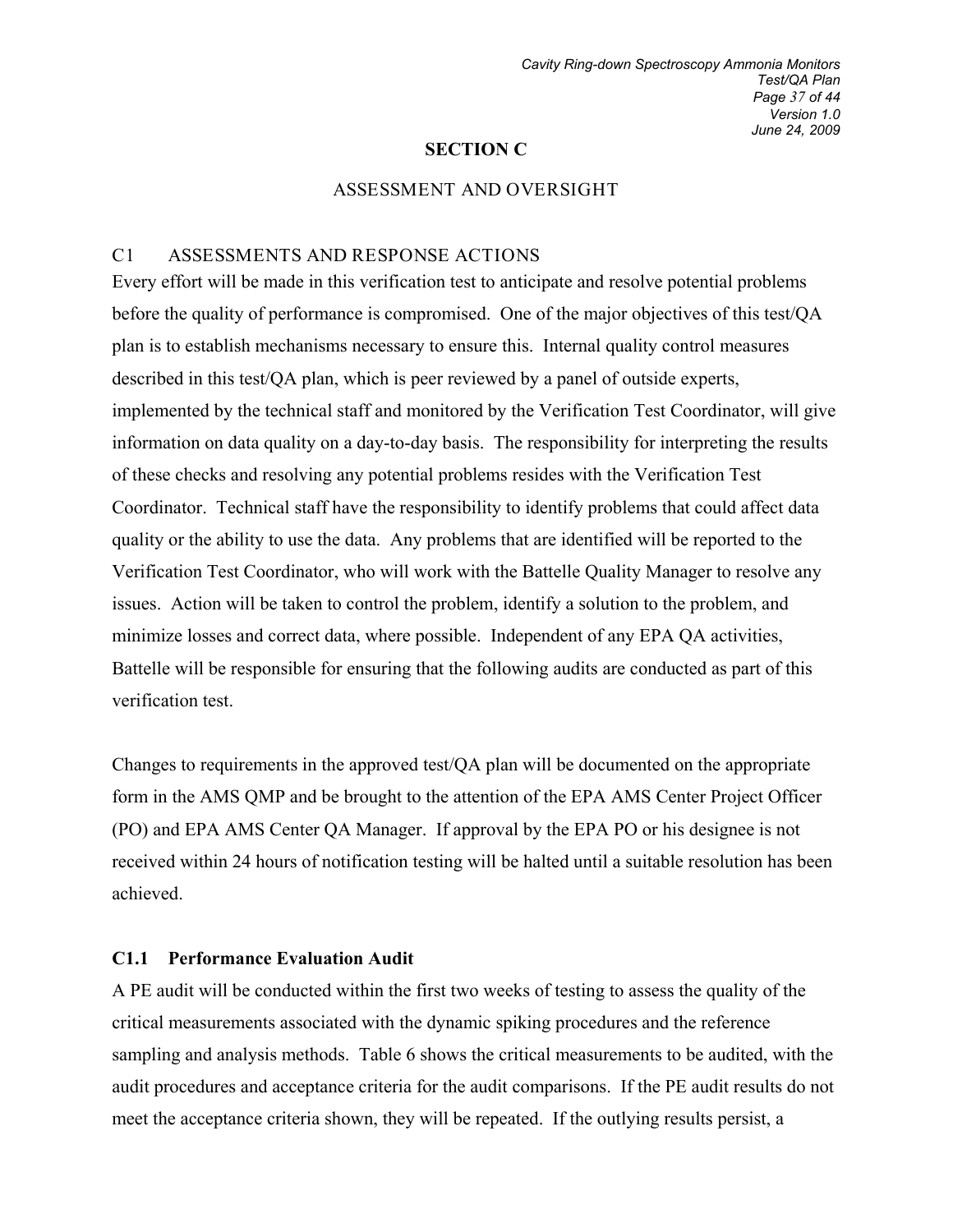change in reference method instrument and a repeat of the PE audit may be considered, and data will be flagged until the PE audit results are acceptable. This audit will be performed once during the verification test, and will be the responsibility of the Verification Test Coordinator or designee.

The PE audit of the dynamic spiking flow rate will be conducted using an independent NISTtraceable flow transfer standard (e.g., Bios, Model DC-2, or comparable). The target criterion for this audit is agreement between the measured and nominal flow rate within  $\pm 10\%$ . If this criterion is not met, the cause of the problem will be investigated and corrected if possible. Components of the sampling train will be replaced as necessary until the flow rate criterion is met.

| <b>Critical Measurement</b>           | <b>PE Audit Method</b>                            | <b>Acceptance Criteria</b>              |
|---------------------------------------|---------------------------------------------------|-----------------------------------------|
| Dynamic spiking flow rate             | Compare to independent flow transfer<br>standard  | $±10\%$ actual flow rate                |
| <b>Stack Temperature</b>              | Compare to independent temperature<br>measurement | ±2% absolute temperature                |
| <b>Barometric Pressure</b>            | Compare to independent pressure<br>measurement    | $\pm 0.5$ inch of H <sub>2</sub> O      |
| <b>Flue Gas Differential Pressure</b> | Compare to independent pressure<br>measurement    | $\pm 0.5$ inch of H <sub>2</sub> O      |
| Mass $(H2O)$                          | Check balance with calibrated weights             | $±1\%$ or 0.5 g, whichever is<br>larger |
| Ammonia (overall measurement)         | Spike reference method trains                     | $±$ 20% bias in spike<br>recovery       |
| Ammonia (ISE analysis)                | Blind audit sample                                | $±$ 10% of standard<br>concentration    |
| Ammonia (IC analysis)                 | Blind audit sample                                | $±$ 10% of standard<br>concentration    |

**Table 6. Methods and Acceptance Criteria for PE Audit Measurements**

The PE audit will include spiking reference method sampling trains with known amounts of ammonia, and conducting sample analysis on the train without sampling the combustion gas. A NIST-traceable ammonium standard solution will be used for that purpose. During each week of sampling, five blank trains will be prepared spiked with a known amount of an ammonia standard solution, such that the ammonium concentration in the sample solution is within 10- 50% of the calibration range of the IC (e.g., 1-5 µg/mL). The spiked trains will be transported to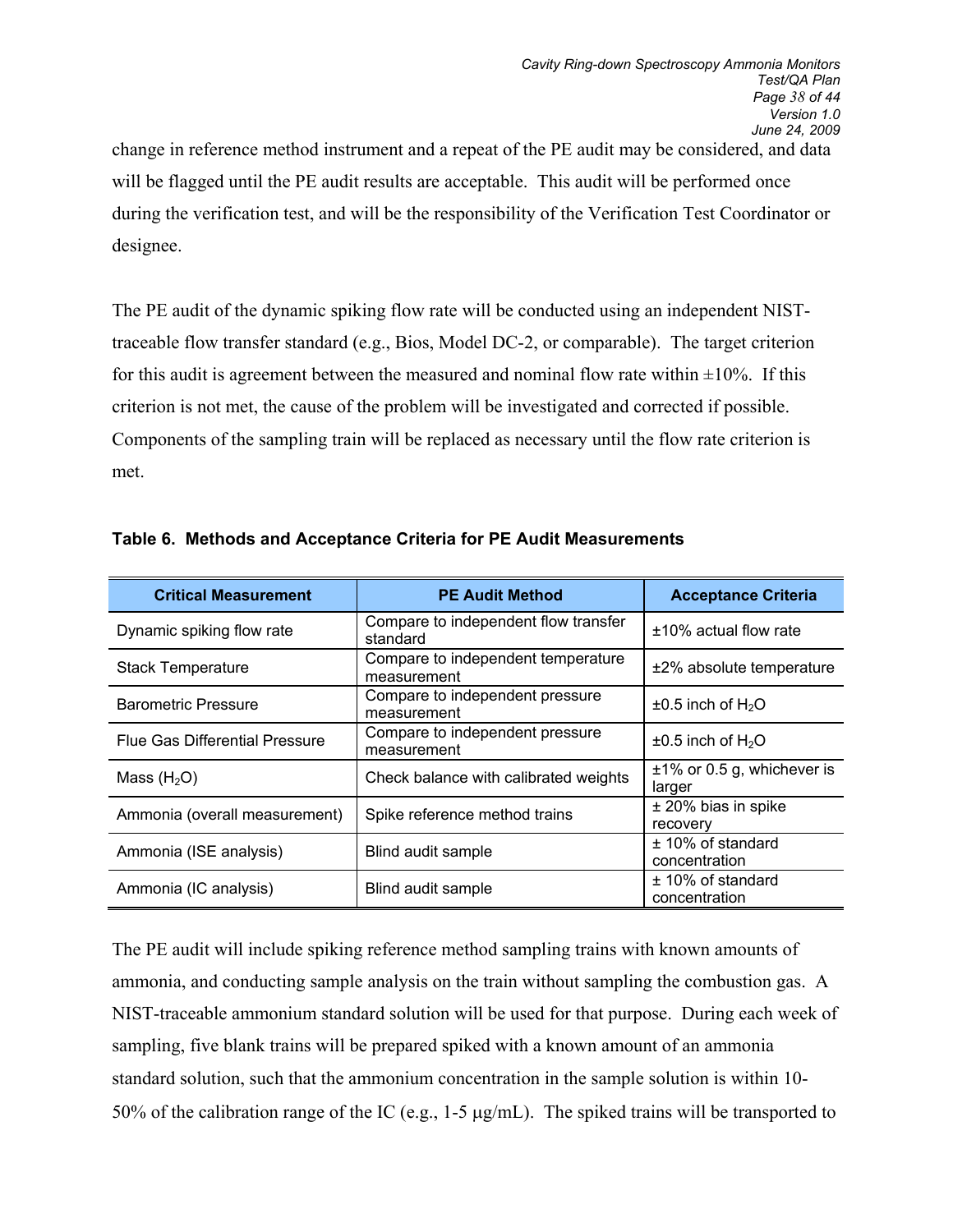the sampling location but will not be used to collect a sample of flue gas. The trains will then be disassembled and the spiked samples will be analyzed both on-site by ISE and in the laboratory by IC, and the percent recovery will be calculated. Agreement of ammonia determined in sample analysis with that spiked into the sample train is expected to be within 20 percent. If the recovery of the field spikes is not >80% and <120%, no additional reference sampling will be conducted until the cause of the discrepancy is investigated and rectified if possible. Because reference sample analysis is performed on site by ISE, PE audit results for the overall ammonia measurement will be available during the test, and will be used to improve reference method procedures, if necessary.

The PE audit of the analytical methods will be performed by supplying audit samples prepared from independent NIST-traceable standard solutions. These audit samples will be analyzed and compared to the known sample concentrations. The acceptance criterion for this audit is for agreement between the measured and actual concentrations within  $\pm 10\%$ .

#### **C1.2 Technical Systems Audits**

The Battelle Quality Manager will perform a TSA at least once during this verification test. The purpose of this audit is to ensure that the verification test is being performed in accordance with the AMS Center QMP,<sup>1</sup> this test/QA plan, published reference methods, and any SOPs used by the test facility. In this TSA, the Battelle Quality Manager, or designee, may review the reference methods used, compare actual test procedures to those specified or referenced in this plan, and review data acquisition and handling procedures. In the TSA, the Battelle Quality Manager will tour the test site; observe the reference method sampling and sample recovery; inspect documentation of reference sample chain of custody; and review laboratory record books. He will also check gas standard certifications and data acquisition procedures, and may confer with the vendor, I&C Center, and subcontractor staff. A TSA report will be prepared, including a statement of findings and the actions taken to address any adverse findings. The EPA AMS Center Project Officer and Quality Manager will receive a copy of Battelle's TSA report. At EPA's discretion, EPA QA staff may also conduct an independent on-site TSA during the verification test. The TSA findings will be communicated to technical staff at the time of the audit and documented in a TSA report.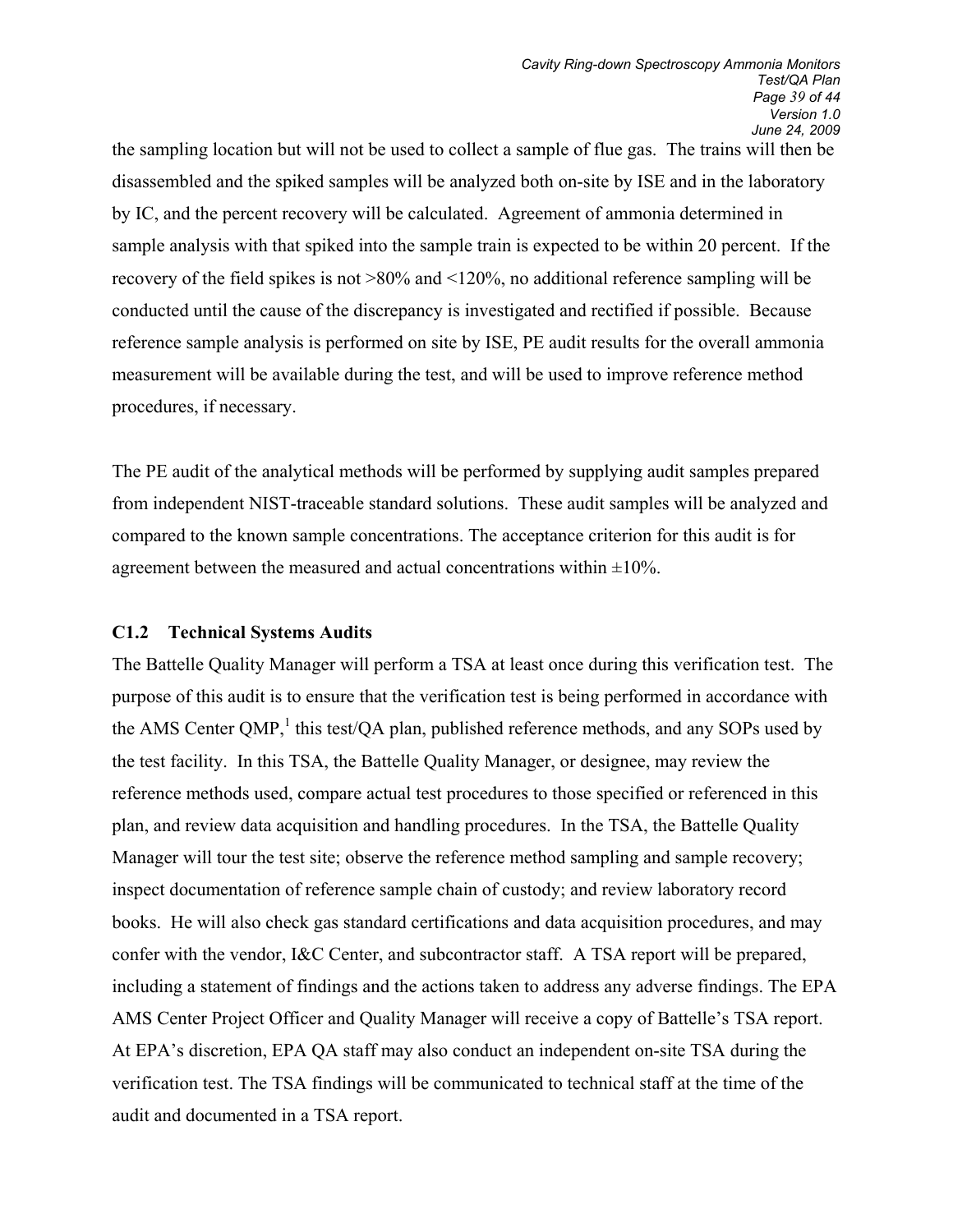#### **C1.3 Data Quality Audits**

The Battelle Quality Manager, or designee, will audit at least 10% of the verification data acquired in the verification test. The Battelle Quality Manager, or designee, will trace the data from initial acquisition (as received from the ISE, I&C, and vendors), through reduction and statistical comparisons, to final reporting. All calculations performed on the data undergoing the audit will be checked. Data must undergo a 100% validation and verification by technical staff (i.e. Verification Test Coordinator, or designee) before it will be assessed as part of the data quality audit.

#### **C1.4 QA/QC Reporting**

Each assessment and audit will be documented in accordance with Section 3.3.4 of the AMS Center  $QMP$ <sup>1</sup>. The results of the TSA will be submitted to EPA. Assessment reports will include the following:

- $\triangleright$  Identification of any adverse findings or potential problems
- $\triangleright$  Response to adverse findings or potential problems
- $\triangleright$  Recommendations for resolving problems
- $\triangleright$  Confirmation that solutions have been implemented and are effective
- $\triangleright$  Citation of any noteworthy practices that may be of use to others.

#### C2 REPORTS TO MANAGEMENT

The Battelle Quality Manager, during the course of any assessment or audit, will identify to the technical staff performing experimental activities any immediate corrective action that should be taken. If serious quality problems exist, the Battelle Quality Manager will notify the AMS Center Manager, who is authorized to stop work. Once the assessment report has been prepared, the Verification Test Coordinator will ensure that a response is provided for each adverse finding or potential problem and will implement any necessary follow-up corrective action. The Battelle Quality Manager will ensure that follow-up corrective action has been taken. The test/QA plan and final report are reviewed by EPA AMS Center QA staff and the EPA AMS Center program management staff. Upon final review and approval, both documents will then be posted on the ETV website (www.epa.gov/etv).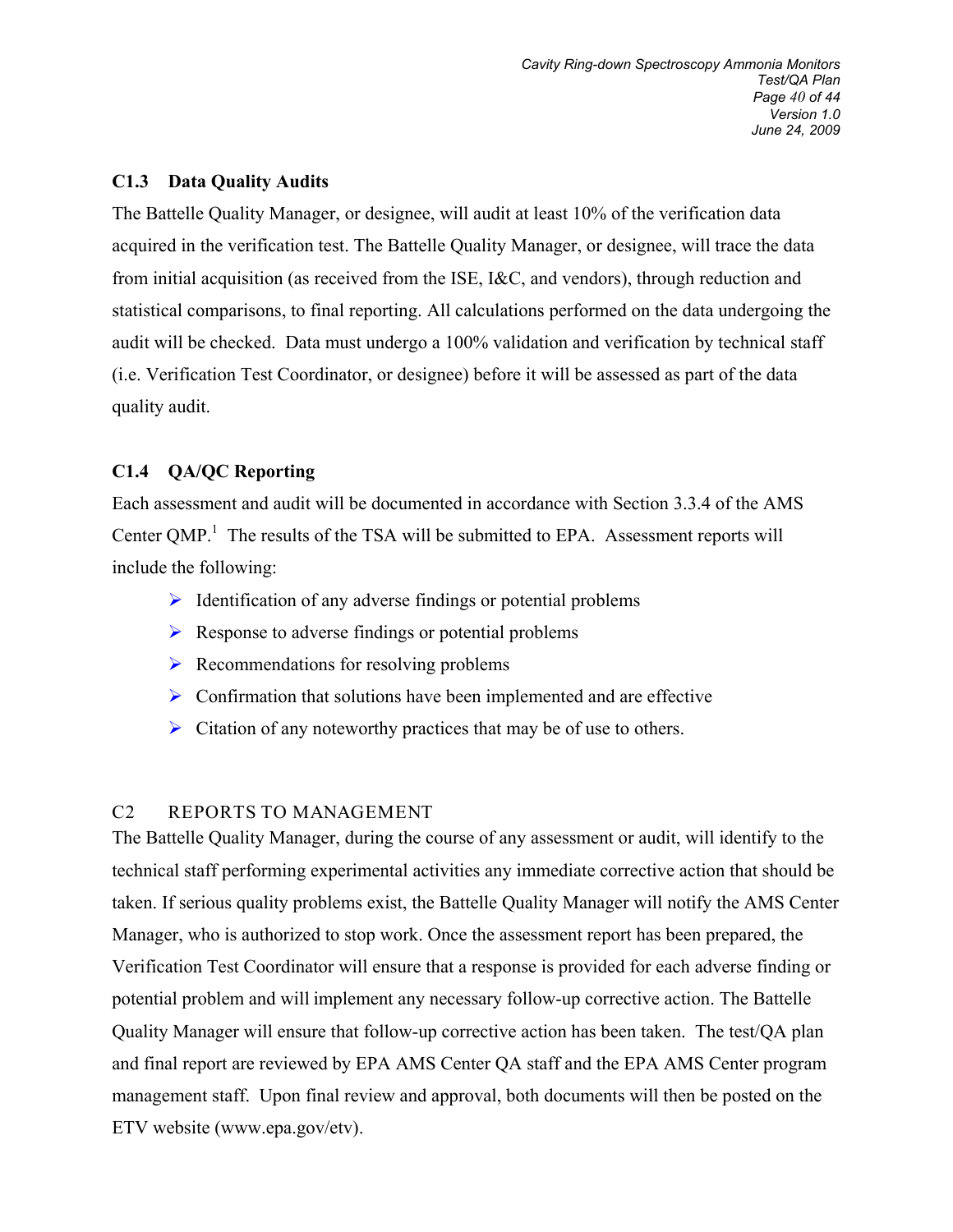#### **SECTION D**

#### DATA VALIDATION AND USABILITY

#### D1 DATA REVIEW, VERIFICATION, AND VALIDATION REQUIREMENTS

The key data review and data verification requirements for this test are stated in Section B10 of this test/QA plan. In general, the data review requirements specify that data generated during this test will be reviewed by a Battelle technical staff member within two weeks of generation of the data. The reviewer will be familiar with the technical aspects of the verification test but will not be the person who generated the data. This process will serve both as the data review and the data verification, and will ensure that the data have been recorded, transmitted and processed properly. Furthermore, this process will ensure that the monitoring systems data and reference method data were collected under appropriate testing conditions and that the reference sample data meet the specifications of analytical methods.

The data validation requirements for this test involve an assessment of the quality of the data relative to the DQIs, reference method QC requirements, and audit acceptance criteria specified for this test in Tables 2, 4, and 6, respectively. The results of the reference method QC activities and the PE audit results will be compared with the appropriate acceptance criteria in Tables 4 and 6, respectively, to ensure that the reference method measurements were properly performed. Furthermore, the results of the reference method measurements and dynamic spiking measurements will be compared with the appropriate DQIs listed in Table 2 to validate the quality of the data. Any deficiencies in these data will be flagged and excluded from any statistical comparisons to the CRDS systems being tested, unless these deviations are accompanied by descriptions of their potential impacts on the data quality.

#### D2 VERIFICATION AND VALIDATION METHODS

Data verification is conducted as part of the data review as described in Section B10 of this test/QA plan. A visual inspection of handwritten data will be conducted to ensure that all entries were properly recorded or transcribed, and that any erroneous entries were properly noted (i.e., single line through the entry, with an error code and the initials of the recorder and date of entry).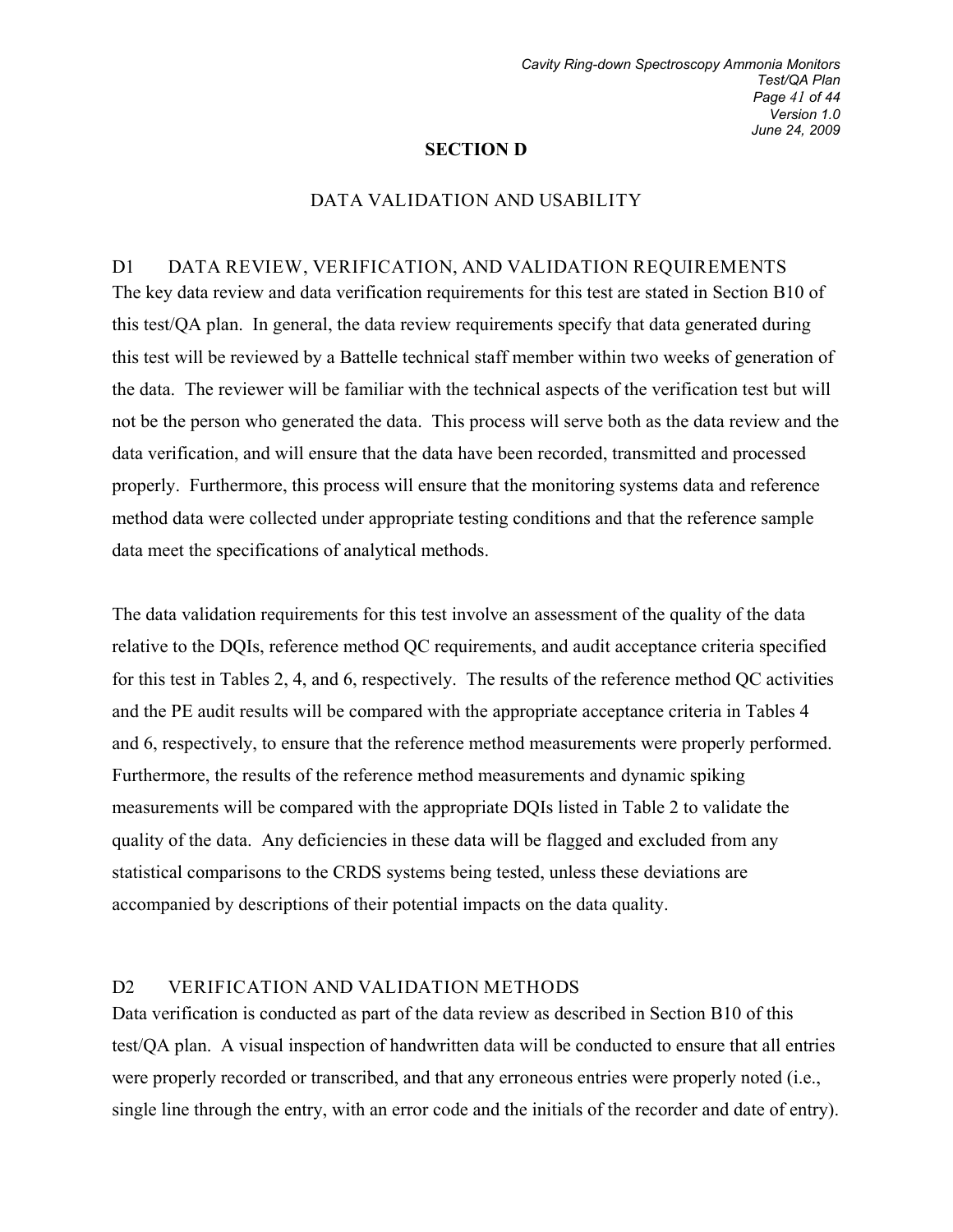Electronic data from the CRDS systems, continuous gas analyzers, and analytical equipment used during the test will be inspected to ensure proper transfer from the datalogging system. All calculations used to transform the data will be reviewed to ensure the accuracy and the appropriateness of the calculations. Calculations performed manually will be reviewed and repeated using a handheld calculator or commercial software (e.g., Excel). Calculations performed using standard commercial office software (e.g., Excel) will be reviewed by inspection of the equations used for the calculations and verification of selected calculations by handheld calculator. Calculations performed using specialized commercial software (i.e., for analytical instrumentation) will be reviewed by inspection and, when feasible, verified by handheld calculator, or standard commercial office software.

To ensure that the data generated from this test meet the goals of the test, a number of data validation procedures will be performed. Sections B and C of this test/QA plan provide a description of the validation safeguards employed for this verification test. Data validation efforts include the completion of QC activities, and the performance of TSA and PE audits as described in Section C. The data from this test will be evaluated relative to the measurement DQIs described in Section A7, and the PE audit acceptance criteria given in Section C1.1 of this test/QA plan. Data failing to meet these criteria will be flagged in the data set and not used for evaluation of the monitoring systems, unless these deviations are accompanied by descriptions of their potential impacts on the data quality.

An audit of data quality will be conducted by the Battelle Quality Manager to ensure that data review, verification, and validation procedures were completed, and to assure the overall quality of the data.

#### D3 RECONCILIATION WITH USER REQUIREMENTS

This purpose of this verification test is to evaluate the performance of CRDS systems. In part, this evaluation will include comparisons of results from the monitoring systems to the results from reference method samples generated from the SCAQMD Method 207.1. To meet the requirements of the user community, the reference data collected during this verification test will meet the QA requirements of the reference method. Additional performance data regarding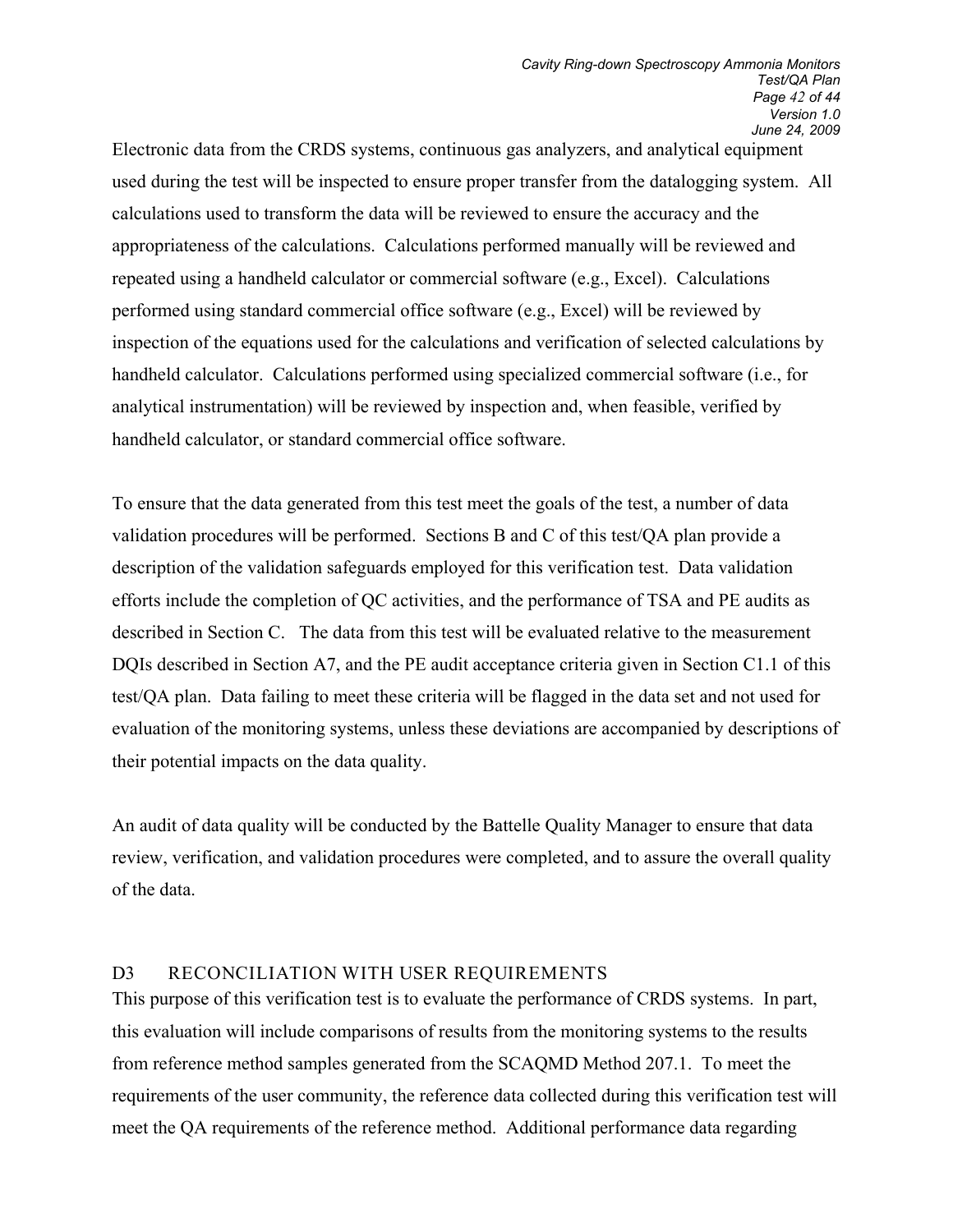operational characteristics of the monitoring systems will be collected by verification test personnel. To meet the requirements of the user community, these data will include thorough documentation of the performance of the monitoring systems during the verification test. The data review, verification, and validation procedures described above will assure that data meeting these requirements are accurately presented in the verification reports generated from this test, and will assure that data not meeting these requirements will be appropriately flagged and discussed in the verification reports.

This test/QA plan and the resulting ETV verification report(s) will be subjected to review by the vendor, EPA, and expert peer reviewers. The reviews of this test/QA plan will help to improve the design of the verification test and the resulting report(s) such that they better meet the needs of potential users of these monitoring systems.